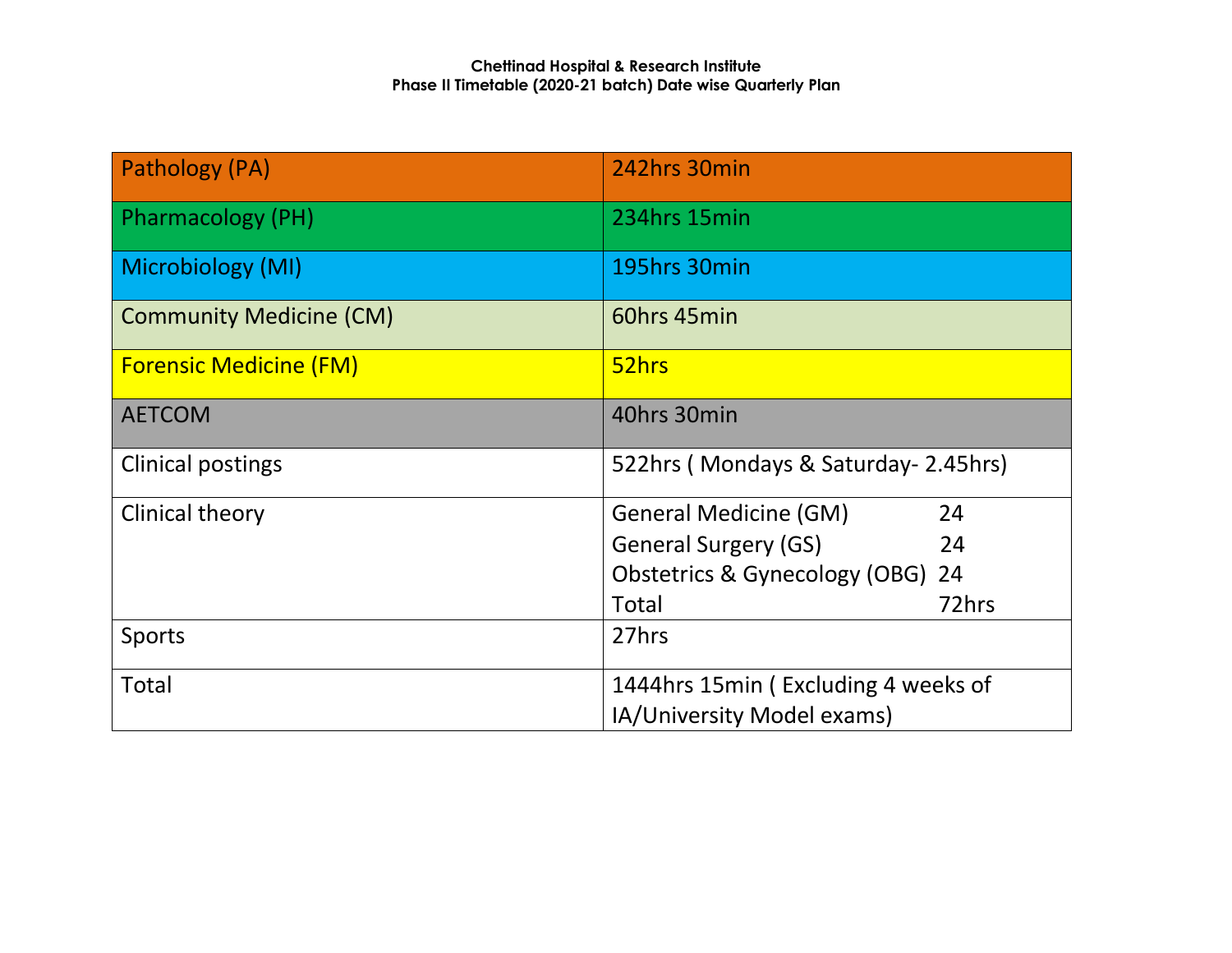# **Master Schedule – (Block Plan of 4 weeks)**

|           | 8.30-9.15AM                                                                                                                                                                             | 9.30-12.30 Clinics                                                                                    |                                                    |                                 | 1-1.45PM             | 1.45-2.30PM                                                                                                              | 2.30-4.00PM                                                                             |                                     |                                   |                                                                                           |
|-----------|-----------------------------------------------------------------------------------------------------------------------------------------------------------------------------------------|-------------------------------------------------------------------------------------------------------|----------------------------------------------------|---------------------------------|----------------------|--------------------------------------------------------------------------------------------------------------------------|-----------------------------------------------------------------------------------------|-------------------------------------|-----------------------------------|-------------------------------------------------------------------------------------------|
| Monday    | Lecture (8.30 - 9.30)<br>$1, 3 - GM$<br>$2 - GS$<br>$4 - OBG$                                                                                                                           |                                                                                                       |                                                    |                                 | Pathology<br>Lect    | Comm. Med - 1 <sup>st</sup><br>Microbiology- 2 <sup>nd</sup> 3 <sup>rd</sup> 4 <sup>th</sup><br>Micro (Pandemic)<br>Lect | Pharm (A PH)<br>Path (B PA)                                                             |                                     |                                   |                                                                                           |
| Tuesday   | Comm Med (CM)                                                                                                                                                                           |                                                                                                       |                                                    |                                 | Microbiology<br>Lect | Pharmacology<br>Lect                                                                                                     | Pharm (B PH)<br>Path (A PA )                                                            |                                     |                                   |                                                                                           |
| Wednesday | <b>Pharmacology (PH)</b><br>Lect                                                                                                                                                        |                                                                                                       |                                                    |                                 | Pathology<br>Lect    | Microbiology<br><b>Tutorial/SGT</b>                                                                                      | Micro(A) MI<br>$1st$ & $3rd$ - PA(B) SGT/DOAP)<br>$2^{nd}$ & $4^{th}$ – PH (A) SGT/DOAP |                                     |                                   |                                                                                           |
| Thursday  | Pathology (PA)<br>Lect                                                                                                                                                                  | <b>CLINICAL POSTINGS</b>                                                                              |                                                    |                                 |                      |                                                                                                                          | Lunch                                                                                   | Pharmacology<br><b>Tutorial/SGT</b> | Pathology<br><b>Tutorials/SGT</b> | Micro(B) MI SGT<br>$1st$ & $3rd$ - PA(A) SGT/DOAP)<br>$2^{nd}$ & $4^{th}$ – PH(B)SGT/DOAP |
| Friday    | Microbiology (MI)<br>Lect                                                                                                                                                               |                                                                                                       |                                                    |                                 | Pharmacology<br>Lect | <b>SDL</b><br>Pathology $-1^{st}$ 3rd<br>Microbiology-2 <sup>nd</sup> 4 <sup>th</sup>                                    | IT/FA/SGT<br>Path/Pharm/Micro/FM<br>$1^{st}$ /2nd /3rd /4th                             |                                     |                                   |                                                                                           |
| Saturday  | Lecture $(8.30 - 9.30)$<br>$1,3 - GS$<br>2, - GM                                                                                                                                        | 9.30-11.00<br>AETCOM-1 <sup>st</sup><br>$,3^{\text{rd}}$ , 4 <sup>th</sup><br>Path IT-2 <sup>nd</sup> | $11.00 -$<br>12.30 IT<br>$1st$ - MI<br>$2, 4 - PH$ |                                 | Comm Med (1,3,4)     | <b>SDL</b><br>Pharm $-1$ <sup>st</sup> 3 <sup>rd</sup><br>Comm Med $-4$ <sup>th</sup>                                    | <b>FM</b><br>1st 3rd 4th                                                                |                                     |                                   |                                                                                           |
|           | $4 - OBG$<br>$3 - PA$                                                                                                                                                                   |                                                                                                       |                                                    | SPORTS 2 <sup>nd</sup> Saturday |                      |                                                                                                                          |                                                                                         |                                     |                                   |                                                                                           |
|           | Totally 9 blocks - 36 weeks. 4 weeks of Internal Assessments & Model Exams in between 11 <sup>th</sup> , 21 <sup>st</sup> , 31 <sup>st</sup> , 37 <sup>th</sup> week - Totally 40 weeks |                                                                                                       |                                                    |                                 |                      |                                                                                                                          |                                                                                         |                                     |                                   |                                                                                           |

**Clinical postings Monday & Saturday – 9.45 to 12.30 Tuesday to Friday – 9.30 – 12.30**

GM Theory - 3 hours per block till 8<sup>th</sup> block, 1hr in 9<sup>th</sup> block GS Theory - 3 hours per block till 8<sup>th</sup> block, 1hr in 9<sup>th</sup> block. OBG Theory - 2 hours per block till 8<sup>th</sup> **block, 6 hours in 9th block.**

**SGT – Tutorials, DOAP, Case Based discussions, Problem solving exercises, Charts, Quiz, PBLs. IT – Integrated Teaching, VI – Vertical Integration**

**FA – Formative Assessment with Feedback & Logbook monitoring**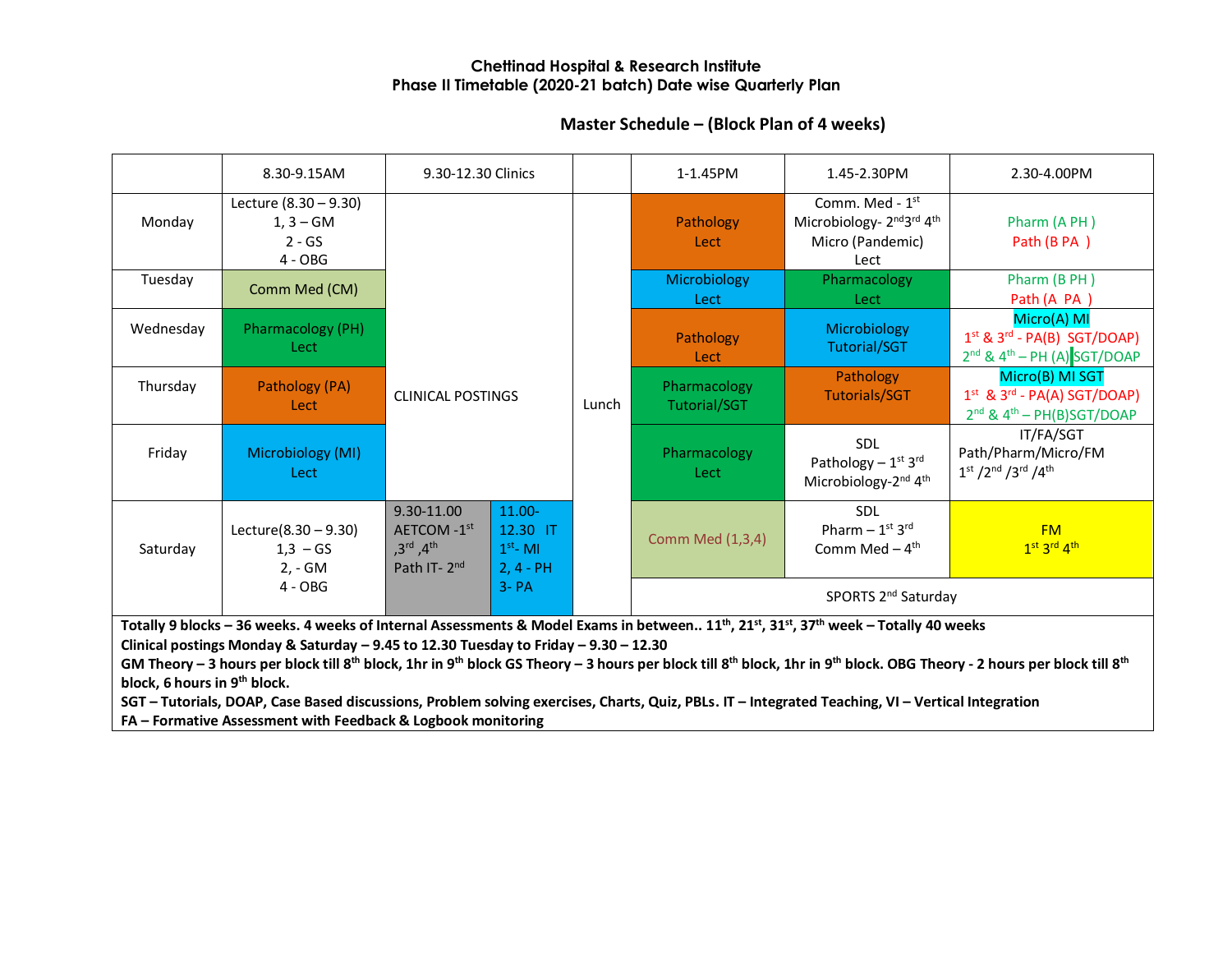8.30-9.15AM 9.30-12.30 12.30- 1.00 1-1.45PM 1.45-2.30PM 2.30-4.00PM Monday  $(8.30 - 9.30)$ GM IM 9.1,9.2 – VI PATH - Anemia CLINICAL POSTINGS | LUNCH PA 1.2-1.3 Intro CM 3.1 VI (GM, ENT) Hazards of air and water pollution Pharm (A PH 1.3) Path (B PA 1.1 ) Tuesday CM 3.1 VI (GM, ENT) Hazards of noise and radiation pollution Microbiology MI Introduction and contributions & Morphology I PH 1.1&PH 1.60 Introduction to pharmacology and terminologies Pharm (B PH 1.3) Path (A PA 1.1 ) Wednesday PH 1.2&PH1.59 Evidence based medicine and TDM PA 2.1-2.2 Cell Injury Microbiology MI Morphology II and Physiology 1.1Tutorial/SGT Micro(A) MI1.2 SGT 1 Path (B) (PA 2.4 SGT/DOAP) Thursday PA 2.4 Necrosis/ Apoptosis Tutorials/SGT PH 1.63 & 1.64 Drug regulation and drug development PA 2.3 & 2.5 Accumulations/Calcific ation Tutorial/SGT Micro(B) MI 1.2 SGT1 Path (A) (PA 2.4 SGT/DOAP) Friday MicrobiologyMI1.3 –  $IT - CM 1$ **Bacterial** Genetics,Bacteriopha ge,gene transfer PH 1.3 & 1.61 Formulations and drug delivery systems PA 2.6 Cellular Adaptations FA - Cell Injury Path Saturday  $(8.30 - 9.30)$ GS VI SU 1.1 AETCOM 2.1 Intro Patient Communication SGT – GM Micro FA CM 3.2 - DOAP Safe water, sanitation Pharm SDL TDM FM 1.1-1.5 Intro & legal Lecture,SGT

Block 1 WEEK 1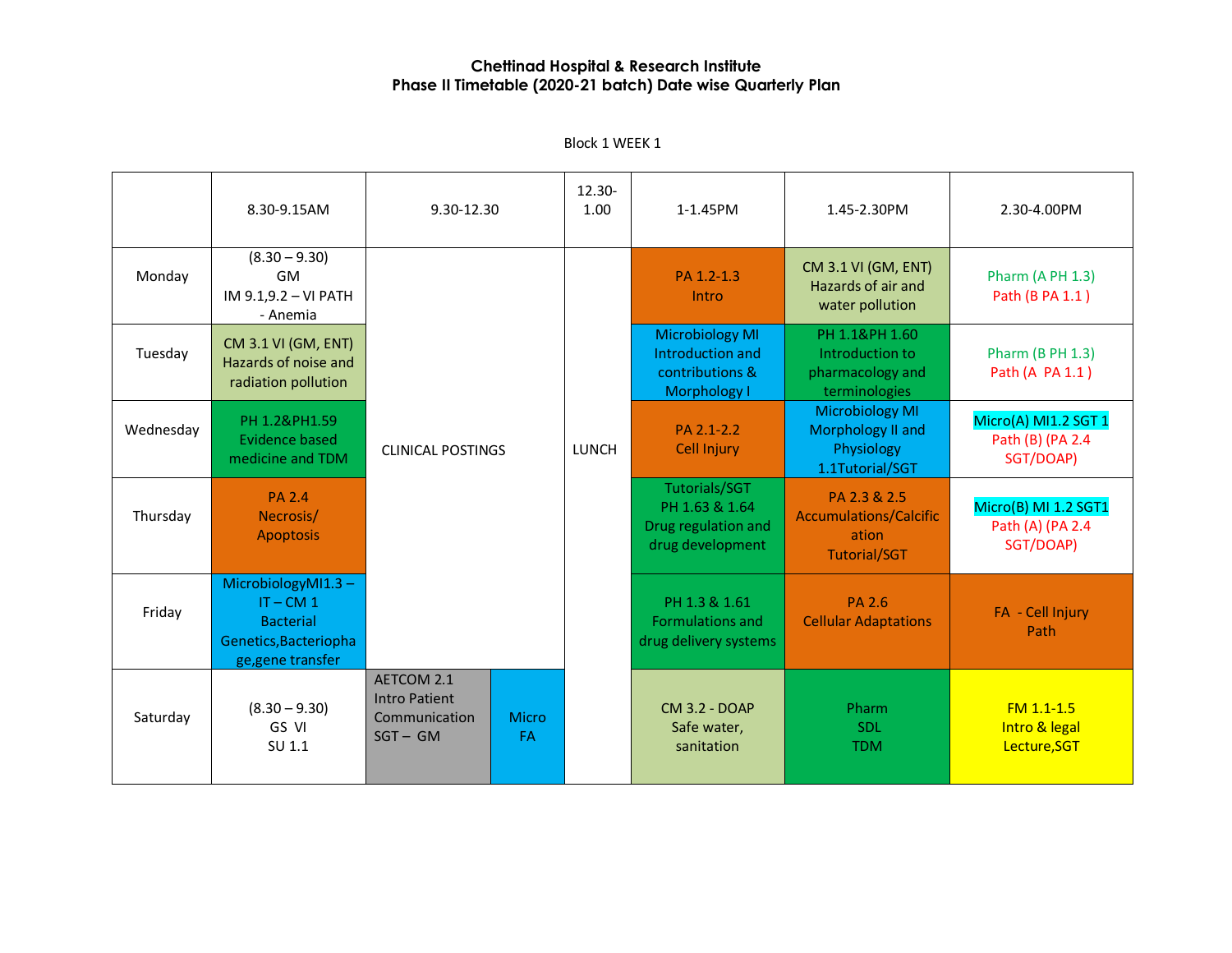Block 1- WEEK 2

|           | 8.30-9.15AM                                                            | 9.30-12.30                                                            | 12.30-<br>1.00PM | 1-1.45PM                                                        | 1.45-2.30PM                                                            | 2.30-4.00PM                                       |                                                      |                                                  |
|-----------|------------------------------------------------------------------------|-----------------------------------------------------------------------|------------------|-----------------------------------------------------------------|------------------------------------------------------------------------|---------------------------------------------------|------------------------------------------------------|--------------------------------------------------|
| Monday    | $(8.30 - 9.30)$<br><b>GS SU1.2</b>                                     |                                                                       |                  |                                                                 |                                                                        | <b>PA SDL</b><br>2.7<br><b>Cellular ageing</b>    | Microbiology MI 1.1<br>Normal flora and<br>Infection | Pharm (A PH 1.4 SGD)<br>Path (B PA 2.8, 3.2DOAP) |
| Tuesday   | <b>CM 3.2 DOAP</b><br>Water pollution                                  |                                                                       |                  | Microbiology<br>MI 1.4<br>Mechanism of drug<br>resistance & AST | PH 1.4 Absorption and<br><b>Distribution</b>                           | Pharm (B PH 1.4 SGD)<br>Path (A PA 2.8, 3.2 DOAP) |                                                      |                                                  |
| Wednesday | PH 1.4 Metabolism                                                      | <b>CLINICAL POSTINGS</b><br>Lunch                                     |                  | <b>PA 3.1</b><br>Amyloidosis                                    | Microbiology<br>MI 1.4                                                 | Micro(A)MI1.2 DOAP 1<br>PH (B) 2.1 DOAP           |                                                      |                                                  |
| Thursday  | <b>PA4.1</b><br>Inflammation                                           |                                                                       |                  | PH 1.4<br><b>Tutorials</b>                                      | PA 4.1-4.2, Vertical<br><b>Integration General</b><br>Surgery          | Micro(B)MI1.2 DOAP 1<br>PH (A) 2.1 DOAP           |                                                      |                                                  |
| Friday    | Microbiology MI1.6                                                     |                                                                       |                  | <b>PH 1.4</b><br><b>Excretion</b>                               | <b>SDL</b><br>Micro<br><b>Sterilization and</b><br><b>Disinfection</b> | <b>FA</b><br>Pharmacology                         |                                                      |                                                  |
| Saturday  | $(8.30 - 9.30)$<br><b>GM</b><br>IM 8.4,8.5 - VI PATH<br>- Hypertension | Pathology<br>PH<br>$FA - Cell$<br>IT/FA/S<br>Injury<br>GT<br>&Amyloid |                  |                                                                 | <b>SPORTS</b>                                                          |                                                   |                                                      |                                                  |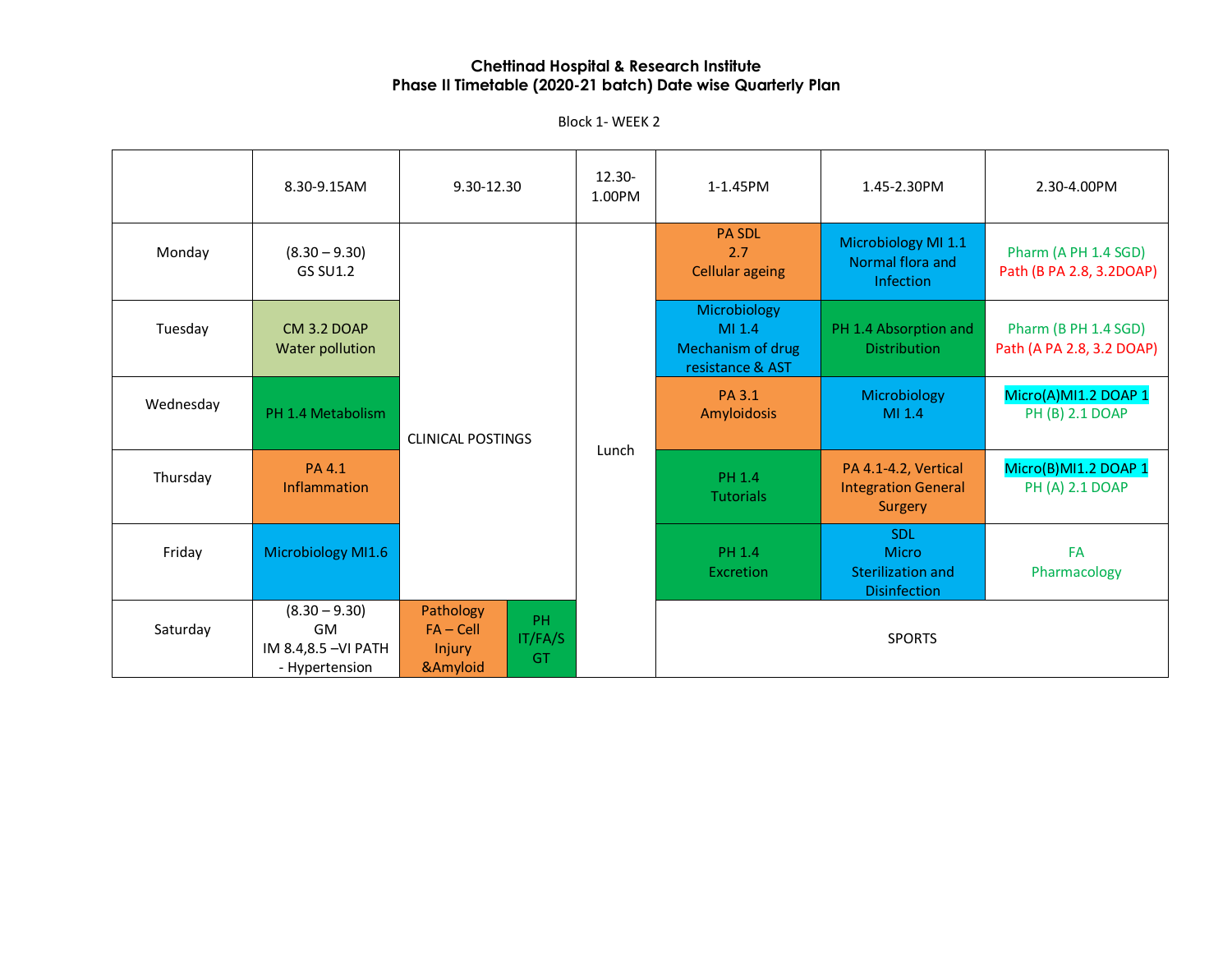Block 1- WEEK 3

|           | 8.30-9.15 AM                                                              | 9.30-12.30                                |                                                       | 12.30<br>$-1.00$ | 1-1.45PM                                                                                | 1.45-2.30PM                                                                                               | 2.30-4.00PM                                          |
|-----------|---------------------------------------------------------------------------|-------------------------------------------|-------------------------------------------------------|------------------|-----------------------------------------------------------------------------------------|-----------------------------------------------------------------------------------------------------------|------------------------------------------------------|
| Monday    | $(8.30 - 9.30)$<br>GM<br>IM 11.1,11.2,11.3 - VI<br><b>PATH - Diabetes</b> | <b>CLINICAL POSTINGS</b>                  |                                                       |                  | <b>PA4.3</b><br><b>Chronic Inflammation</b>                                             | Microbiology MI1.7<br>IT Path 1<br><b>Overview and Lab</b><br>diagnosis of<br><b>Bacterial infections</b> | <b>Pharm (A PH 1.6)</b><br>Path (B PA 4.4 -<br>DOAP) |
| Tuesday   | $CM$ 3.3 – IT Micro<br>Water borne diseases                               |                                           |                                                       |                  | Microbiology<br>Microbiology MI 1.7 IT Path 2<br>Overview and LD of viral<br>infections | PH 1.5<br>Mechanism of drug<br>action                                                                     | Pharm (B PH 1.6)<br>Path (A PA 4.4 -<br>DOAP)        |
| Wednesday | <b>PH 1.5</b><br>Mechanism of drug<br>action                              |                                           |                                                       | Lunch            | PA 5.1<br><b>Healing &amp; Repair</b>                                                   | Microbiology MI 1.8<br>IT Path 3<br>Overview of<br>parasites and LD                                       | Micro(A)MI1.2 DOAP<br>Path (B 6.2<br>SGT/DOAP)       |
| Thursday  | PA 5.1<br><b>Healing &amp; Repair</b><br>$VI - GS$                        |                                           |                                                       |                  | PH 1.6<br><b>Tutorial/SGT</b>                                                           | PA 6.1<br>Edema<br>$VI - GM$                                                                              | Micro(B)MI1.2 DOAP<br>Path(A6.2<br>SGT/DOAP)         |
| Friday    | Microbiology MI 1.9 IT<br>Ped 1<br><b>Immunity</b>                        |                                           |                                                       |                  | PH 1.6 & 1.56<br>Pharmacovigilance                                                      | Path SDL<br>6.4 & 21.1<br><b>Hemostasis</b>                                                               | IT/FA<br>Microbiology FA 1                           |
| Saturday  | $(8.30 - 9.30)$<br>GS SU 1.3                                              | AETCOM 2.1<br>Discussion $-$<br><b>IM</b> | Path<br>$FA-$<br>Inflamma<br>tion &<br><b>Healing</b> |                  | <b>CM 3.3 VI GM</b><br><b>Hepatitis</b>                                                 | Pharm<br><b>SDL</b><br><b>Drug Interactions</b>                                                           | FM 1.6-1.11<br><b>Legal SGT</b>                      |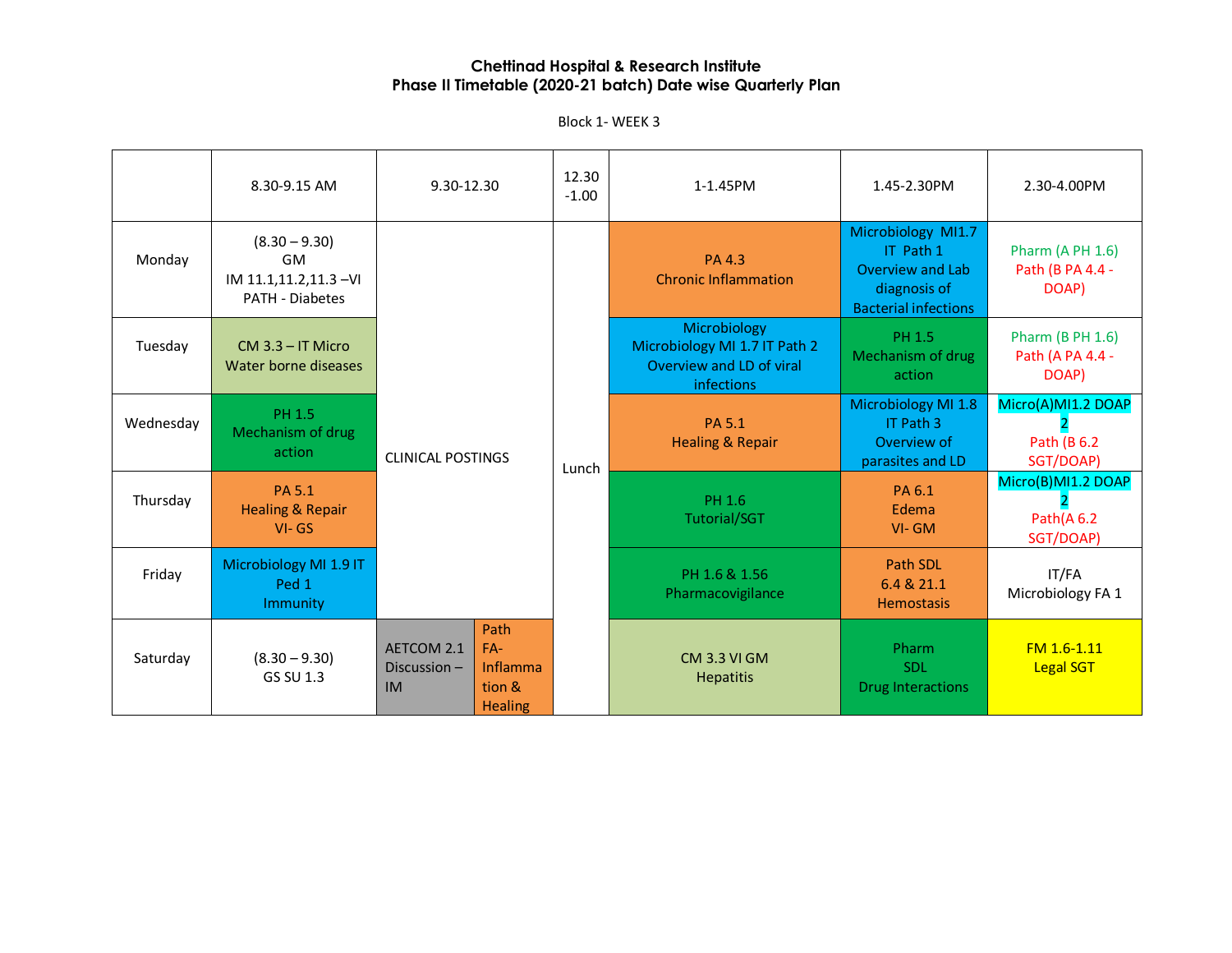Block 1- WEEK 4

|           | 8.30-9.15AM                                                                                | 9.30-12.30                                                          |          | 12.30-<br>1.00PM | 1-1.45PM                                              | 1.45-2.30PM                                                                          | 2.30-4.00PM                                          |
|-----------|--------------------------------------------------------------------------------------------|---------------------------------------------------------------------|----------|------------------|-------------------------------------------------------|--------------------------------------------------------------------------------------|------------------------------------------------------|
| Monday    | $(8.30 - 9.30)$<br>OBG 3.1                                                                 |                                                                     |          |                  | PA 6.3<br><b>Shock</b><br>$VI - GS$                   | Microbiology<br>MI1.10 IT Ped 2<br>Immunoprophylaxis<br>and<br>Immunohaematolo<br>gy | Pharm (A PH 1.8)<br>Path (B PA 6.4, 6.7 DOAP)        |
| Tuesday   | $CM$ 3.3 – VI<br>Paed<br><b>Diarrheal diseases</b>                                         |                                                                     |          |                  | Microbiology MI 1.10 IT<br>Paed 3<br>Immunodeficiency | PH 1.7<br><b>ADRs</b>                                                                | <b>Pharm (B PH 1.8)</b><br>Path (A PA 6.4, 6.7 DOAP) |
| Wednesday | <b>PH 1.8</b><br>Drug interactions                                                         | <b>CLINICAL POSTINGS</b>                                            |          | Lunch            | <b>PA 6.4</b><br>Thrombosis                           | <b>Microbiology MI</b><br>1.10 Lecture<br>Antigen,<br>Antibody, compleme<br>nt       | Micro(A)MI1.1 SGT 2<br>PH 1.9                        |
| Thursday  | PA 6.5, 6.6<br>Embolism,<br>Infarction                                                     |                                                                     |          |                  | <b>PH 1.8</b><br><b>Tutorials</b>                     | PA 6.5, 6.6<br>SGT/Tutorials                                                         | Micro(B)MI1.1 SGT 2<br>PH 1.9                        |
| Friday    | <b>Microbiology MI</b><br>1.11<br>Structure and<br>functions and<br><b>Immune Response</b> |                                                                     |          |                  | PH 1.9<br>Nomenclature of drugs                       | <b>Micro</b><br><b>SDL</b><br>Antigen and<br><b>Antibody reactions</b>               | FM 2.1-2.6<br>Death<br>Lecture, SGT                  |
| Saturday  | $(8.30 - 9.30)$<br>OBG 6.1                                                                 | AETCOM 2.1<br>Skills lab<br>communicatio<br>n-Discussion<br>Closure | PH<br>FA |                  | CM 3.4<br>Solid & Liquid waste<br>disposal            | CM 3.5<br><b>SDL</b><br><b>Housing standards</b>                                     | $FM 2.7 - 2.8$<br><b>PM</b> changes<br>Lecture, SGT  |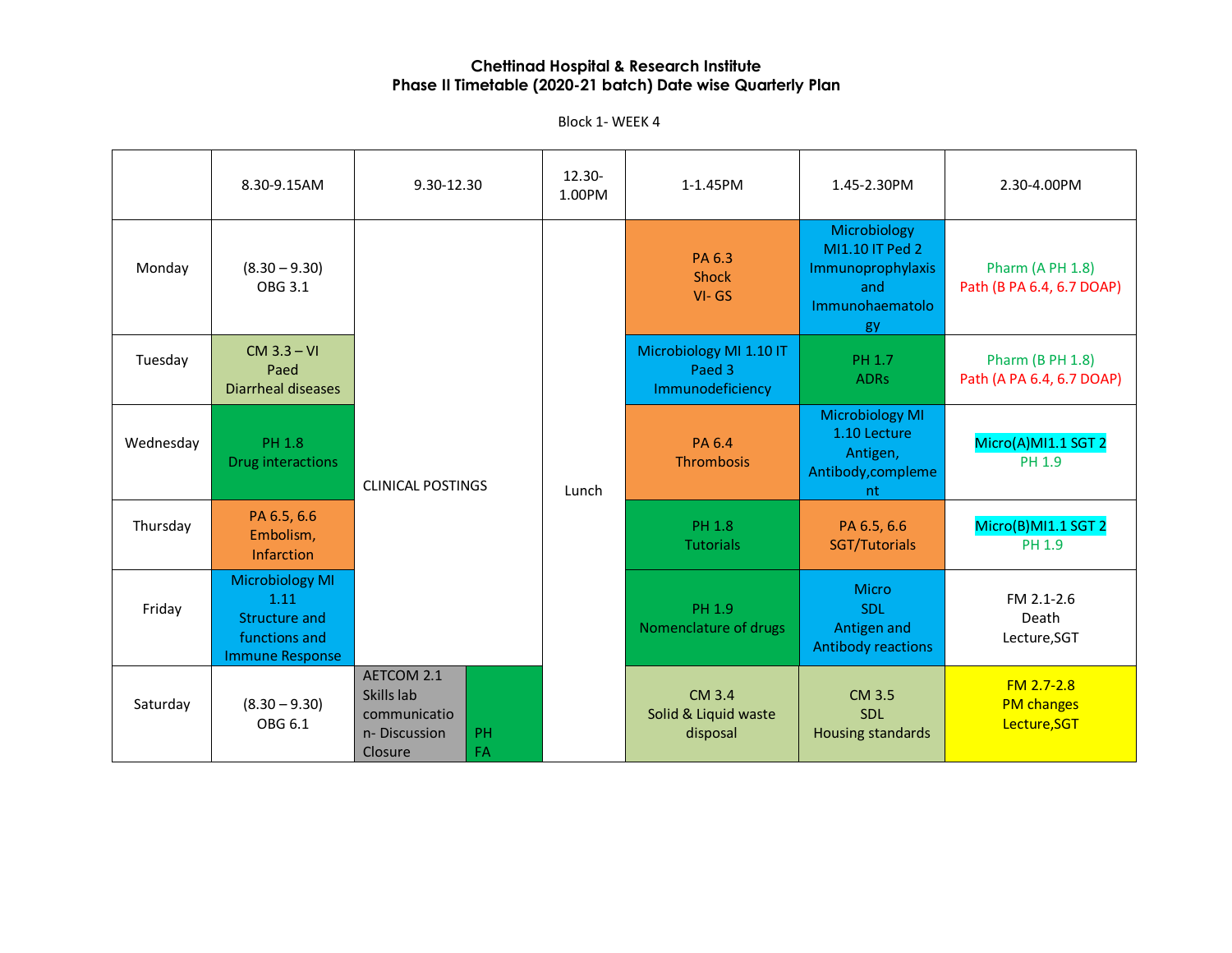Block 2- WEEK 1

|           | 8.30-9.15 AM                                                                                                   | 9.30-12.30                                       |                                                                      | 12.30-<br>1.00 | 1-1.45PM                                                       | 1.45-2.30PM                                                                   | 2.30-4.00PM                                              |  |  |  |       |                                                                |                                                                |                                                          |
|-----------|----------------------------------------------------------------------------------------------------------------|--------------------------------------------------|----------------------------------------------------------------------|----------------|----------------------------------------------------------------|-------------------------------------------------------------------------------|----------------------------------------------------------|--|--|--|-------|----------------------------------------------------------------|----------------------------------------------------------------|----------------------------------------------------------|
| Monday    | $(8.30 - 9.30)$<br><b>GM</b><br>IM 1.1,1.2 - VI<br>PATH, PHYSIO -<br><b>Heart Failure</b>                      |                                                  |                                                                      |                | <b>PA 9.3</b><br>Transplant<br>immunology                      | CM 3.6/3.7<br>IT DOAP - Micro<br>Vector borne diseases                        | Pharm (A PH 1.3)<br>Path (B PA 9.5 SLE PBL)              |  |  |  |       |                                                                |                                                                |                                                          |
| Tuesday   | CM 3.6/3.7<br><b>SDL</b><br>Vector control                                                                     |                                                  |                                                                      |                | Microbiology MI 1.1/<br>PA 9.1, 9.2<br><b>Hypersensitivity</b> | PH 1.10<br><b>Errors in prescription</b><br>and correction of<br>prescription | Pharm (B PH 1.3)<br>Path (A PA 9.5 SLE PBL)              |  |  |  |       |                                                                |                                                                |                                                          |
| Wednesday | PH 1.11<br>Routes of drug<br>administration                                                                    | <b>CLINICAL POSTINGS</b>                         |                                                                      |                | PA 9.4,9.7<br>Autoimmunity<br>disorders                        | <b>Microbiology MI</b><br>1.1Tutorial/SGT<br>Streptococcus                    | Micro(A) MI1.2 SGT 1<br>Path (B) (PA 10.1, 10.3<br>DOAP) |  |  |  |       |                                                                |                                                                |                                                          |
| Thursday  | PA 9.5 SLE PBL<br>discussion                                                                                   |                                                  |                                                                      |                |                                                                |                                                                               |                                                          |  |  |  | Lunch | PH 1.11<br><b>Tutorials - Routes of</b><br>drug administration | PA 10.1, 10.3<br><b>Infectious Diseases</b><br><b>IT Micro</b> | Micro(B) MI 1.2 SGT1<br>Path (A) (PA 10.1, 10.3<br>DOAP) |
| Friday    | MicrobiologyMI1.<br>$3 - IT - CM 1$                                                                            |                                                  |                                                                      |                | PH 1.12<br>Dosage calculations                                 | Path SDL<br>10.4<br><b>Infectious diseases</b><br>mechanism                   | <b>FA Haemodynamics</b><br>Path                          |  |  |  |       |                                                                |                                                                |                                                          |
| Saturday  | $(8.30 - 9.30)$<br>GS VI<br>SU 2.1<br>$L_{\rm{tot}}$ / M At $\sim$ and $\sim$ D and $\sim$ M at $L_{\rm{tot}}$ | AETCOM 2.2<br><b>LGT Bio ethics</b><br><b>FM</b> | <b>Micro</b><br>IT.<br>Septicae<br>mia and<br><b>Bacterae</b><br>mia |                | CM 3.8<br>$IT - Pharm$<br>Insecticide/Pesticides               | Pharm<br><b>SDL</b><br>Seratonin antagonists                                  | $FM 2.9 - 2.10$<br>PM changes, SGT, SDL                  |  |  |  |       |                                                                |                                                                |                                                          |

Alignment Immunity (Micro & Path)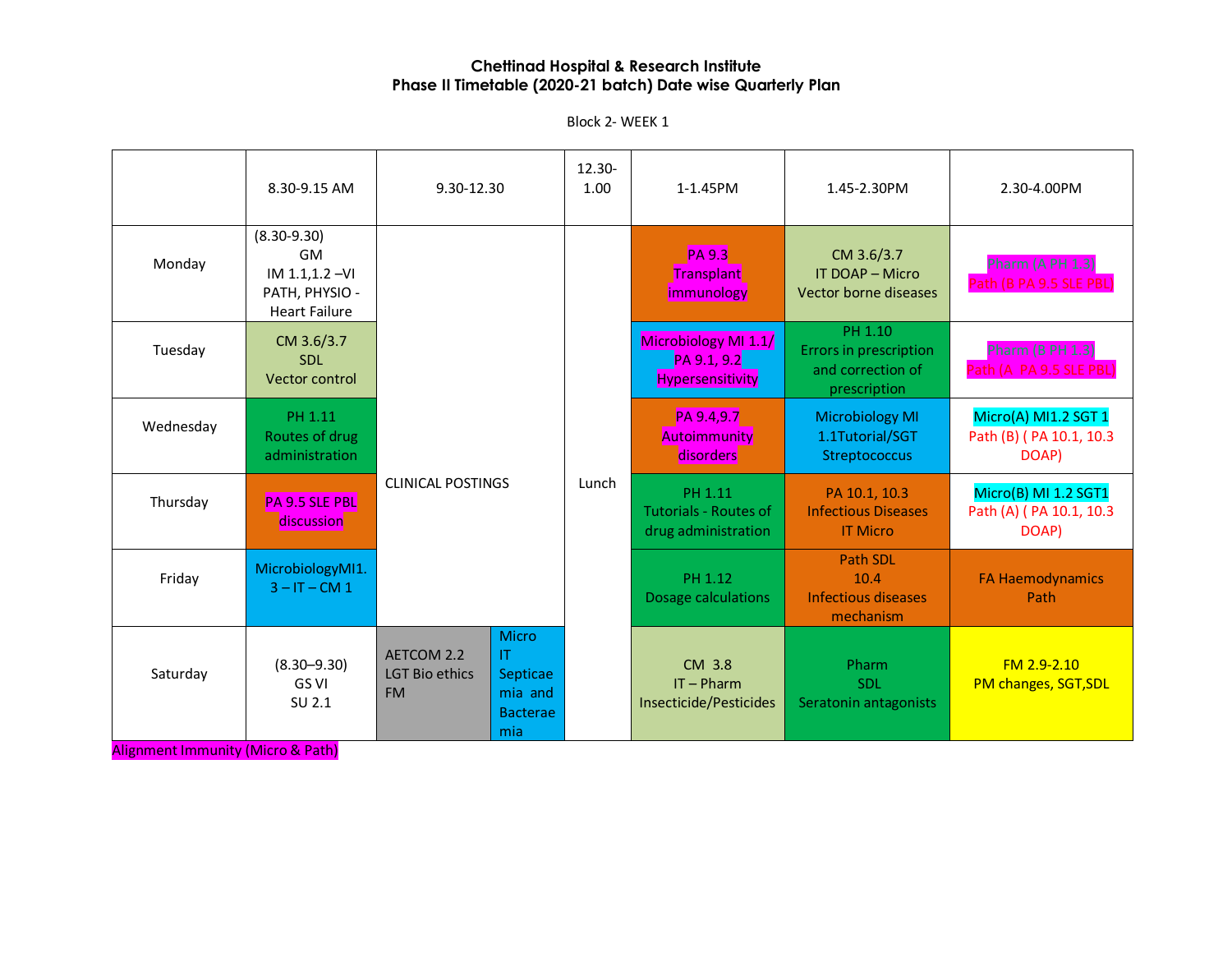|           | 8.30-9.15AM                                                                                            | 9.30-12.30               |                 | $12.30 -$<br>1.00PM | 1-1.45PM                                                | 1.45-2.30PM                           | 2.30-4.00PM                                                   |                             |                                                                   |                                         |
|-----------|--------------------------------------------------------------------------------------------------------|--------------------------|-----------------|---------------------|---------------------------------------------------------|---------------------------------------|---------------------------------------------------------------|-----------------------------|-------------------------------------------------------------------|-----------------------------------------|
| Monday    | $(8.30 - 9.30)$<br>GS SU 2.2                                                                           |                          |                 |                     | <b>PA 7.1</b><br>Neoplasia                              | Microbiology MI 1.1<br><b>PUO</b>     | Pharm (A PH 1.4 SGD)<br>Path (B PA 7.3<br>Carcinogenesis SGT) |                             |                                                                   |                                         |
| Tuesday   | CM 4.1<br>Communication<br>processes                                                                   |                          |                 |                     | Microbiology<br>MI 1.4<br>Toxoplasma                    | PH 1.13<br><b>Introduction to ANS</b> | Pharm (B PH 1.4 SGD)<br>Path (A PA 7.3<br>Carcinogenesis SGT) |                             |                                                                   |                                         |
| Wednesday | PH 1.13<br><b>Cholinergic Drugs</b>                                                                    |                          |                 |                     | <b>PA 7.2</b><br><b>Molecular basis of</b><br>Neoplasia | Microbiology<br>MI 1.4<br>Hookworm    | Micro(A)MI1.2 DOAP 1<br>PH (B) 2.1 DOAP                       |                             |                                                                   |                                         |
| Thursday  | <b>PA 7.2</b><br><b>Molecular Basis of</b><br>cancer                                                   | <b>CLINICAL POSTINGS</b> |                 |                     |                                                         |                                       | Lunch                                                         | PH 1.13<br><b>Tutorials</b> | PA 7.3, 7.4<br><b>Carcinogenesis, PNS</b><br><b>Tutorials/SGT</b> | Micro(B)MI1.2 DOAP 1<br>PH (A) 2.1 DOAP |
| Friday    | Microbiology<br>M1.6<br><b>Trpanosomes</b>                                                             |                          |                 |                     | PH 1.13<br>Anticholinergic drugs                        | SDL<br><b>Micro</b><br>Leishmania     | IT/FA<br>Pharmacology                                         |                             |                                                                   |                                         |
| Saturday  | $(8.30 - 9.30)$<br><b>GM</b><br>IM 1.3-VI PATHO,<br>PHYSIO, MIC -<br>Rheumatic heart<br><b>Disease</b> | $PA - FA$<br>Immunity    | PH<br>IT/FA/SGT |                     |                                                         | <b>SPORTS</b>                         |                                                               |                             |                                                                   |                                         |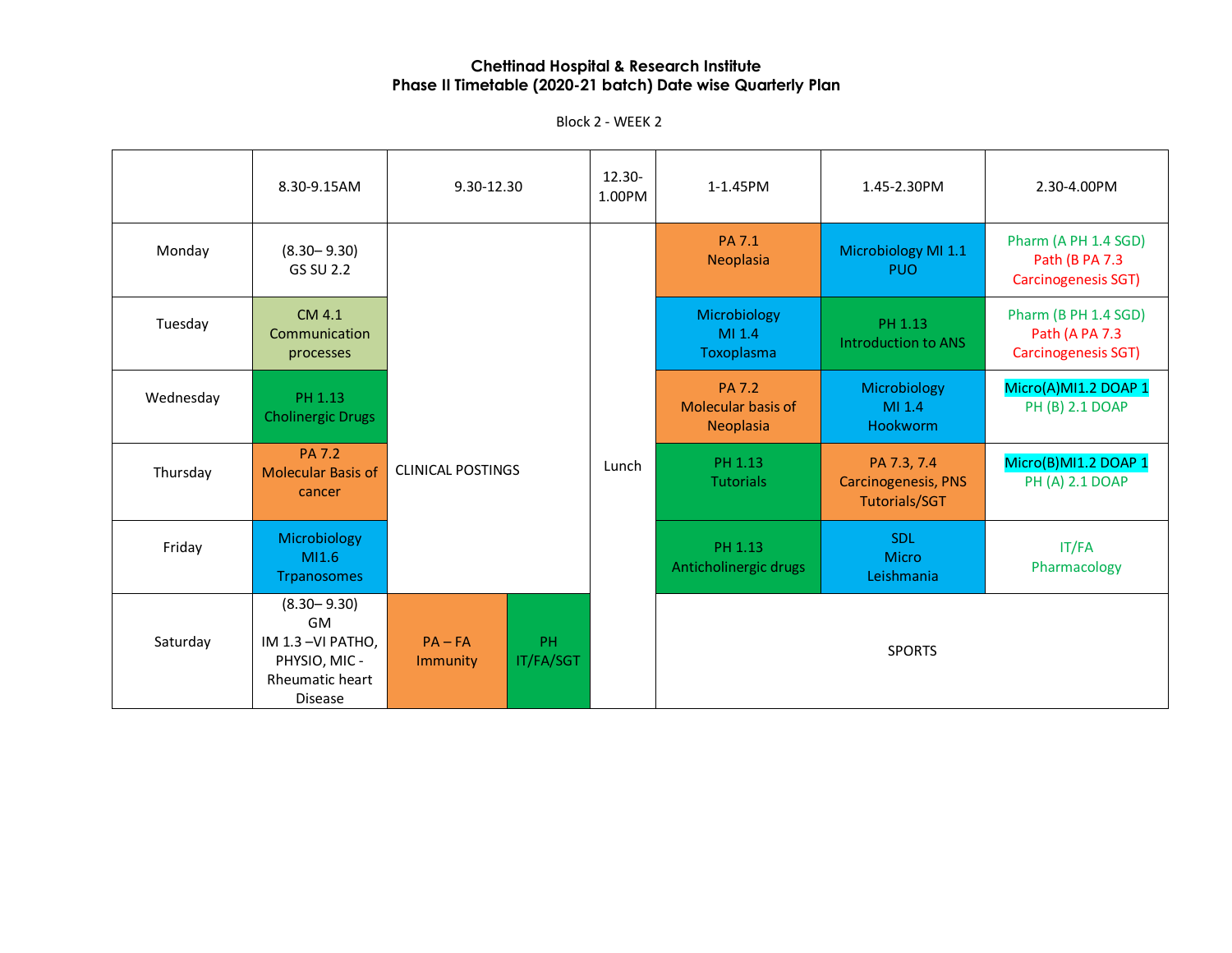Block 2- WEEK 3

|           | 8.30-9.15 AM                                                               |                                                                       | 9.30-12.30                                   | 12.30-<br>1.00PM            | 1-1.45PM                                                              | 1.45-2.30PM                                                         | 2.30-4.00PM                                     |
|-----------|----------------------------------------------------------------------------|-----------------------------------------------------------------------|----------------------------------------------|-----------------------------|-----------------------------------------------------------------------|---------------------------------------------------------------------|-------------------------------------------------|
| Monday    | $(8.30 - 9.30)$<br>GM<br>$IM 2.3 - VI$<br>PHYSIO, BIOCH<br>Atherosclerosis |                                                                       |                                              |                             | <b>PA 8.1</b><br>Diagnostic cytology<br>$VI - GS$                     | Microbiology<br>MI1.7 IT Path 1<br><b>Malaria</b>                   | <b>Pharm (A PH 1.6)</b><br>Path (B PA 8.3 DOAP) |
| Tuesday   | CM 4.2<br><b>Health Education</b><br>process                               |                                                                       | <b>CLINICAL POSTINGS</b>                     |                             | Microbiology<br>Microbiology MI 1.7 IT<br>Path 2<br><b>Filariasis</b> | PH 1.14<br>Adrenergic<br>drugs                                      | <b>Pharm (B PH 1.6)</b><br>Path (A PA 8.3 DOAP) |
| Wednesday | PH 1.14<br><b>Beta blockers</b>                                            |                                                                       |                                              |                             | <b>PA 8.2</b><br><b>Exfoliative cytology</b><br>VI-OBG                | <b>Microbiology MI</b><br>1.8 IT Path 3<br><b>HIV</b>               | Micro(A)MI1.2 DOAP 2<br>Path (B 8.2 DOAP)       |
| Thursday  | PA 11.1<br>Cytogenetic<br>disorders<br><b>VI- Paediatrics</b>              |                                                                       | Lunch                                        | PH 1.13<br><b>Tutorials</b> | PA 11.2<br>Childhood<br>tumors<br><b>SGT</b>                          | Micro(B)MI1.2 DOAP 2<br>Path(A 8.2 DOAP)                            |                                                 |
| Friday    | <b>Microbiology MI</b><br>1.9 IT Ped 1<br><b>HIV</b>                       |                                                                       |                                              |                             | PH 1.14<br>Alpha blockers                                             | Path SDL<br><b>Storage</b><br>disorders                             | IT/FA<br>Microbiology FA 1                      |
| Saturday  | $(8.30 - 9.30)$<br>GS VI<br>SU 3.1                                         | <b>AETCOM</b><br>2.2 LGT<br><b>Bio ethics</b><br>FM with<br><b>FA</b> | <b>Path FA</b><br>Neoplasia<br>with cytology |                             | CM 4.3 DOAP<br>Planning,<br>Management of HE                          | Pharm<br>SDL<br><b>Fibrinolytics</b><br>Beta blocker<br>newer drugs | FM 2.11-2.18<br><b>ML Autopsy, SGT, SDL</b>     |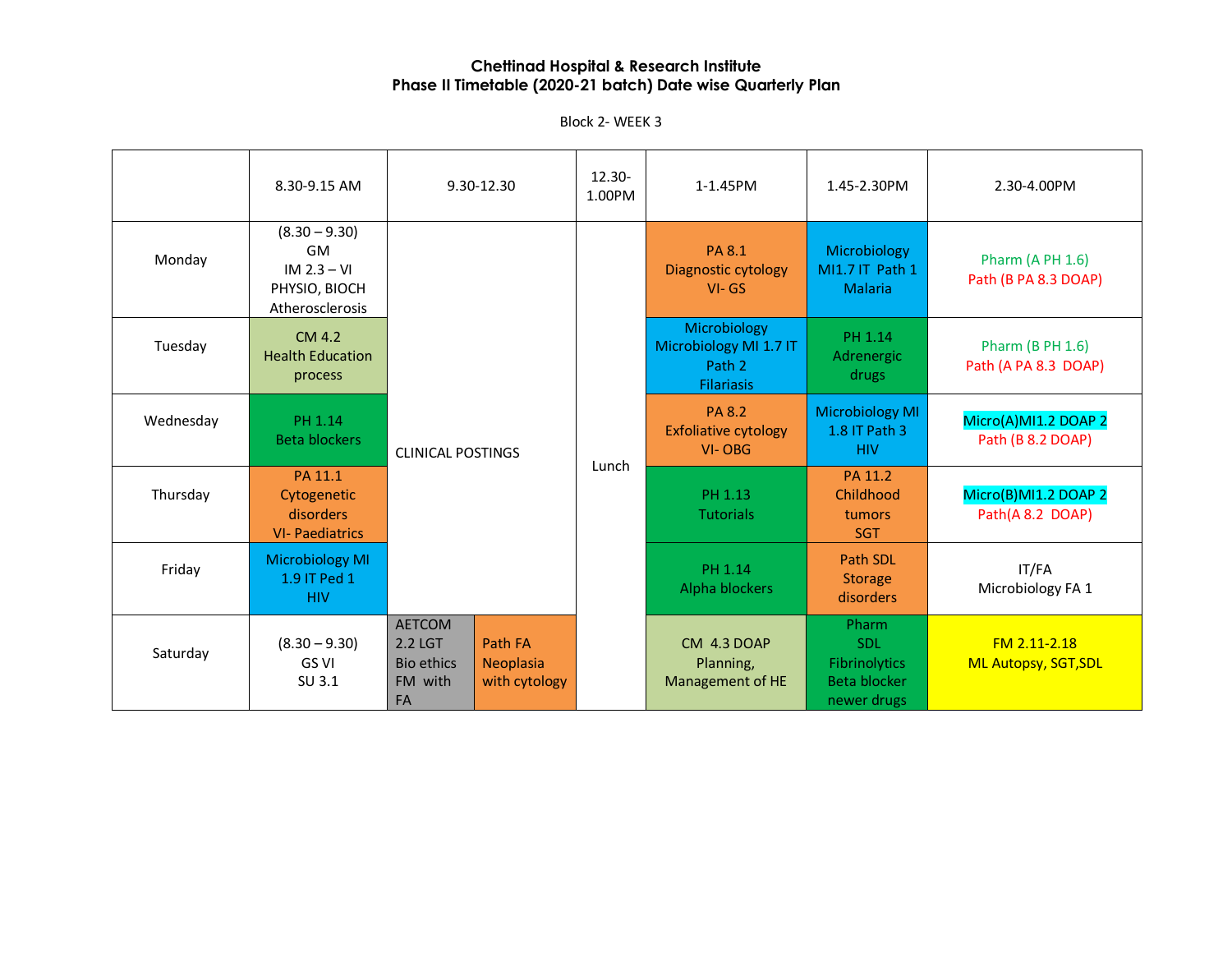Block 2- WEEK 4

|           | 8.30-9.15 AM                                                              | 9.30-12.30                                                                          | 12.30-<br>1.00PM | 1-1.45PM                                                                     | 1.45-2.30PM                                                                    | 2.30-4.00PM                                             |
|-----------|---------------------------------------------------------------------------|-------------------------------------------------------------------------------------|------------------|------------------------------------------------------------------------------|--------------------------------------------------------------------------------|---------------------------------------------------------|
| Monday    | $(8.30 - 9.30)$<br>OBG 7.1                                                |                                                                                     |                  | PA 12.1<br>Env diseases                                                      | Microbiology<br>MI1.10 IT Ped 2<br><b>HIV</b>                                  | Pharm (A PH 1.8)<br>Path (B PA 12.2 SGT/Paed IT)        |
| Tuesday   | $CM 5.1 - SGT$<br><b>Nutrients sources</b><br>VI - Paediatrics            |                                                                                     |                  | Microbiology MI 1.10<br>IT Paed 3<br><b>HIV</b> (opportunistic<br>bacterial) | PH 1.15<br>Skeletal muscle<br>relaxants                                        | <b>Pharm (B PH 1.8)</b><br>Path (A PA 12.2 SGT/Paed IT) |
| Wednesday | PH 1.17<br>Local anaesthetics                                             |                                                                                     |                  | PA 12.3<br>Obesity                                                           | <b>Microbiology MI</b><br>1.10 Lecture<br><b>HIV</b> (opportunistic<br>fungal) | Micro(A)MI1.1 SGT 2<br>PH 1.9                           |
| Thursday  | PA 13.1, 13.3<br>HematopoiesisAne<br>mia                                  | <b>CLINICAL POSTINGS</b>                                                            | Lunch            | PH 1.14<br><b>Tutorials</b>                                                  | PA 13.2<br>Anticoagulants<br><b>SGT</b>                                        | Micro(B)MI1.1 SGT 2<br>PH 1.9                           |
| Friday    | <b>Microbiology MI</b><br>1.11<br><b>HIV (opportunistic</b><br>parasitic) |                                                                                     |                  | PH 1.25<br>Anticoagulants I                                                  | <b>Micro</b><br>SDI.<br><b>HIV</b> (opportunistic<br>viral)                    | FM 2.19-2.20<br>Mech. Asph<br>Lecture, SGT              |
|           | $(8.30 - 9.30)$<br><b>OBG 8.1</b>                                         | <b>AETCOM</b><br>2.3<br>Seminar -<br><b>PH FA</b><br>Legal<br>Medicine<br><b>FM</b> |                  | CM 5.3 VI Paed<br><b>Nutrition related</b><br>health problems                | CM 5.4<br><b>DOAP</b><br>Planning of diet<br>based on<br>community             | FM <sub>2.21</sub><br>Mech. Asph<br>Lecture, SGT        |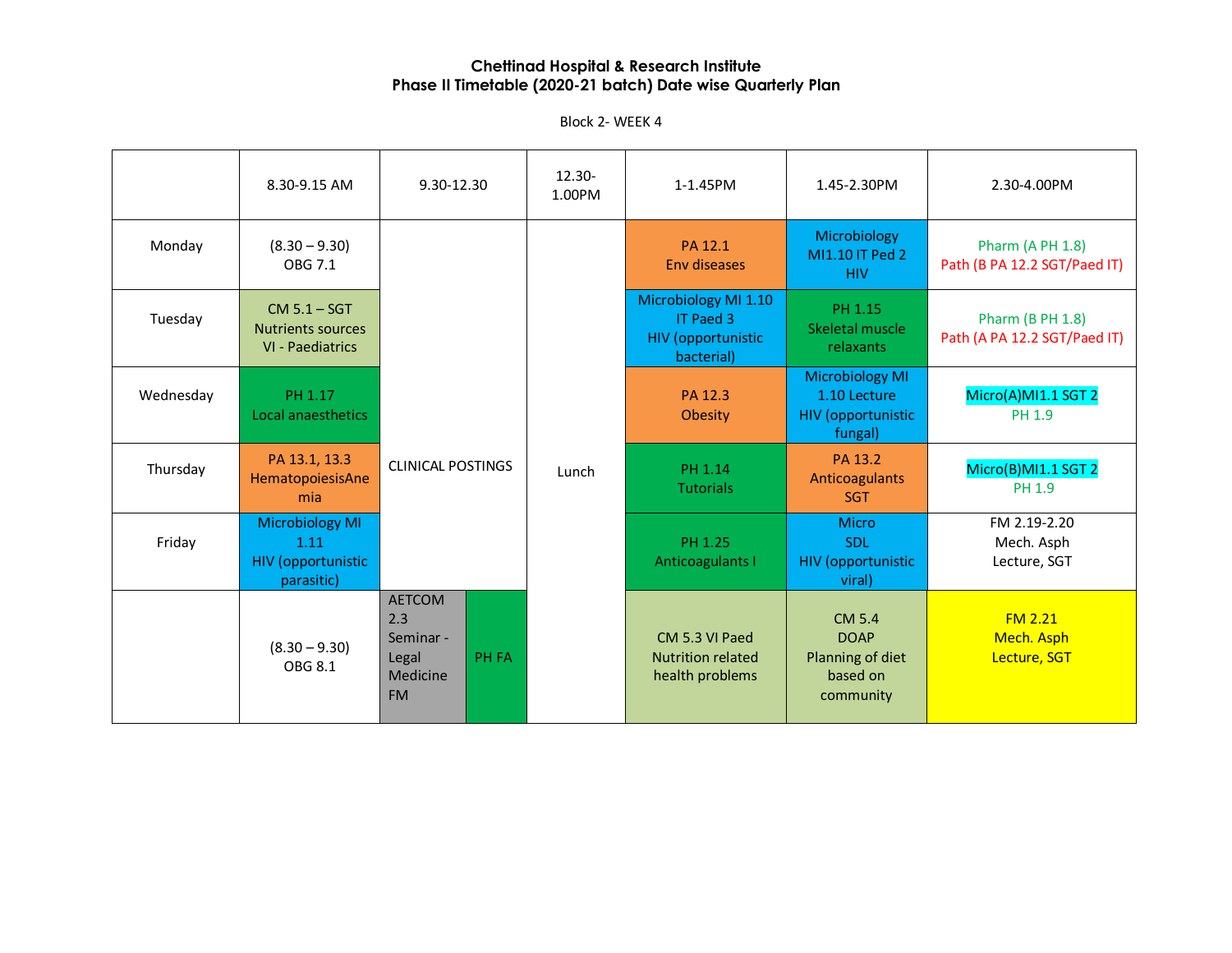Block 3 - WEEK 1

|                     | 8.30-9.15 AM                                                                              | 9.30-12.30               | $12.30 -$<br>1.00 | 1-1.45PM                                                         | 1.45-2.30PM                                                                          | 2.30-4.00PM                                              |                                                     |
|---------------------|-------------------------------------------------------------------------------------------|--------------------------|-------------------|------------------------------------------------------------------|--------------------------------------------------------------------------------------|----------------------------------------------------------|-----------------------------------------------------|
| Monday              | $(8.30 - 9.30)$<br>GM<br>IM - 2.1, 2.2, 2.4 VI<br>PATH, PHYSIO Acute<br>Coronary Syndrome | <b>CLINICAL POSTINGS</b> |                   | <b>PA 13.4</b><br><b>Investigation of</b><br>Anemia<br>$VI - GM$ | CM 5.5 VI Paed<br><b>Nutritional surveillance</b>                                    | Pharm (A PH 1.3)<br>Path (B PA 13.5 PS DOAP)             |                                                     |
| Tuesday             | CM5.6 -VI Paed<br>National policy on<br><b>Nutrition-ICDS</b>                             |                          |                   |                                                                  | Microbiology MI 1.1<br><b>Etiopathogenesis and</b><br>LD of GIT                      | <b>PH 1.25</b><br><b>Anticoagulants II</b>               | <b>Pharm (B PH 1.3)</b><br>Path (A PA 13.5 PS DOAP) |
| Wednesday           | PH 1.25<br>Antiplatelets                                                                  |                          | Lunch             | PA 14.1 & 15.1<br>Iron, B12 metabolism<br>VI Bio                 | <b>Microbiology MI</b><br>1.1Tutorial/SGT<br><b>Diarrhea</b><br>(enterobacteriaceae) | Micro(A) MI1.2 SGT 1<br>Path (B) (PA 14.3, 15.3<br>DOAP) |                                                     |
| Thursday            | PA 14.2, 15.2<br><b>Micro &amp; Macrocytic</b><br>Anemia                                  |                          |                   | PH 1.14<br><b>Tutorials/SGT</b>                                  | PA 15.4<br>Differentiate Micro<br><b>Macro Anemia</b><br><b>Tutorial/SGT</b>         | Micro(B) MI 1.2 SGT1<br>Path (A) (PA 14.3, 15.3<br>DOAP) |                                                     |
| Friday              | MicrobiologyMI1.3-<br>$IT - CM 1$<br>Enteric fever/<br><b>Dysenteric</b>                  |                          |                   | PH 1.25<br>Fibrinolytics, Plasma<br>expanders                    | Path SDI<br>PA 16.3<br>Normal & abnormal<br><b>Hbs</b>                               | <b>FA - Env &amp; Nutrional</b><br><b>Diseases</b>       |                                                     |
| Saturday<br>Holiday | Holiday                                                                                   |                          |                   |                                                                  | Holiday                                                                              |                                                          |                                                     |

Peripheral smear, Blood collection with ACs – Alignment Pathology & Pharmacology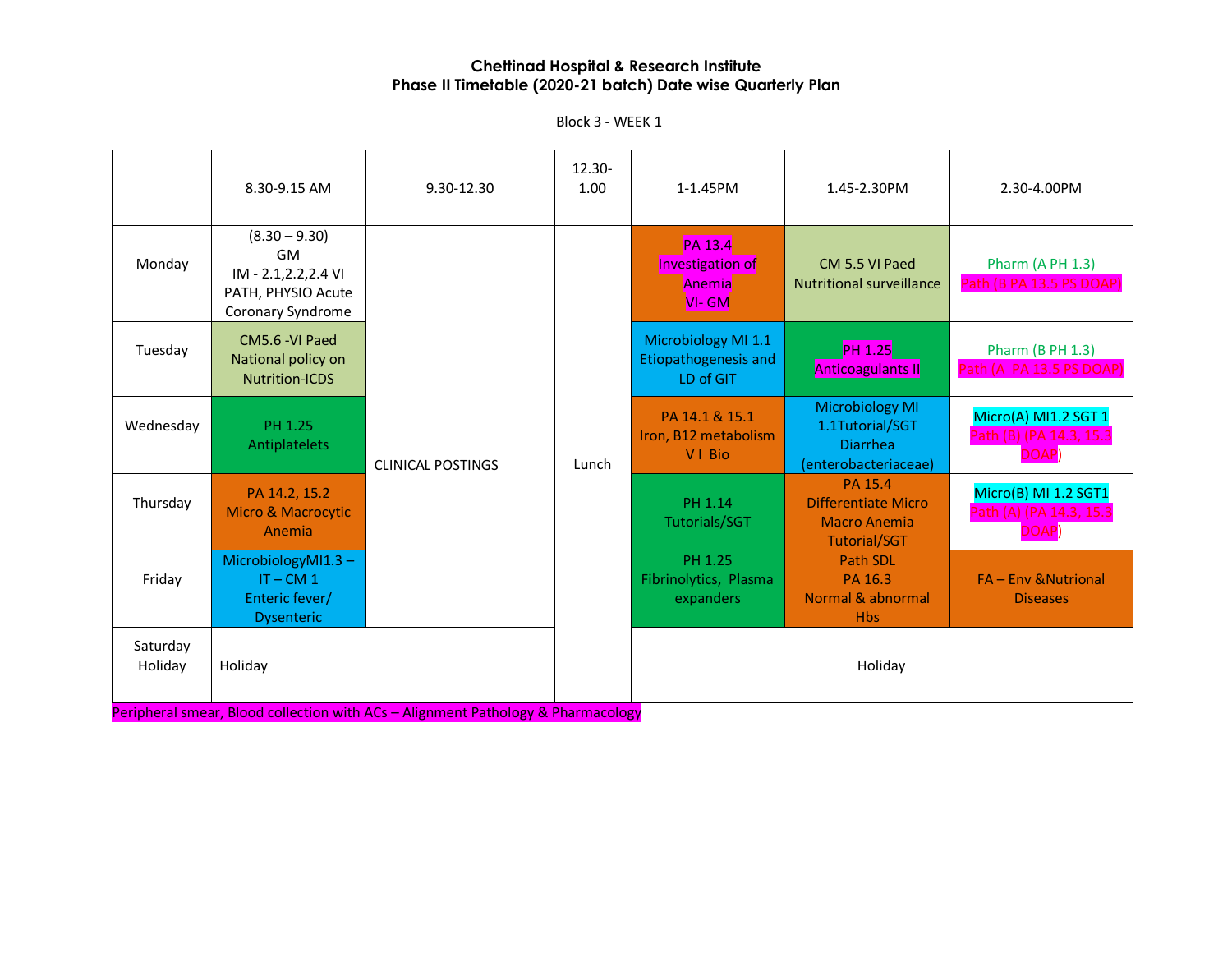Block 3 - WEEK 2

|           | 8.30-9.15AM                                                         | 9.30-12.30                                                                    | $12.30 -$<br>1.00PM | 1-1.45PM                                                | 1.45-2.30PM                                               | 2.30-4.00PM                                               |  |  |  |       |  |                           |                                             |                                         |
|-----------|---------------------------------------------------------------------|-------------------------------------------------------------------------------|---------------------|---------------------------------------------------------|-----------------------------------------------------------|-----------------------------------------------------------|--|--|--|-------|--|---------------------------|---------------------------------------------|-----------------------------------------|
| Monday    | $(8.30 - 9.30)$<br>GS SU 4.2                                        |                                                                               |                     | PA 16.1, 16.2<br><b>Hemolytic anemias</b>               | Microbiology MI 1.1<br>& Cholera                          | Pharm (A PH 1.4 SGD)<br>Path (B PA 16.5, 16.6 HA<br>DOAP) |  |  |  |       |  |                           |                                             |                                         |
| Tuesday   | CM13.1/13.2/13.3/<br>13.4 VI GM/GS<br><b>Disaster</b><br>management |                                                                               |                     | Microbiology<br>MI 1.4<br><b>Intestinal flagellates</b> | <b>PH 1.35</b><br><b>Treatment of anaemia</b>             | Pharm (B PH 1.4 SGD)<br>Path (A PA 16.5, 16.6 HA<br>DOAP) |  |  |  |       |  |                           |                                             |                                         |
| Wednesday | PH 1.35<br><b>Colony stimulating</b><br>factors                     |                                                                               |                     | PA 16.3<br><b>SCA, Thalassemia</b>                      | Microbiology<br>MI 1.4<br><b>Viral Diarrheal diseases</b> | Micro(A)MI1.2 DOAP 1<br>PH (B) 2.1 DOAP                   |  |  |  |       |  |                           |                                             |                                         |
| Thursday  | <b>PA 16.3</b><br><b>SCA, Thalassemia</b><br><b>VI-Bio</b>          |                                                                               |                     | <b>CLINICAL POSTINGS</b>                                |                                                           |                                                           |  |  |  | Lunch |  | PH<br><b>Tutorial/SGT</b> | PA 16.4<br><b>Acquired HA</b><br><b>SGT</b> | Micro(B)MI1.2 DOAP 1<br>PH (A) 2.1 DOAP |
| Friday    | Microbiology MI1.6<br><b>Bacterial food</b><br>poisoning            |                                                                               |                     | PH 1.31<br>Dyslipidemia                                 | <b>SDL</b><br>Micro<br>Helminthic diarrhea-<br>Taenia     | IT/FA<br>Pharmacology                                     |  |  |  |       |  |                           |                                             |                                         |
| Saturday  | $(8.30 - 9.30)$<br><b>GM ASSIGNMENT</b>                             | $PA -$<br>Anaemia IT<br><b>PH</b><br>IT/FA/S<br>Phy, Paed,<br>OG<br><b>GT</b> |                     |                                                         | <b>SPORTS</b>                                             |                                                           |  |  |  |       |  |                           |                                             |                                         |

Anaemia diagnosis & Treatment – Alignment Pathology & Pharmacology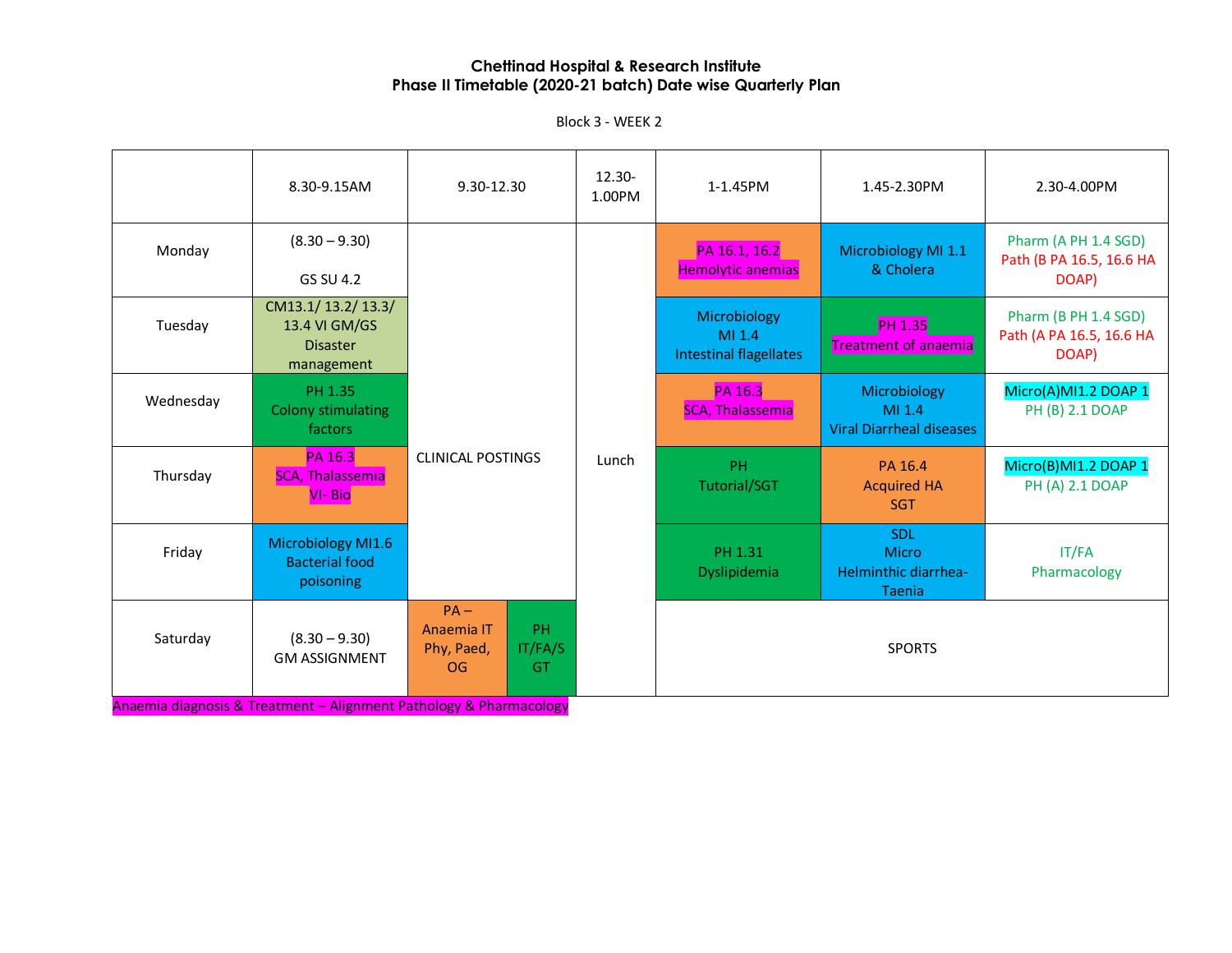#### **INTERNAL ASSESSMENT I** - **WEEK 1**

|                                   | $9.00 - 12.00$                                            | 1.00-4.00                                     |  |
|-----------------------------------|-----------------------------------------------------------|-----------------------------------------------|--|
| <b>Monday Pathology</b>           | <b>Theory</b>                                             | <b>Practicals</b>                             |  |
| <b>Tuesday Pharmacology</b>       | <b>Theory</b>                                             | <b>Practicals</b>                             |  |
| <b>Wednesday Microbiology</b>     | <b>Theory</b>                                             | <b>Practicals</b>                             |  |
| <b>Thursday Forensic Medicine</b> | <b>Theory</b>                                             | <b>Practicals</b>                             |  |
| <b>Friday Community Medicine</b>  | <b>Theory</b>                                             | <b>Practicals</b>                             |  |
| <b>Saturday AETCOM FA</b>         | Theory - Reflective narrations<br>Q & A on 2.1, 2.2 & 2.3 | Role Play / Case based scenarios - Practicals |  |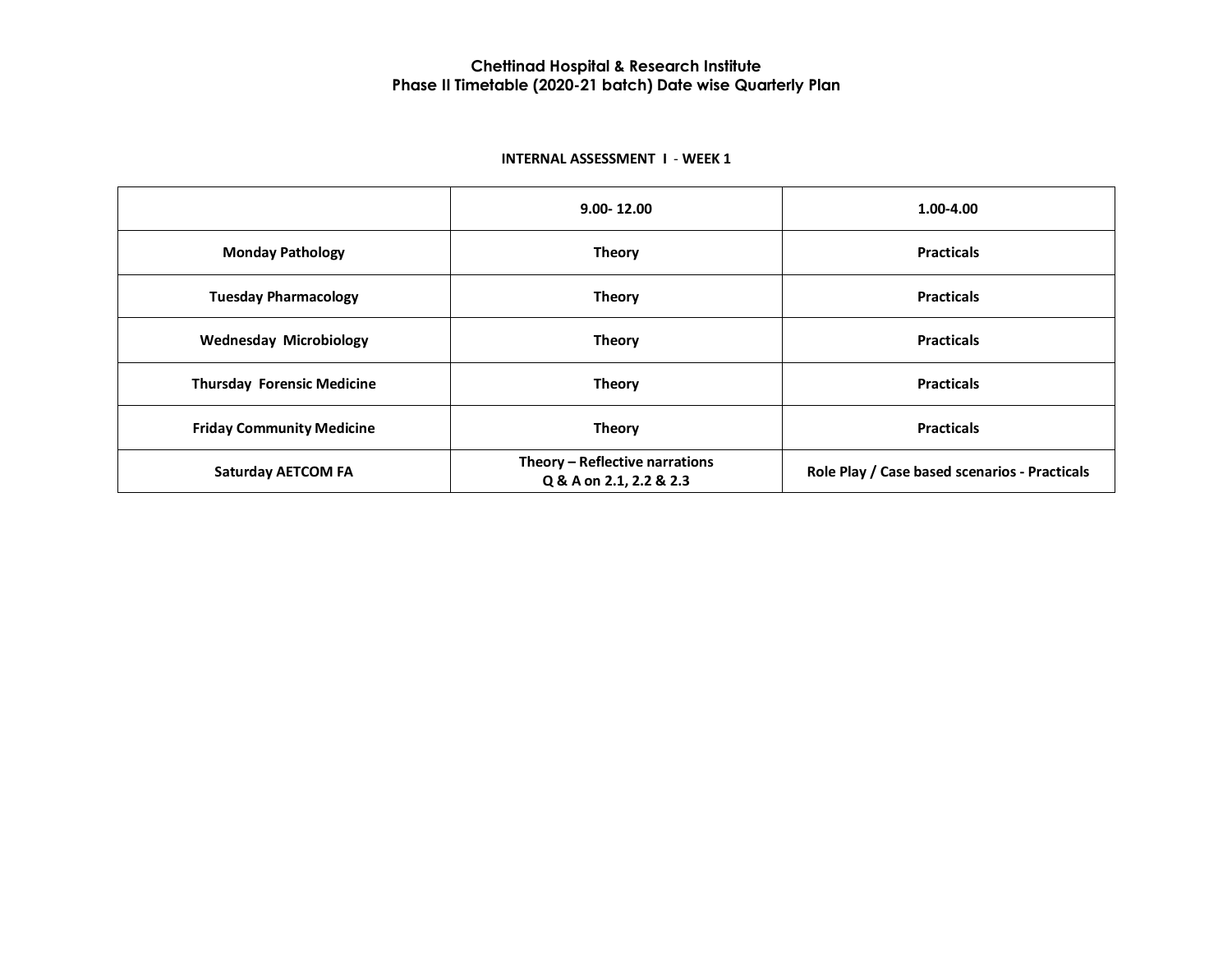|           | 8.30-9.1 5AM                                                                        | 9.30-12.30                                                                                                                                                          | 12.30-<br>1.00PM         | 1-1.45PM                                                             | 1.45-2.30PM                                                 | 2.30-4.00PM                                                                                                                                                         |                                 |                                                                               |
|-----------|-------------------------------------------------------------------------------------|---------------------------------------------------------------------------------------------------------------------------------------------------------------------|--------------------------|----------------------------------------------------------------------|-------------------------------------------------------------|---------------------------------------------------------------------------------------------------------------------------------------------------------------------|---------------------------------|-------------------------------------------------------------------------------|
| Monday    | $(8.30 - 9.30)$<br><b>GM</b><br>IM 3.3- VI PATH, MIC-<br>Pneumonia                  |                                                                                                                                                                     |                          | PA 17.1<br>Aplastic anemia                                           | Microbiology<br>MI1.7 IT Path 1<br>H.pylori                 | <b>Pharm (A PH 1.6)</b><br>Path (B PA 16.5, 16.6 DOAP)                                                                                                              |                                 |                                                                               |
| Tuesday   | CM 5.7/5.8 SGT<br>Food hygiene/<br>adulteration                                     |                                                                                                                                                                     |                          | Microbiology<br>Microbiology MI 1.7<br>IT Path 2<br><b>Hepatitis</b> | PH 1.16<br><b>Histamine and</b><br>antihistamine            | <b>Pharm (B PH 1.6)</b><br>Path (A PA 16.5, 16.6 DOAP)                                                                                                              |                                 |                                                                               |
| Wednesday | PH 1.16<br>Serotonin and it<br>antagonists I                                        |                                                                                                                                                                     |                          | PA 18.2<br><b>Acute Leukemias</b>                                    | <b>Microbiology MI</b><br>1.8 IT Path 3<br><b>Hepatitis</b> | Micro(A)MI1.2 DOAP 2<br>Path (B 18.1<br><b>Benign Leucocyte D</b><br>SGT/DOAP)                                                                                      |                                 |                                                                               |
| Thursday  | PA 18.2<br><b>Chronic Leukemias</b>                                                 |                                                                                                                                                                     | <b>CLINICAL POSTINGS</b> |                                                                      | Lunch                                                       | <b>PH</b><br>SGT/tutorials                                                                                                                                          | PA 17.2<br>BMA/Bx<br><b>SGT</b> | Micro(B)MI1.2 DOAP 2<br>Path(A 18.1<br><b>Benign Leucocyte D</b><br>SGT/DOAP) |
| Friday    | Microbiology MI 1.9 IT<br>Ped 1<br>Helminthic infections -<br>Enterobius, Trichuris |                                                                                                                                                                     |                          | PH 1.16<br>Serotonin and it<br>antagonists II                        | Path SDL<br>19.6<br>Splenomegaly                            | FA<br>Microbiology FA 1                                                                                                                                             |                                 |                                                                               |
| Saturday  | $(8.30 - 9.30)$<br>GS SU 4.3                                                        | <b>AETCOM</b><br>$2.4 -$<br>Pathology<br>Clinical<br>posting<br>Path FA<br>(Tag along)<br>RBC.<br>In central<br>Lab with<br>disorders<br>technicians(<br>all depts) |                          | <b>CM</b>                                                            | Pharm<br><b>SDL</b><br><b>Anxiolytics</b>                   | FM AETCOM 2.3<br>Seminar / Role play of<br>scenarios Legal Medicine<br><b>Completion (May day holiday)</b><br>FM 2.22-2.23<br><b>Mech. Aspiration</b><br><b>SDL</b> |                                 |                                                                               |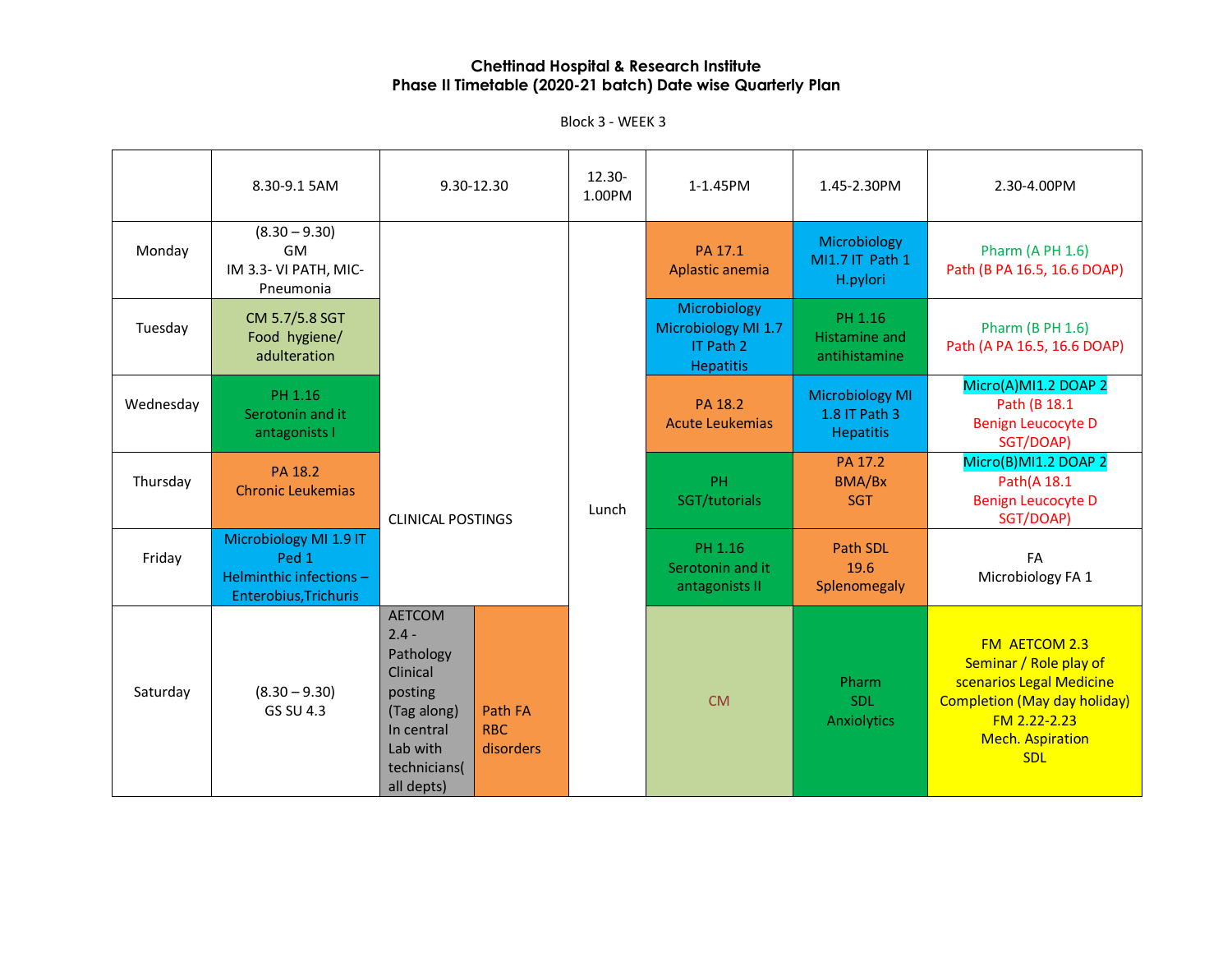|           | 8.30-9.15 AM                                           | 9.30-12.30                                                                                                                                | $12.30 -$<br>1.00PM | 1-1.45PM                                          | 1.45-2.30PM                                                               | 2.30-4.00PM                                                     |
|-----------|--------------------------------------------------------|-------------------------------------------------------------------------------------------------------------------------------------------|---------------------|---------------------------------------------------|---------------------------------------------------------------------------|-----------------------------------------------------------------|
| Monday    | $(8.30 - 9.30)$<br>OBG 9.1                             |                                                                                                                                           |                     | PA 19.1<br>Lymphadenopathy                        | Microbiology<br>MI1.10 IT Ped 2<br>Ascaris, strongyloi<br>des             | Pharm (A PH 1.8)<br>Path (B PA 19.2, 19.3 TB LN<br>DOAP)        |
| Tuesday   | <b>CM</b>                                              |                                                                                                                                           |                     | Microbiology MI 1.10 IT<br>Paed 3<br>Echinococcus | PH 1.16<br>Migraine                                                       | <b>Pharm (B PH 1.8)</b><br>Path (A PA 19.2, 19.3 TB LN<br>DOAP) |
| Wednesday | PH 1.16<br><b>NSAIDs1</b>                              |                                                                                                                                           |                     | PA 19.4<br>HD/NHL<br>$V.I - GS$                   | <b>Microbiology MI</b><br>1.10 Lecture<br>Trematodes I                    | Micro(A)MI1.1 SGT 2<br><b>PH 1.9</b>                            |
| Thursday  | PA 20.1<br><b>MM</b>                                   | <b>CLINICAL POSTINGS</b>                                                                                                                  | Lunch               | PH.<br><b>Tutorials</b>                           | PA 21.3<br>Difference in<br>Platelet &<br><b>Clotting D</b><br><b>SGT</b> | Micro(B)MI1.1 SGT 2<br>PH 1.9                                   |
| Friday    | <b>Microbiology MI</b><br>1.11<br><b>Trematodes II</b> |                                                                                                                                           |                     | PH 1.16<br><b>NSAIDS II</b>                       | <b>Micro</b><br><b>SDL</b>                                                | FM 2.24<br><b>Thermal Death</b><br>Lecture, SGT                 |
| Saturday  | $(8.30 - 9.30)$<br>OBG 9.3                             | AETCOM 2.4 -<br>Pathology<br><b>Clinical posting</b><br>(Tag along)<br>In central Lab<br>with<br>technicians(all<br><b>PHIT</b><br>depts) |                     | <b>CM</b>                                         | <b>CM</b>                                                                 | FM <sub>2.25</sub><br>Thermal death, SGT                        |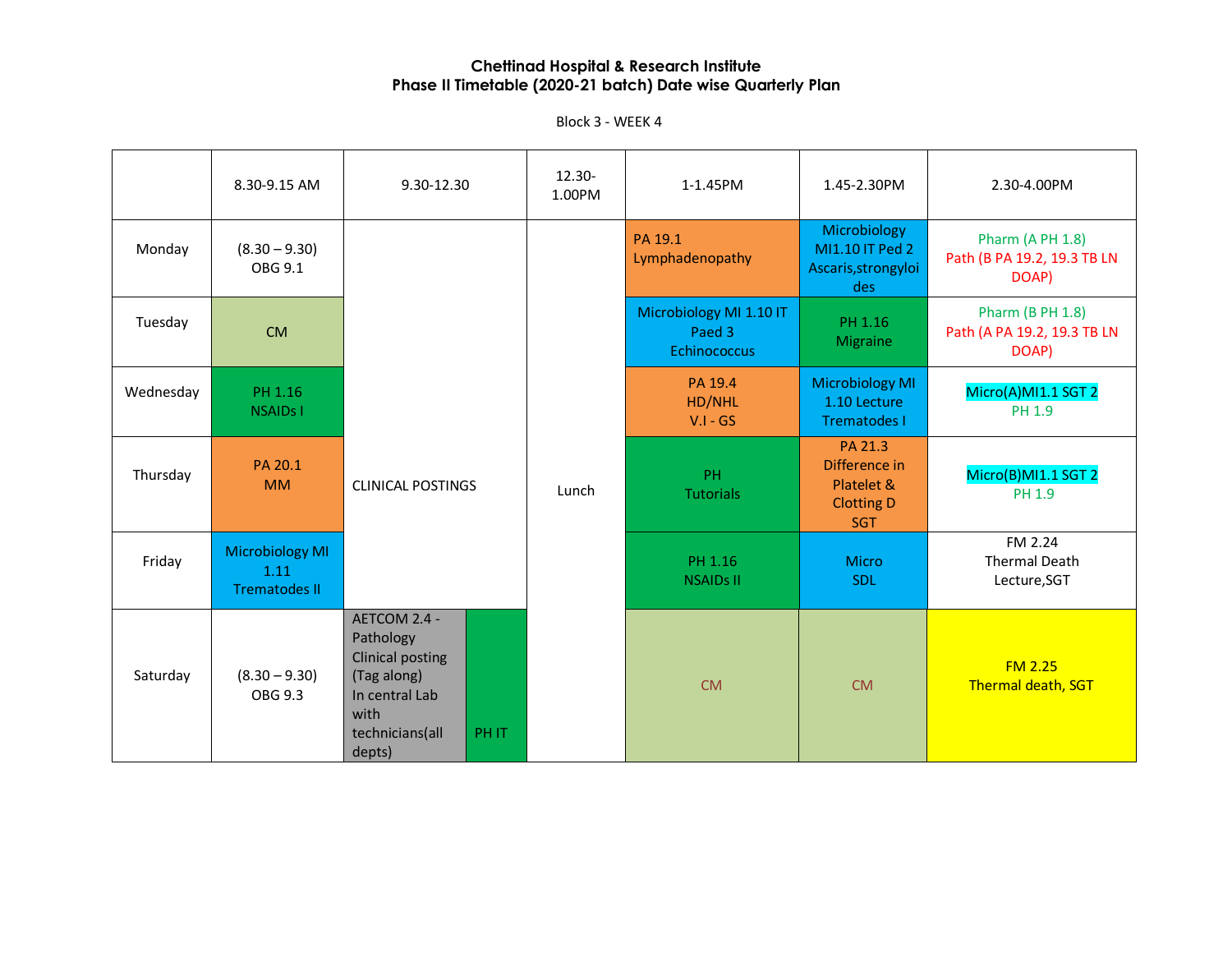Block 4 - Week 1

|           | 8.30-9.15 AM                                                            | 9.30-12.30                                                                                   |                                                   | 12.30-<br>1.00PM | 1-1.45PM                                                                     | 1.45-2.30PM                                                                  | 2.30-4.00PM                                                              |
|-----------|-------------------------------------------------------------------------|----------------------------------------------------------------------------------------------|---------------------------------------------------|------------------|------------------------------------------------------------------------------|------------------------------------------------------------------------------|--------------------------------------------------------------------------|
| Monday    | $(8.30 - 9.30)$<br>GM<br>IM 3.2,3.1-VI<br>MIC, PATH, ANAT<br>-Pneumonia |                                                                                              |                                                   |                  | PA 21.2<br>Platelet disorders,<br><b>Bleeding disorders</b>                  | <b>CM</b>                                                                    | Pharm (A PH 1.8)<br>Path (B PA 19.5, 19.7, 20.1<br>DOAP)                 |
| Tuesday   | <b>CM</b>                                                               |                                                                                              |                                                   |                  | Microbiology MI1.10<br>IT Ped 2<br>Skin and soft tissue<br><b>infections</b> | PH 1.16<br><b>Treatment of Gout</b>                                          | <b>Pharm (B PH 1.8)</b><br>Path (A PA PA 19.5,<br>19.7,20.1 DOAP)        |
| Wednesday | PH 1.16<br><b>Treatment of</b><br>Rheumatoid<br>arthritis               | <b>CLINICAL POSTINGS</b>                                                                     |                                                   | Lunch            | PA 21.2<br>Haemophilias                                                      | Microbiology MI 1.10<br>Lecture<br><b>Staphylococcus and</b><br>Streptococus | Micro(A)MI1.1 SGT 2<br>$PA B - PA 16.7$<br><b>Coombs/Crossmatch DOAP</b> |
| Thursday  | PA 21.4 21.5<br>DIC & Vit k def                                         |                                                                                              |                                                   |                  | PH<br>Tutorials/SGT                                                          | PA 21.2, 21.3<br>ITP/Haemophilia<br>charts<br><b>SGT</b>                     | Micro(B)MI1.1 SGT 2<br>$PAB - PA16.7$<br><b>Coombs/Crossmatch DOAP</b>   |
| Friday    | <b>Microbiology MI</b><br>1.11<br>Gas gangrene                          |                                                                                              |                                                   |                  | PH 1.18<br><b>General Anaesthetics I</b>                                     | Path<br>SDL Bld gps<br>PA 22.1<br>Anthrax                                    | Path<br>Image Quiz/Flash cards-<br>RBCs, WBCs                            |
| Saturday  | $(8.30 - 9.30)$<br><b>GS VI</b><br>SU 5.1                               | <b>AETCOM</b><br>2.4<br><b>Discussion</b><br><b>Reflections</b><br>on clin<br>S.<br>Postings | <b>MIcro</b><br>IT.<br>Subcut<br>aneous<br>mycose |                  | <b>CM</b>                                                                    | Pharm SDL<br><b>Methanol poisoning</b>                                       | FM 2.26-2.28<br>Infant death<br>Lecture, SGT                             |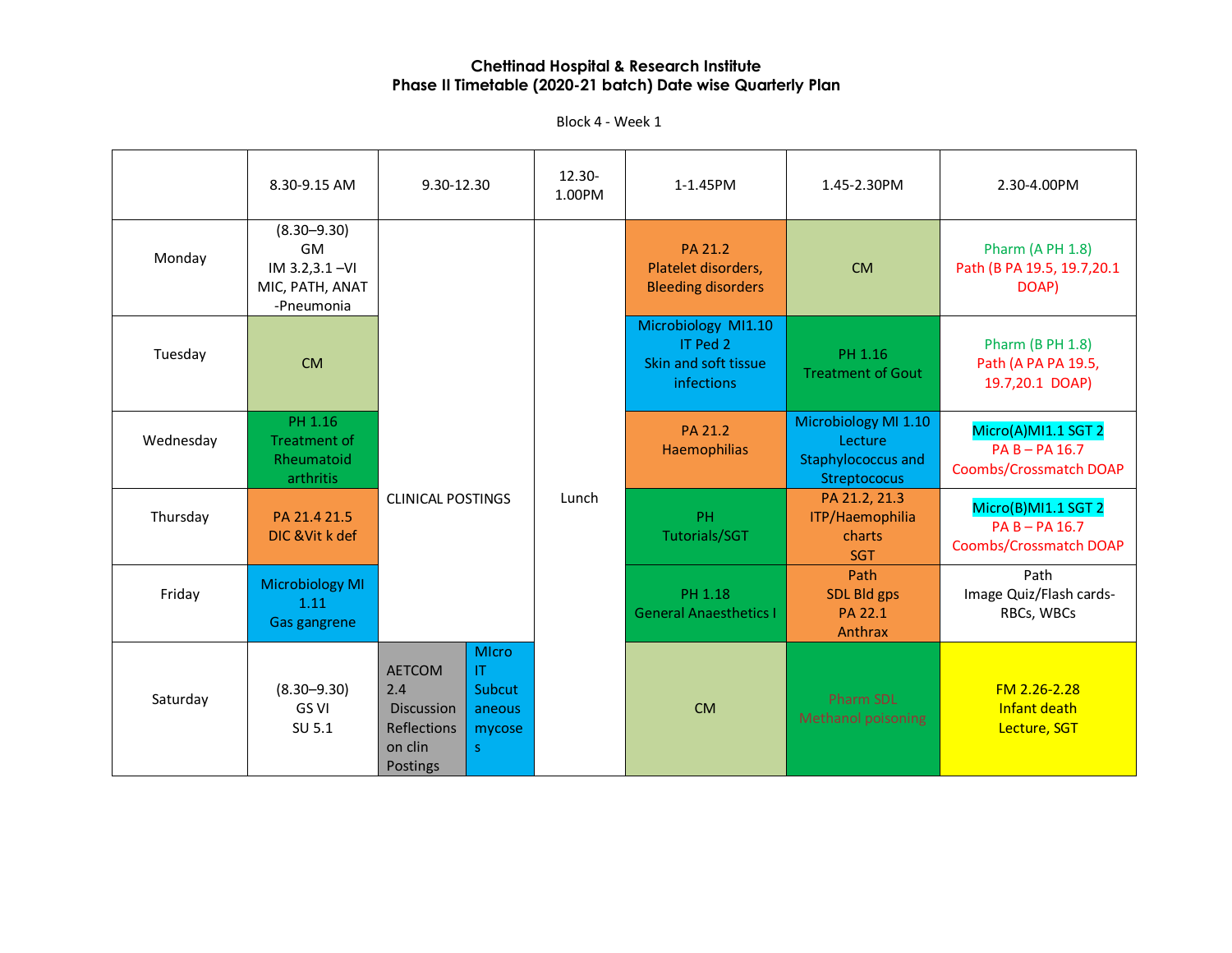|           | 8.30-9.15AM                                         | 9.30-12.30                                                                       | 12.30-<br>1.00PM | 1-1.45PM                           | 1.45-2.30PM                                                          | 2.30-4.00PM                                                            |                                                                       |
|-----------|-----------------------------------------------------|----------------------------------------------------------------------------------|------------------|------------------------------------|----------------------------------------------------------------------|------------------------------------------------------------------------|-----------------------------------------------------------------------|
| Monday    | $(8.30 - 9.30)$<br>GS SU 5.2,5.3                    | <b>CLINICAL POSTINGS</b>                                                         |                  | PA 22.4<br><b>Blood components</b> | Microbiology MI 1.10<br>IT Paed 3<br><b>Tetanus</b>                  | Pharm (A PH 1.4 SGD)<br>Path (B PA 22.2)<br>compatibility testing SGT) |                                                                       |
| Tuesday   | <b>CM</b>                                           |                                                                                  |                  |                                    | MI 1.1<br>Leprosy                                                    | PH 1.18<br><b>General anaesthetics II</b>                              | Pharm (B PH 1.4 SGD)<br>Path (A PA 22.2<br>compatibility testing SGT) |
| Wednesday | PH 1.18<br>Preanaesthetic<br>medication             |                                                                                  | Lunch            | PA 22.5<br>TTI<br><b>VI-Micro</b>  | Microbiology<br>MI 1.4<br>Non sporing<br>anaerobes,<br>actinomycetes | Micro(A)MI1.2 DOAP 1<br>PH (B) 2.1 DOAP                                |                                                                       |
| Thursday  | PA 22.6<br><b>Transfusion reaction</b>              |                                                                                  |                  | PH<br><b>Tutorials</b>             | PA 22.7<br>Autologous<br>Transfusion<br><b>SGT</b>                   | Micro(B)MI1.2 DOAP 1<br><b>PH (A) 2.1 DOAP</b>                         |                                                                       |
| Friday    | <b>Microbiology MI1.6</b><br>Viral exanthems        |                                                                                  |                  | PH 1.19<br>Sedative hypnotics      | <b>SDL</b><br><b>Micro</b>                                           | IT/FA<br>Pharmacology                                                  |                                                                       |
| Saturday  | $(8.30 - 9.30)$<br>GM<br>IM 4.1,4.2 VI-MIC<br>Fever | $PA - FA$<br>PH<br><b>WBC</b><br>IT/FA/S<br>disorders/<br><b>MM</b><br><b>GT</b> |                  |                                    | <b>SPORTS</b>                                                        |                                                                        |                                                                       |

Block 4 **-**Week 2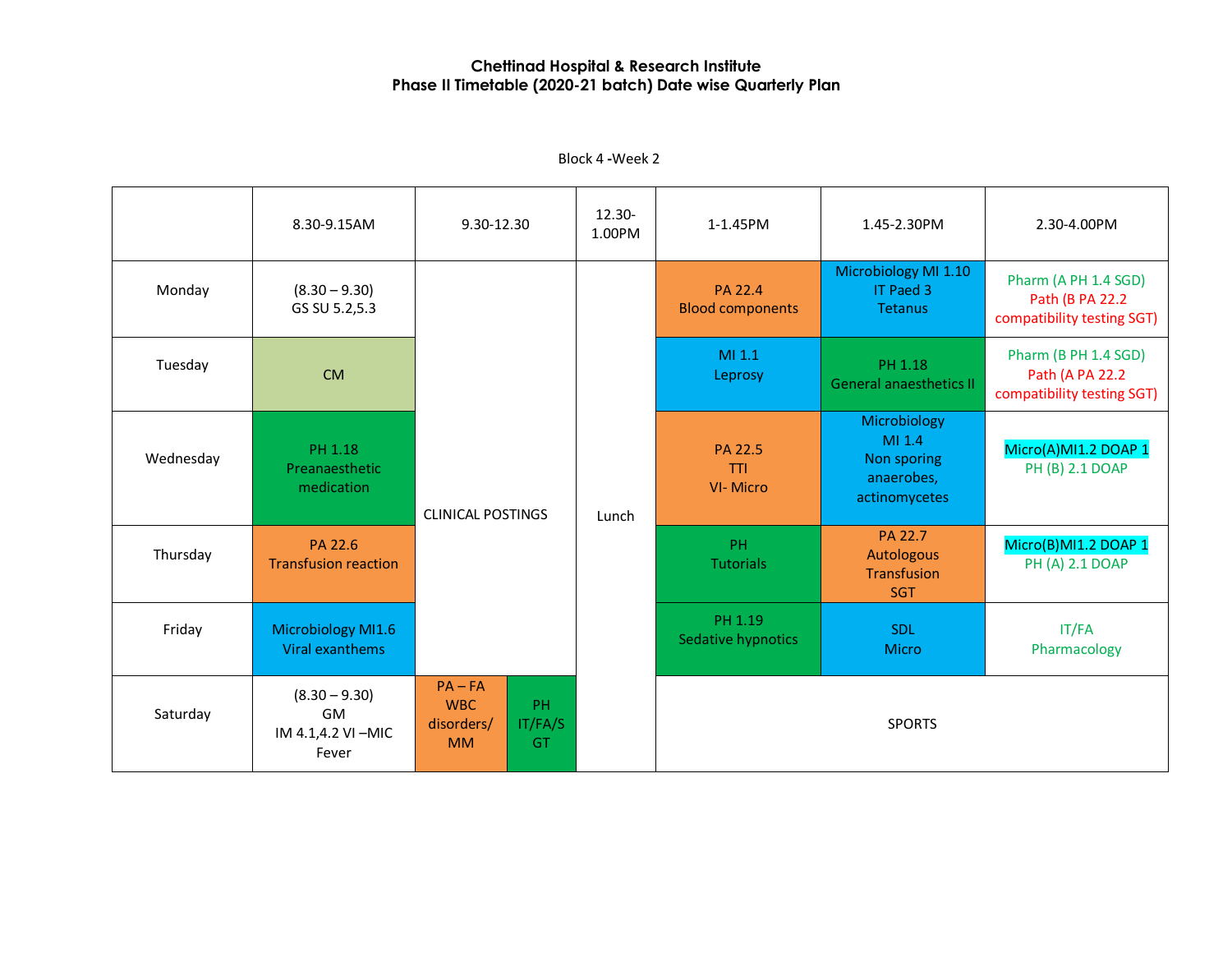|           | 8.30-9.15 AM                                                                   | 9.30-12.30                                                                |                                                | $12.30 -$<br>1.00PM | 1-1.45PM                                                            | 1.45-2.30PM                                                                        | 2.30-4.00PM                                                   |
|-----------|--------------------------------------------------------------------------------|---------------------------------------------------------------------------|------------------------------------------------|---------------------|---------------------------------------------------------------------|------------------------------------------------------------------------------------|---------------------------------------------------------------|
| Monday    | $(8.30 - 9.30)$<br><b>GM</b><br>$IM 4.3 VI - MIC$<br>Fever                     |                                                                           |                                                |                     | PA 24.1<br><b>Oral Lesions</b><br><b>IT-Dental</b>                  | Microbiology<br>MI1.7 IT Path 1<br>Viral exanthems                                 | <b>Pharm (A PH 1.6)</b><br>Path (B PA 24.3, 24.4 DOAP)        |
| Tuesday   | <b>CM</b>                                                                      |                                                                           |                                                |                     | Microbiology<br>Microbiology MI 1.7<br>IT Path 2<br>Viral exanthems | PH 1.19<br>Anxiolytics                                                             | <b>Pharm (B PH 1.6)</b><br>Path (A PA<br>24.3, 24.4 DOAP)     |
| Wednesday | PH 1.19<br>Antipsychotics I                                                    |                                                                           |                                                |                     | PA 24.2, 24.3<br><b>Peptic Ulcer</b>                                | <b>Microbiology MI</b><br>1.8 IT Path 3<br><b>Superficial fungal</b><br>infections | Micro(A)MI1.2 DOAP 2<br>Path (B 24.5, 24.6, 24.7<br>SGT/DOAP) |
| Thursday  | PA 24.4 24.7<br><b>Ca stomach Colon</b>                                        | <b>CLINICAL POSTINGS</b>                                                  |                                                | Lunch               | <b>PH</b><br><b>Tutorials</b>                                       | PA 24.6<br><b>IBD</b><br><b>SGT</b>                                                | Micro(B)MI1.2 DOAP 2<br>Path(A 24.5, 24.6, 24.7<br>SGT/DOAP)  |
| Friday    | <b>Microbiology MI</b><br>1.9 IT Ped 1<br>Parasitic<br>cutaneous<br>infections |                                                                           |                                                |                     | PH 1.19<br>Antipsychotics II                                        | Path SDL PA 24.5<br><b>TB</b> Intestine                                            | IT/FA<br>Microbiology FA 1                                    |
| Saturday  | $(8.30 - 9.30)$<br><b>GS SU 5.4</b>                                            | AETCOM 2.5<br>Case Intro, Gp<br>formation<br><b>Bio-Ethics</b><br>FM dept | Path FA<br><b>Platelets &amp;</b><br><b>BB</b> |                     | <b>CM</b>                                                           | Pharm<br><b>SDL</b><br><b>Drugs used in</b><br>H.pylori                            | FM <sub>2.28</sub><br>Infant death, SGT, SDL                  |

# Block 4 - Week 3

H,pylori Alignment with Path/Pharm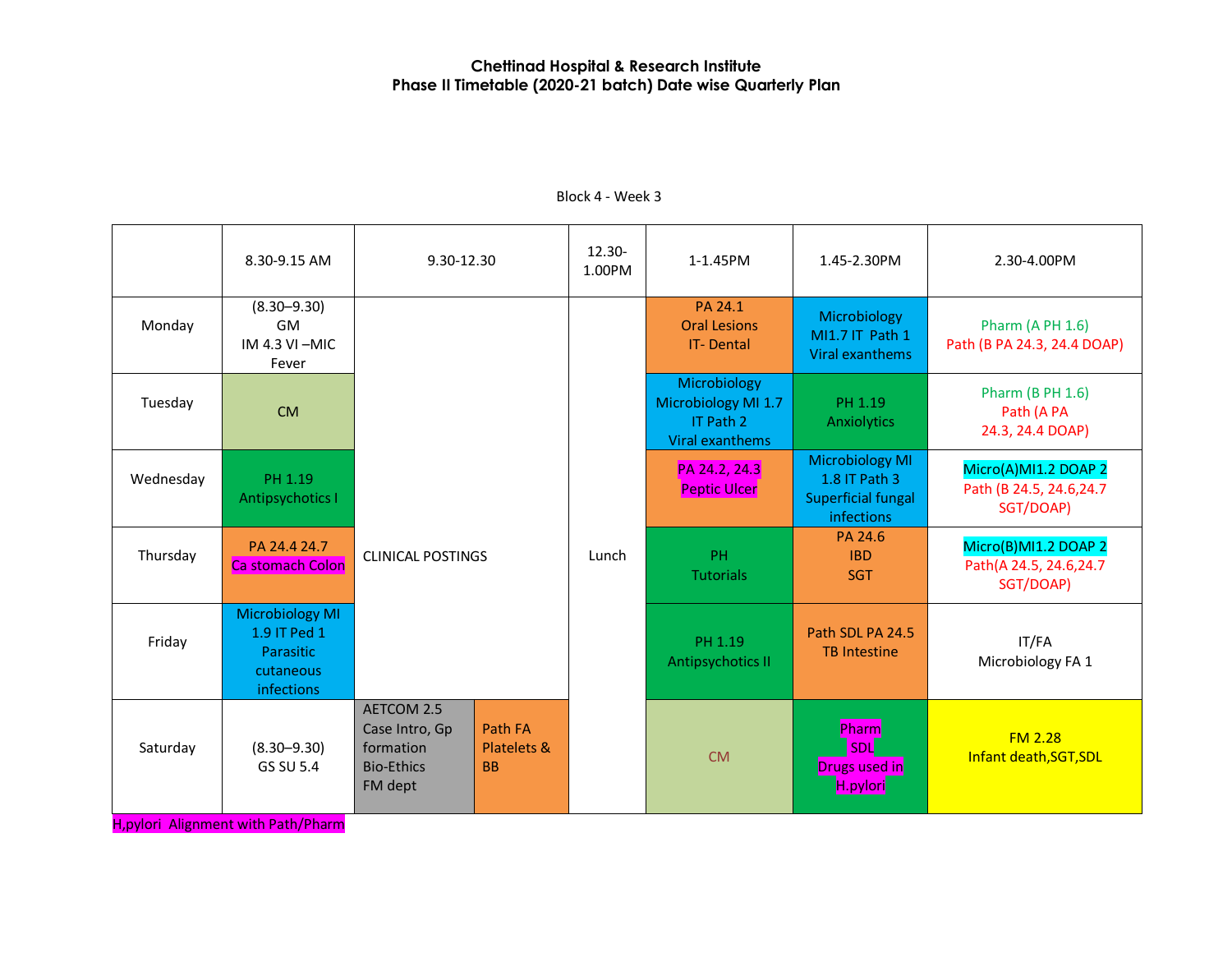|           | 8.30-9.15 AM                      | 9.30-12.30                                                       | $12.30 -$<br>1.00 | 1-1.45PM                                       | 1.45-2.30PM                                                                                | 2.30-4.00PM                                                        |
|-----------|-----------------------------------|------------------------------------------------------------------|-------------------|------------------------------------------------|--------------------------------------------------------------------------------------------|--------------------------------------------------------------------|
| Monday    | $(8.30 - 9.30)$<br>OBG 10.1       |                                                                  | Lunch             | PA 25.1<br>Jaundice<br>$V.I - Bio, GM$         | Microbiology<br>M1.4<br>Viral exanthems                                                    | Pharm (A PH 1.3)<br>Path (B PA 23.1 SGT<br>DOAP)                   |
| Tuesday   | <b>CM</b>                         |                                                                  |                   | Microbiology MI 1.1<br><b>Tissue nematodes</b> | PH 1.19<br>Antidepressants I                                                               | <b>Pharm (B PH 1.3)</b><br>Path (A PA 23.1 SGT<br>DOAP)            |
| Wednesday | PH 1.19<br>Antidepressants II     | <b>CLINICAL POSTINGS</b>                                         |                   | PA 25.2 & 25.3<br><b>HF &amp; Hepatitis</b>    | <b>Microbiology MI</b><br>1.1Tutorial/SGT<br>Cutaneous<br>Leishmaniasis, cysticerc<br>osis | Micro(A) MI1.2 SGT 1<br>Path (B) (PA 25.6 LFT<br>SGT/DOAP)         |
| Thursday  | PA 25.4-25.5<br>ALD, PHT          |                                                                  |                   | PH<br><b>Tutorials</b>                         | <b>PA 25.6 LFT</b><br><b>Tutorial/SGT</b>                                                  | Micro(B) MI 1.2 SGT1<br>Path (A) (PA 25.6 LFT<br>SGT/DOAP)         |
| Friday    | MicrobiologyMI1.3<br>$-IT - CM 1$ |                                                                  |                   | PH 1.19<br>Antimaniac                          | <b>Micro</b><br><b>SDL</b>                                                                 | <b>FA MCQ Liver disease</b><br><b>Skill Assessment-LFT</b><br>Path |
| Saturday  | $(8.30 - 9.30)$<br>OBG 11.1       | AETCOM 2.5<br><b>PH</b><br><b>Bio-ethics</b><br><b>SDL</b><br>IT |                   | CM 3.1                                         | <b>CM</b><br><b>SDL</b>                                                                    | FM 2.29-2.31<br>Evid court, SGT                                    |

# Block 4- WEEK 4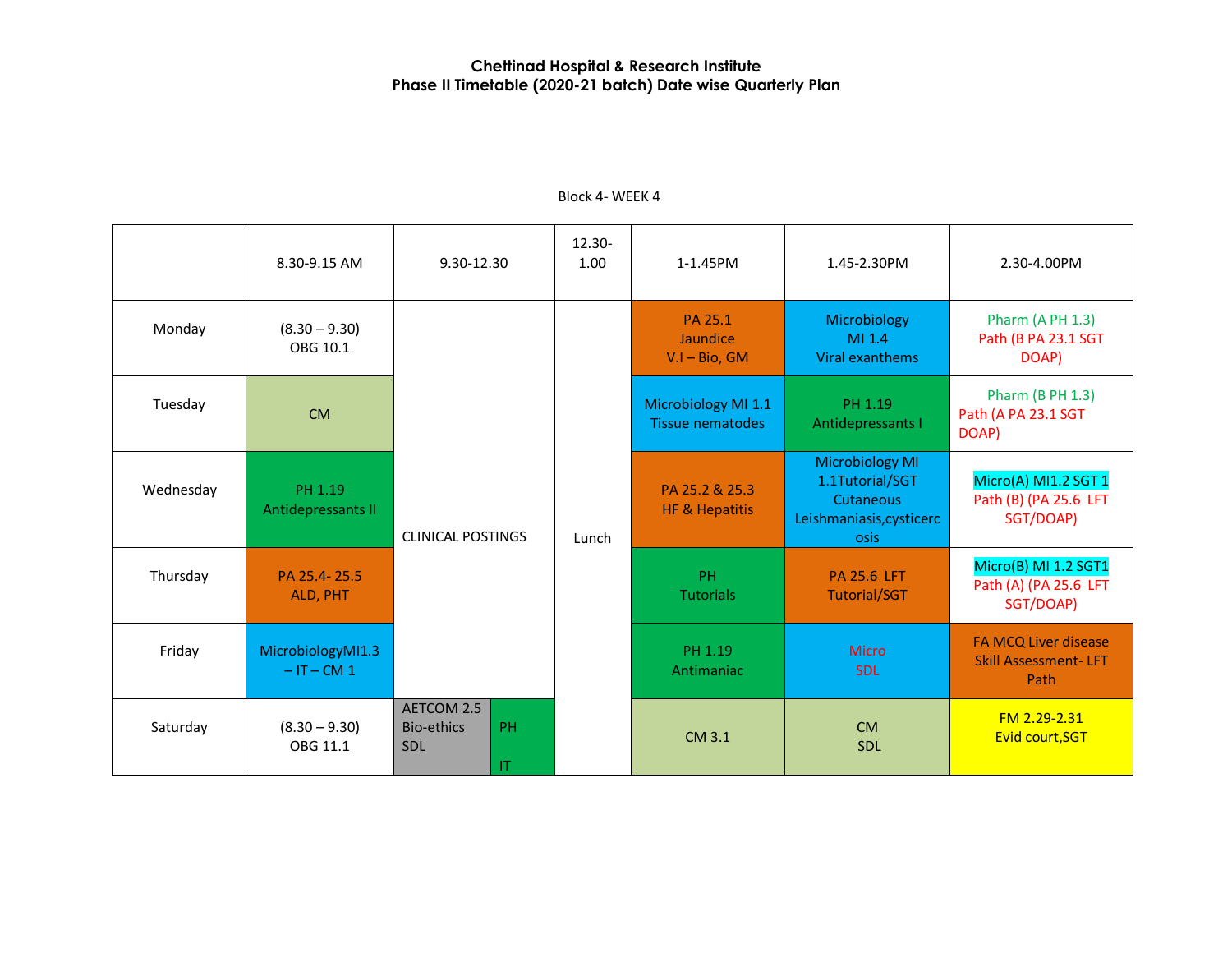|           | 8.30-9.15AM                                                       | 9.30-12.30                                                                                  |                                     | 12.30-<br>1.00PM                      | 1-1.45PM                                                              | 1.45-2.30PM                                 | 2.30-4.00PM                                                 |
|-----------|-------------------------------------------------------------------|---------------------------------------------------------------------------------------------|-------------------------------------|---------------------------------------|-----------------------------------------------------------------------|---------------------------------------------|-------------------------------------------------------------|
| Monday    | $(8.30 - 9.30)$<br>GM<br>IM 4.7,4.8-VI MIC -<br>Sepsis Syndrome   |                                                                                             |                                     |                                       | PA 26.1, 26.2<br>Pneumonia& Lung<br><b>Abscess</b><br><b>IT-Micro</b> | <b>CM</b>                                   | Pharm (A PH 1.4 SGD)<br>Path (B PA 26.3, 26.4,<br>26.6 SGT) |
| Tuesday   | <b>CM</b>                                                         |                                                                                             |                                     |                                       | Microbiology<br>MI 1.4<br>Atypical pneumonia                          | PH 1.19<br>Opioids I                        | Pharm (B PH 1.4 SGD)<br>Path (A PA 26.3, 26.4,<br>26.6 SGT) |
| Wednesday | PH 1.19<br>Opioids II                                             | <b>CLINICAL POSTINGS</b>                                                                    | Lunch                               | PA 26.3<br><b>OAD, Bronchiectasis</b> | Microbiology<br>MI 1.4<br>RSV, SARS, corona                           | Micro(A)MI1.2 DOAP 1<br>PH (B) 2.1 DOAP     |                                                             |
| Thursday  | PA 26.5<br>Pneumoconiosis                                         |                                                                                             |                                     |                                       | PH<br><b>Tutorials</b>                                                | PA 26.6 Tumours of<br>Lung/Pleura<br>V.I CT | Micro(B)MI1.2 DOAP 1<br>PH (A) 2.1 DOAP                     |
| Friday    | Microbiology MI1.6<br>Pneumococci,<br>H.influenzae,<br>Klebsiella |                                                                                             |                                     |                                       | PH 1.19<br>Neurodegenerative<br>disorders                             | Path SDL<br>26.7<br>Mesothelioma            | IT/FA<br>Pharmacology                                       |
| Saturday  | $(8.30 - 9.30)$<br>GS VI<br>SU 6.1                                | AETCOM 2.5<br>Case closure with<br>reflections<br>Case Intro of 2.6<br><b>Bio ethics FM</b> | Micro<br>$\mathsf{I}$<br><b>NTM</b> |                                       | <b>CM</b>                                                             | Pharm<br><b>Antidiuretics</b><br><b>SDL</b> | FM 2.32-2.35<br>Evid court, SGT, SDL                        |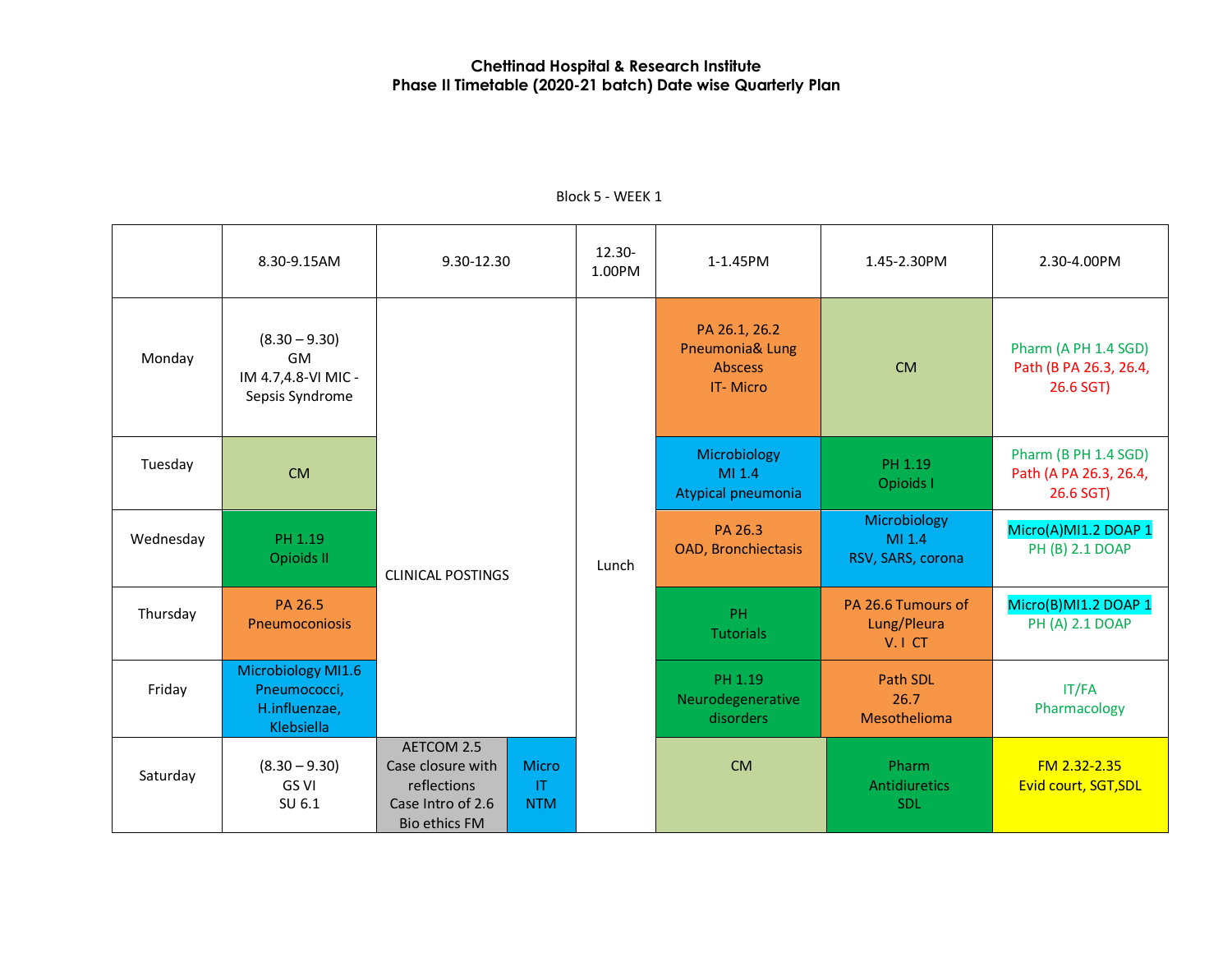|           | 8.30-9.15 AM                                                                            | 9.30-12.30               |                     | $12.30 -$<br>1.00PM | 1-1.45PM                                                 | 1.45-2.30PM                                     | 2.30-4.00PM                                                      |
|-----------|-----------------------------------------------------------------------------------------|--------------------------|---------------------|---------------------|----------------------------------------------------------|-------------------------------------------------|------------------------------------------------------------------|
| Monday    | $(8.30 - 9.30)$<br>GS VI<br>SU 7.1,7.2                                                  |                          |                     |                     | PA 27.1<br>Atherosclerosis<br><b>VLGM</b>                | Microbiology<br>MI1.7 IT Path 1<br>M.tb         | <b>Pharm (A PH 1.6)</b><br>Path (B PA 27.4, 27.8 Physio<br>DOAP) |
| Tuesday   | <b>CM</b>                                                                               |                          |                     |                     | Microbiology<br>Microbiology MI 1.7 IT<br>Path 2<br>M.tb | PH 1.19<br><b>Antiepileptics I</b>              | Pharm (B PH 1.6)<br>Path (A PA 27.4, 27.8 Physio<br>DOAP)        |
| Wednesday | PH 1.19<br><b>Antiepileptics II</b>                                                     | <b>CLINICAL POSTINGS</b> |                     |                     | PA 27.2, 27.3<br>Aneurysms, Heart<br>Failure<br>VI-GM    | <b>Microbiology MI</b><br>1.8 IT Path 3<br>M.tb | Micro(A)MI1.2 DOAP 2<br>Path (B 27.1,4,5,8 SGT)                  |
| Thursday  | PA 27.4, 27.6,<br>27.7<br>RF, IE, PE<br><b>IT-Micro</b>                                 |                          |                     | Lunch               | PH.<br><b>Tutorials</b>                                  | PA 27.5, 27.7<br>IHD, MI<br>$VI - GM$           | Micro(B)MI1.2 DOAP 2<br>Path(A27.1,4,5,8 SGT)                    |
| Friday    | <b>Microbiology MI</b><br>1.9 IT Ped 1<br><b>Bordetella</b>                             |                          |                     |                     | PH 1.20<br><b>Alcohols</b>                               | <b>Micro SDL</b><br><b>Fungal RTI</b>           | IT/FA<br>Microbiology FA 1                                       |
| Saturday  | $(8.30 - 9.30)$<br>GM<br>IM 6.2,6.3 - VI<br>MIC AIDS and<br>Opportunistic<br>infections | $PA - FA$<br>Lung        | PH<br>IT/FA/S<br>GT |                     |                                                          | <b>SPORTS</b>                                   |                                                                  |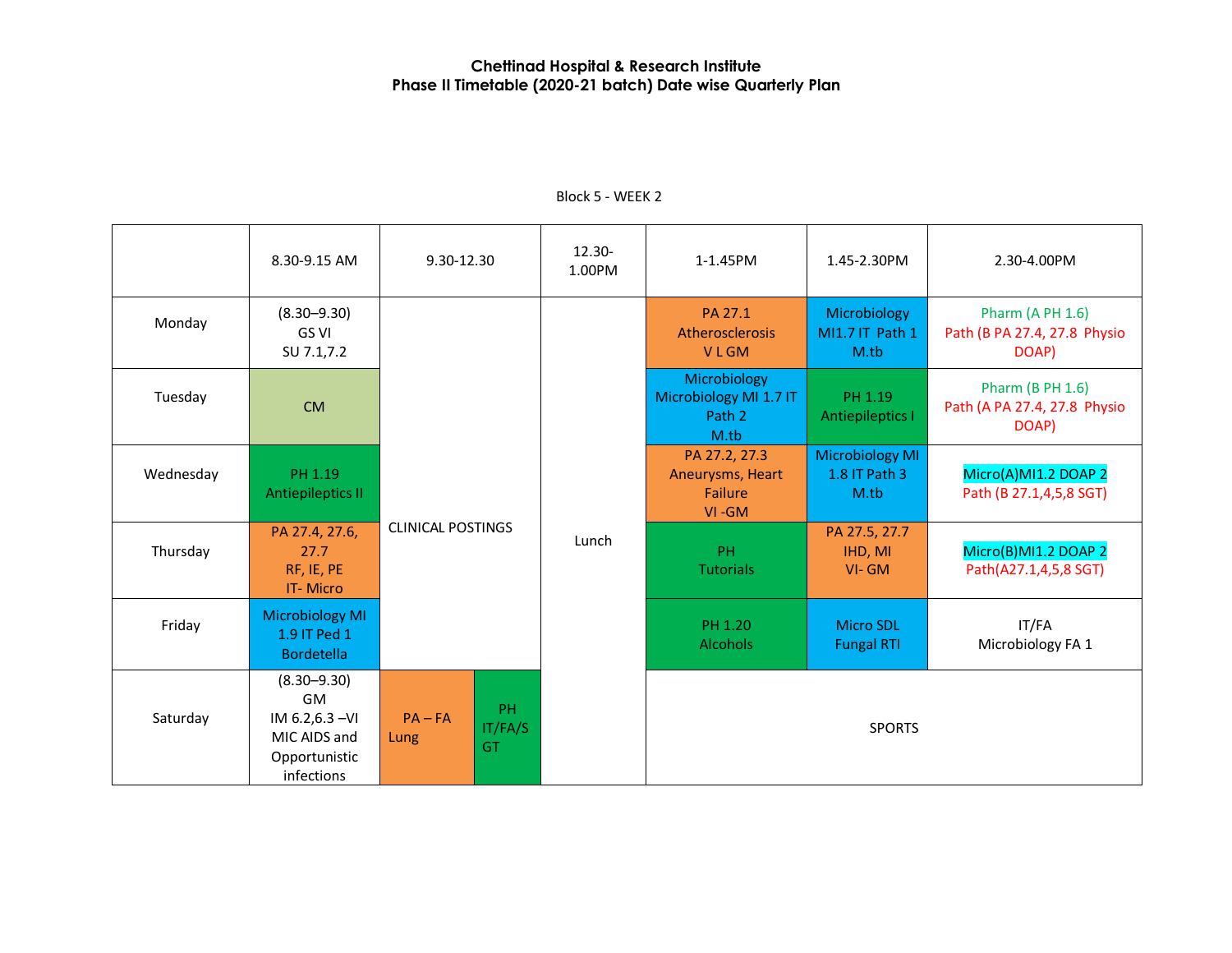|           | 8.30-9.15 AM                                                                          | 9.30-12.30                                               |                            | 12.30-<br>1.00PM | 1-1.45PM                                                | 1.45-2.30PM                                                  | 2.30-4.00PM                                                                                                               |
|-----------|---------------------------------------------------------------------------------------|----------------------------------------------------------|----------------------------|------------------|---------------------------------------------------------|--------------------------------------------------------------|---------------------------------------------------------------------------------------------------------------------------|
| Monday    | $(8.30 - 9.30)$<br><b>GM</b><br>IM 16.1,16.2,16.3<br>VI MIC - Diarrhoeal<br>disorders |                                                          |                            |                  | PA 27.9, 27.10<br>CMP, Syphilis                         | Microbiology<br>MI1.10 IT Ped 2<br>Diphtheria                | Pharm (A PH 1.8)<br>Path (B PA 28.5, , 28.7 Primary<br>& Secondary glomerular<br>diseases SGT/charts)                     |
| Tuesday   | <b>CM</b>                                                                             |                                                          |                            |                  | Microbiology MI 1.10 IT<br>Paed 3<br>Paramyxo           | PH 1.21<br>Alcohol                                           | <b>Pharm (B PH 1.8)</b><br>Path (A PA 28.5, , 28.7<br><b>Primary &amp; Secondary</b><br>glomerular<br>diseasesSGT/charts) |
| Wednesday | PH 1.22<br>Drugs of abuse                                                             | <b>CLINICAL POSTINGS</b>                                 |                            | Lunch            | <b>Path SDL</b><br>28.1, 23.3<br>Kidney Histology & RFT | <b>Microbiology MI</b><br>1.10 Lecture<br>Orthomyxo          | Micro(A)MI1.1 SGT 2<br>PH 1.9                                                                                             |
| Thursday  | PA 28.2<br><b>Renal Syndromes &amp;</b><br>failure                                    |                                                          |                            |                  | PH 1.22<br>SGT/tutorial                                 | PA 28.3, 28.4<br>ARF, CRF<br><b>SGT</b>                      | Micro(B)MI1.1 SGT 2<br>PH 1.9                                                                                             |
| Friday    | <b>Microbiology MI</b><br>1.11<br><b>Fungal RTI</b>                                   |                                                          |                            |                  | PH 1.22<br>Drugs of abuse                               | PA 28.5<br>Glomerular<br>diseases 1<br>VI - Paed             | FM 3.1<br>Identification<br>Lecture, SGT                                                                                  |
| Saturday  | $(8.30 - 9.30)$<br>GS VI<br>SU 8.1,8.3                                                | AETCOM2.6<br><b>Bio ethics</b><br>Intro to case<br>Micro | <b>PA FA</b><br><b>CVS</b> |                  | CM 3.1                                                  | <b>Pharm SDL</b><br>Drugs used in<br>Pregnancy<br>induced HT | <b>FM 3.3</b><br><b>Mech Injury</b><br>Lecture, SGT                                                                       |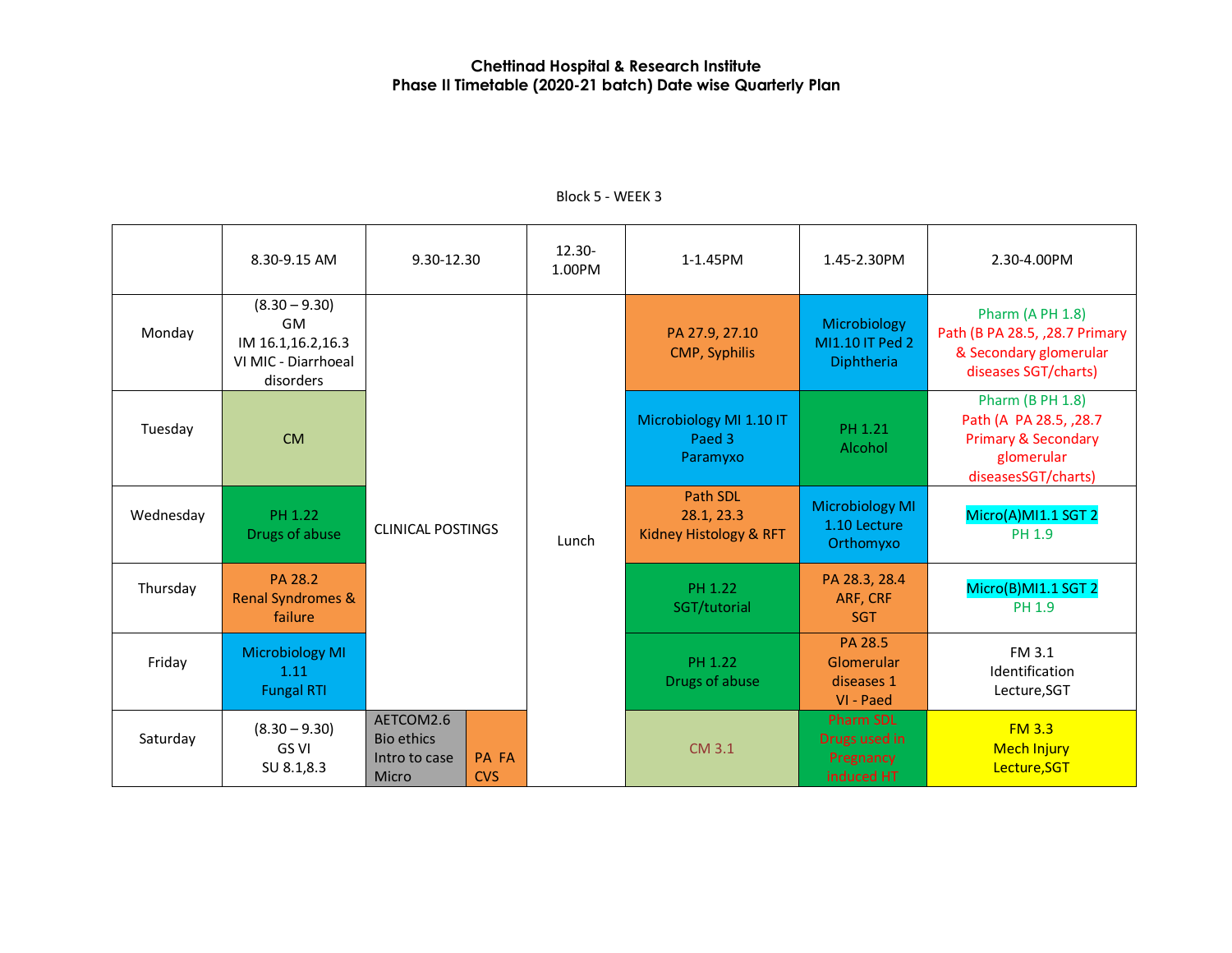|           | 8.30-9.15 AM                                         | 9.30-12.30                                                                                          | 12.30-<br>1.00 | 1-1.45PM                                                       | 1.45-2.30PM                                                               | 2.30-4.00PM                                                              |
|-----------|------------------------------------------------------|-----------------------------------------------------------------------------------------------------|----------------|----------------------------------------------------------------|---------------------------------------------------------------------------|--------------------------------------------------------------------------|
| Monday    | $(8.30 - 9.30)$<br>OBG 12.1                          |                                                                                                     |                | PA 28.5<br><b>Glomerular diseases</b><br>2                     | Microbiology MI 1.1<br>Overview and LD of RTI                             | <b>Pharm (A PH 1.3)</b><br>Path (B 23.1, 28.14<br>Urinanlysis DOAP, SGT) |
| Tuesday   | <b>CM</b>                                            |                                                                                                     |                | Microbiology MI 1.1<br>Infections due to<br>non-fermenting GNB | PH 1.23<br>Drug deaddiction                                               | <b>Pharm (B PH 1.3)</b><br>Path (A 23.1, 28.14<br>Urinanlysis DOAP, SGT) |
| Wednesday | PH 1.23<br>Drug deaddiction                          |                                                                                                     | Lunch          | PA 28.6 & 28.7<br>IgA & Secondary<br>Glomerular diseases       | <b>Microbiology MI</b><br>1.1Tutorial/SGT<br>Streptococcus<br>pharyngitis | Micro(A) MI1.2 SGT 1<br>Path (B) (PA 28.12 Cystic<br>diseasesDOAP)       |
| Thursday  | PA 28.8,28.9,28.10<br>Tubulointerstitial<br>diseases | <b>CLINICAL POSTINGS</b>                                                                            |                | PH 1.23<br><b>SGT</b>                                          | PA 28.11<br>Vascular diseases<br><b>Tutorial/SGT</b>                      | Micro(B) MI 1.2 SGT1<br>Path (A) (PA 28.12 Cystic<br>diseasesDOAP)       |
| Friday    | MicrobiologyMI1.3-<br>$IT - CM 1$                    |                                                                                                     |                | PH 1.23<br><b>Tutorials</b>                                    | <b>Micro SDL</b>                                                          | FM3.3<br>Mech Injury, SGT                                                |
| Saturday  | $(8.30 - 9.30)$<br>OBG 12.3                          | <b>AETCOM 2.6 Bio</b><br>ethics<br>SDL on case with<br>video demo of<br>PH.<br>similar cases<br>IT. |                | <b>CM</b>                                                      | <b>CM</b>                                                                 | <b>FM FA</b>                                                             |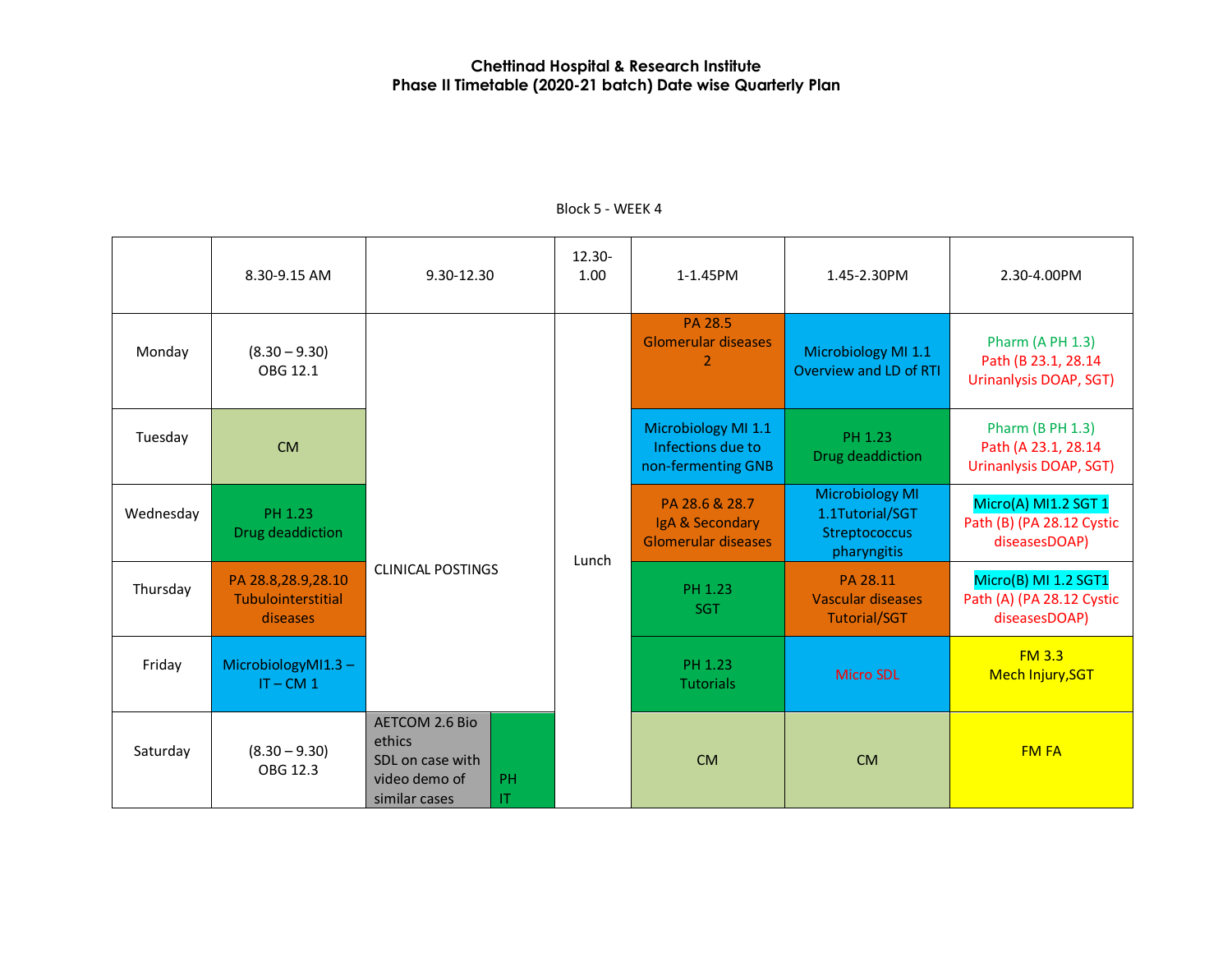#### **INTERNAL ASSESSMENT 2 – WEEK 2**

|                               | $9.00 - 12.00$ | 1.00-4.00         |
|-------------------------------|----------------|-------------------|
| <b>Monday Pathology</b>       | <b>Theory</b>  | <b>Practicals</b> |
| <b>Tuesday Pharmacology</b>   | <b>Theory</b>  | <b>Practicals</b> |
| <b>Wednesday Microbiology</b> | <b>Theory</b>  | <b>Practicals</b> |
| <b>Thursday Medicine</b>      | <b>Theory</b>  | <b>Practicals</b> |
| <b>Friday Surgery</b>         | <b>Theory</b>  | <b>Practicals</b> |
| Saturday OBG                  | <b>Theory</b>  | <b>Practicals</b> |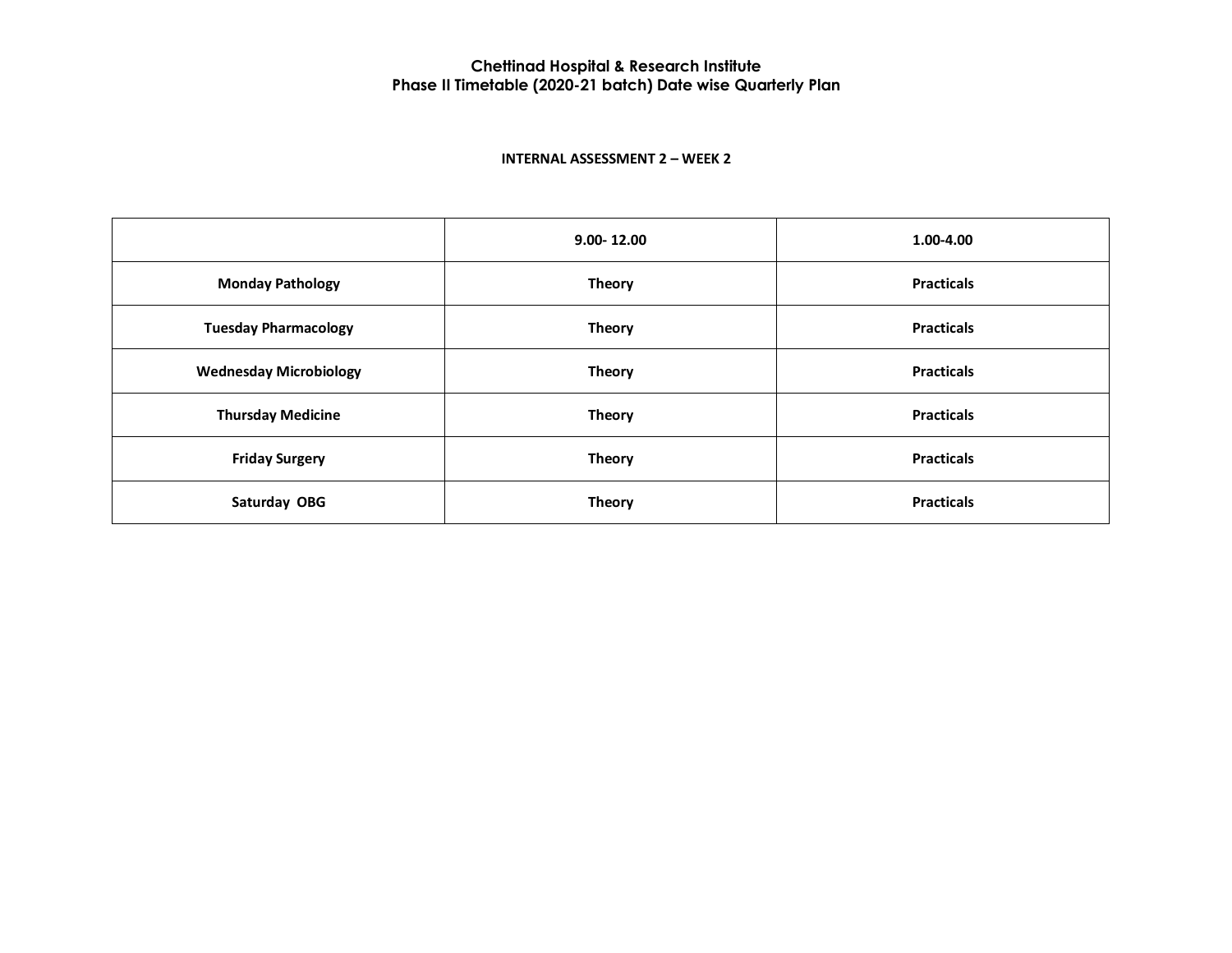Block 6- WEEK 1

|           | 8.30-9.15AM                                                   | 9.30-12.30                                                                                                                                | $12.30 -$<br>1.00PM | 1-1.45PM                                                             | 1.45-2.30PM                                                           | 2.30-4.00PM                                                |
|-----------|---------------------------------------------------------------|-------------------------------------------------------------------------------------------------------------------------------------------|---------------------|----------------------------------------------------------------------|-----------------------------------------------------------------------|------------------------------------------------------------|
| Monday    | $(8.30 - 9.30)$<br><b>GM ASSIGNMENT</b>                       |                                                                                                                                           |                     | PA 29.1 & 29.2<br><b>Testicular tumors</b><br>Ca Penis<br>$VI - GS$  | <b>CM</b>                                                             | Pharm (A PH 1.4 SGD)<br>Path (B PA<br>29.1,29.2,29.3 DOAP) |
| Tuesday   | <b>CM</b>                                                     |                                                                                                                                           |                     | Microbiology<br>MI 1.4<br><b>Neisseria</b>                           | PH 1.26<br><b>Renin Angiotensin</b><br>system I                       | Pharm (B PH 1.4 SGD)<br>Path (A PA<br>29.1,29.2,29.3 DOAP) |
| Wednesday | PH 1.26<br><b>Renin Angiotensin</b><br>system I               | <b>CLINICAL POSTINGS</b><br>Lunch                                                                                                         |                     | PA 29.3, 29.4, 29.5<br><b>BPH, Ca Prostate</b><br><b>VI- Urology</b> | Microbiology<br>MI 1.4<br><b>Syphilis</b>                             | Micro(A)MI1.2 DOAP 1<br>PH (B) 2.1 DOAP                    |
| Thursday  | PA 30.1 & 30.6<br><b>Cervicitis &amp; Ca Cervix</b><br>VI-OBG |                                                                                                                                           |                     | PH.<br><b>Tutorials</b>                                              | PA 30.7 & 30.8<br>Tutorials/SGT/Charts                                | Micro(B)MI1.2 DOAP 1<br>PH (A) 2.1 DOAP                    |
| Friday    | Microbiology MI1.6<br>UTI-E.coli                              |                                                                                                                                           |                     | PH 1.27<br>Antihypertensive drugs                                    | <b>Path SDL</b><br>28.15 & 28.16<br>Thrombotic, Urothelial<br>lesions | <b>IT</b><br>Path<br>PA 28.13, 28.14<br>$VI - GS$          |
| Saturday  | $(8.30 - 9.30)$<br>GS VI<br>SU 9.1,9.2                        | <b>Mlicrol</b><br>T//SGT<br><b>AETCOM 2.6 Micro</b><br><b>Skin</b><br>Case closure with<br>discussion in SGT<br><b>lessions</b><br>in STD |                     | <b>CM</b>                                                            | <b>Pharm SDL</b><br><b>Topical steroids</b>                           | $FM$ 3.4-3.8<br>Medicolegal<br>Lecture, SGT                |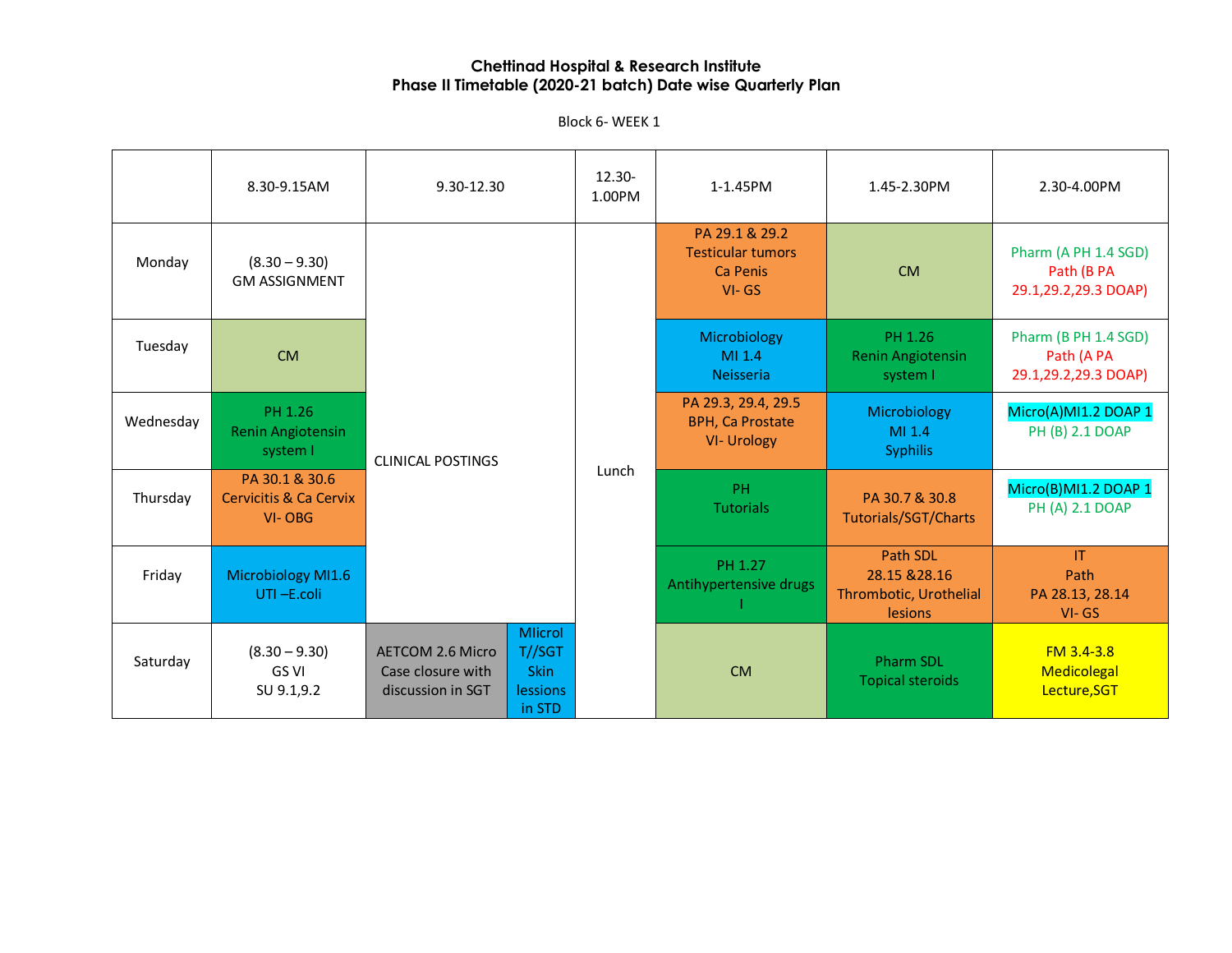Block 6- WEEK 2

|           | 8.30-9.15bAM                                                                   |                                                                                                  | 9.30-12.30 | 12.30-<br>1.00PM | 1-1.45PM                                                       | 1.45-2.30PM                                                                 | 2.30-4.00PM                                                              |
|-----------|--------------------------------------------------------------------------------|--------------------------------------------------------------------------------------------------|------------|------------------|----------------------------------------------------------------|-----------------------------------------------------------------------------|--------------------------------------------------------------------------|
| Monday    | $(8.30 - 9.30)$<br>GS SU 10.1                                                  |                                                                                                  |            |                  | PA 30.2 & 30.9<br>Endometrial Ca &<br>Hyperplasia              | Microbiology<br>MI1.7 IT Path 1<br>Trichomonas, vagi<br>nal Candidiasis     | <b>Pharm (A PH 1.6)</b><br>Path (B PA 8.2 Pap<br>smear, 30.8, 30.9 DOAP) |
| Tuesday   | <b>CM</b>                                                                      |                                                                                                  |            |                  | Microbiology<br>Microbiology MI 1.7 IT<br>Path 2<br><b>HPV</b> | PH 1.27<br>Antihypertensive<br>drugs II                                     | <b>Pharm (B PH 1.6)</b><br>Path (A PA 8.2 Pap<br>smear, 30.8, 30.9 DOAP) |
| Wednesday | PH 1.28<br><b>Treatment of</b><br>Angina                                       | <b>CLINICAL POSTINGS</b><br><b>PA</b><br>FA<br><b>CVS</b><br><b>PH</b><br>$\mathsf{I}\mathsf{T}$ |            |                  | PA 30.4<br><b>Ovarian Tumors</b><br>VI-OBG                     | <b>Microbiology MI</b><br>1.8 IT Path 3<br>schistosomiasis                  | Micro(A)MI1.2 DOAP 2<br>Path (B PA 30.3, 30.4<br>SGT/DOAP)               |
| Thursday  | PA 30.3 & 30.5<br>Leiomyoma &<br><b>GTTD</b>                                   |                                                                                                  |            | Lunch            | <b>PH</b><br>Tutorial                                          | PA 31.1<br><b>Benign Breast</b><br><b>Disease</b><br><b>Tutorial/Charts</b> | Micro(B)MI1.2 DOAP 2<br>Path(A PA 30.3, 30.4<br>SGT/DOAP)                |
| Friday    | <b>Microbiology MI</b><br>1.9 IT Ped 1<br>Congenital<br>infections I           |                                                                                                  |            |                  | PH 1.28<br><b>Treatment of MI</b>                              | <b>Micro SDL</b>                                                            | IT/FA<br>Microbiology FA 1                                               |
| Saturday  | $(8.30 - 9.30)$<br>GM<br>$IM 5.2, 5.3 - I$<br>PATH, PHYSIO -<br>Liver Diseases |                                                                                                  |            |                  |                                                                | <b>SPORTS</b>                                                               |                                                                          |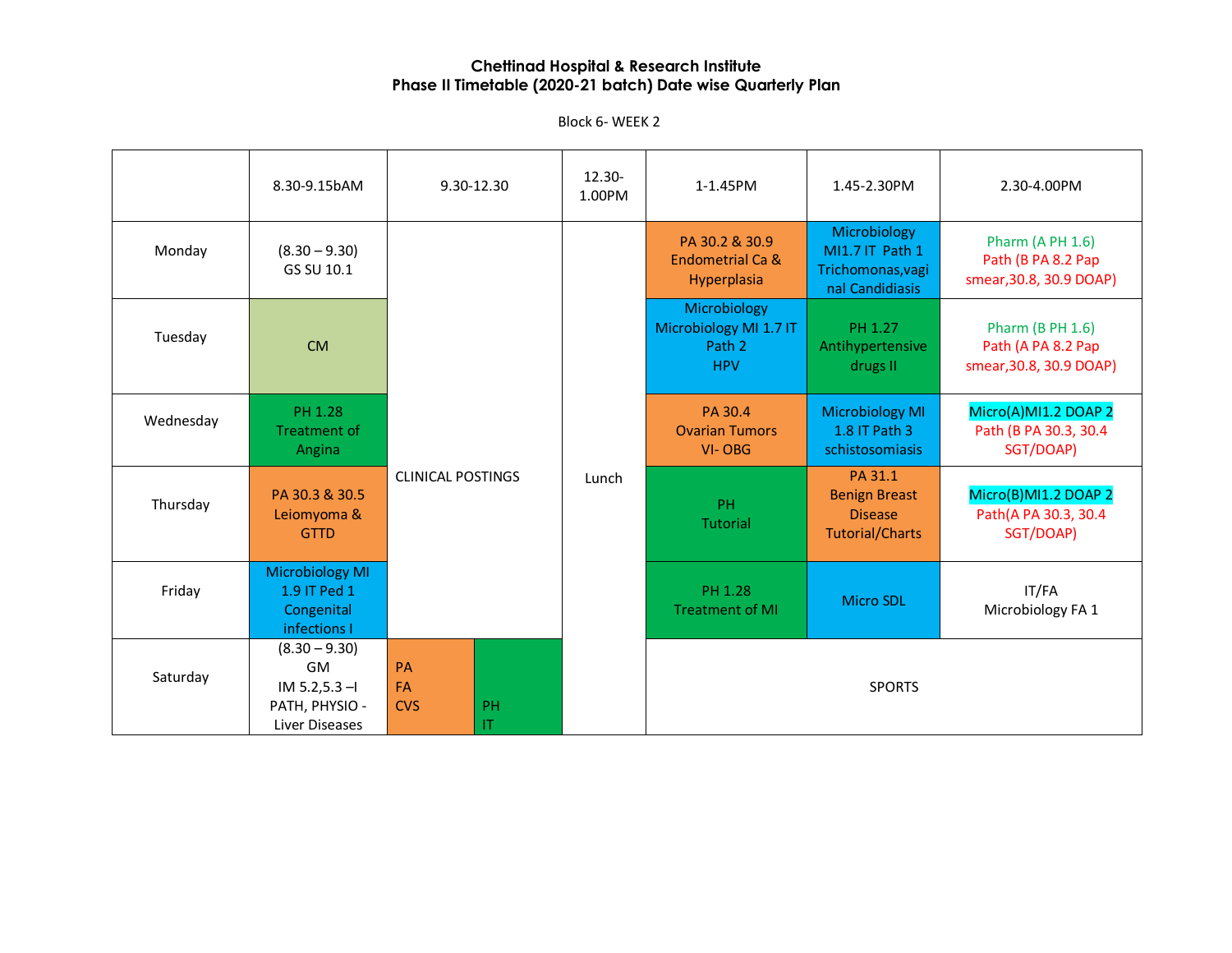|           | 8.30-9.15 AM                                                                   | 9.30-12.30                                                              |                                               | $12.30 -$<br>1.00PM | 1-1.45PM                                                                    | 1.45-2.30PM                                                    | 2.30-4.00PM                                            |
|-----------|--------------------------------------------------------------------------------|-------------------------------------------------------------------------|-----------------------------------------------|---------------------|-----------------------------------------------------------------------------|----------------------------------------------------------------|--------------------------------------------------------|
| Monday    | $(8.30 - 9.30)$<br>GM<br>IM 5.1-VI PATH,<br>PHYSIO -<br>Hyperbilirubinemi<br>a |                                                                         |                                               |                     | <b>PA SDL</b><br>32.1 23.3<br><b>Anatomy &amp; Physiology</b><br>of Thyroid | Microbiology<br>MI1.10 IT Ped 2<br>Congenital<br>infections II | Pharm (A PH 1.8)<br>Path (B PA 31.1, 31.3 DOAP)        |
| Tuesday   | <b>CM</b>                                                                      |                                                                         |                                               |                     | Microbiology MI 1.10 IT<br>Paed 3<br><b>National Health</b><br>programs     | PH 1.28<br>Peripheral<br>vascular disease                      | <b>Pharm (B PH 1.8)</b><br>Path (A PA 31.1, 31.3 DOAP) |
| Wednesday | PH 1.29<br><b>Treatment of CCF</b>                                             | <b>CLINICAL POSTINGS</b>                                                |                                               | Lunch               | PA 32.1 & 32.2<br><b>Thyroid swelling</b><br>Thyrotoxicosis<br>VI-GM        | <b>Microbiology MI</b><br>1.10 Lecture<br><b>HAI</b>           | Micro(A)MI1.1 SGT 2<br>PH 1.9                          |
| Thursday  | PA 32.3<br>Hypothyroidism                                                      |                                                                         |                                               |                     | PH.<br><b>Tutorial</b>                                                      | PA 32.7 & 32.8<br><b>Tutorials/SGT</b>                         | Micro(B)MI1.1 SGT 2<br>PH 1.9                          |
| Friday    | <b>Microbiology MI</b><br>1.11<br>Infection control<br>&BMW                    |                                                                         |                                               |                     | PH 1.29<br><b>Treatment of CCF II</b>                                       | Path SDL<br>31.4<br>Gynecomastia                               | PH<br>IT/FA                                            |
| Saturday  | $(8.30 - 9.30)$<br>GS VI<br>SU 11.1,11.2                                       | AETCOM 2.7<br><b>SGT</b><br><b>Bio ethics</b><br>Pharm<br>Intro of case | Path $IT -$<br>GS 31.2<br>Ca<br><b>Breast</b> |                     | <b>CM</b>                                                                   | Pharm<br><b>SDL</b><br>Quinolones                              | <b>FM 3.9</b><br><b>Ballistics</b><br>Lecture, SGT     |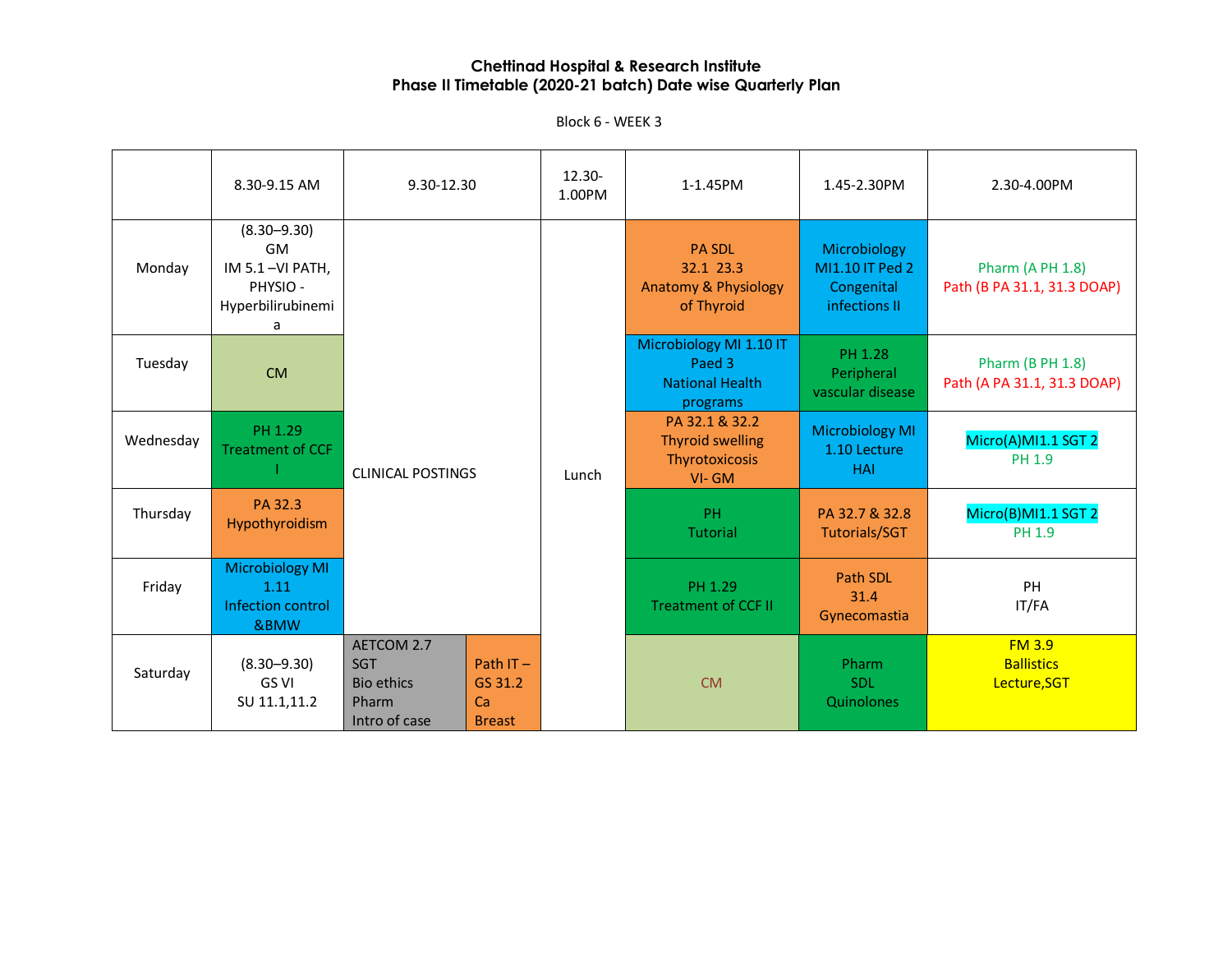|           | 8.30-9.15 AM                                                                           | 9.30-12.30                                                                                                             | 12.30-<br>1.00 | 1-1.45PM                                                       | 1.45-2.30PM                                                                                | 2.30-4.00PM                                                      |
|-----------|----------------------------------------------------------------------------------------|------------------------------------------------------------------------------------------------------------------------|----------------|----------------------------------------------------------------|--------------------------------------------------------------------------------------------|------------------------------------------------------------------|
| Monday    | $(8.30 - 9.30)$<br>OBG 12.4                                                            |                                                                                                                        |                | PA 32.4<br>DM.<br>VI-GM                                        | Microbiology MI 1.1<br>Overview and LD of STD                                              | Pharm (A PH 1.3)<br>Path (B PA 32.4 DM PBL<br>discussion)        |
| Tuesday   | <b>CM</b>                                                                              |                                                                                                                        |                | Microbiology MI 1.1<br><b>Standard precaution</b><br>s and PPE | PH 1.30<br>Antiarrhythmics                                                                 | <b>Pharm (B PH 1.3)</b><br>Path (A PA 32.4 DM PBL<br>discussion) |
| Wednesday | PH 1.24<br>Diuretics and<br>antidiuretics I                                            |                                                                                                                        |                | PA 32.7 & 32.8<br><b>Adrenal Pathology</b>                     | <b>Microbiology MI</b><br>1.1Tutorial/SGT<br><b>Bacteriology of Air, water</b><br>and milk | Micro(A) MI1.2 SGT 1<br>Path (B PA 32.2,<br>32.3, DOAP)          |
| Thursday  | PA 33.1 33.4<br><b>OM/Pagets</b><br><b>VI-Orthopeadics</b>                             | <b>CLINICAL POSTINGS</b>                                                                                               | Lunch          | PH<br><b>Tutorial/SGT</b>                                      | PA 32.6, 32.9<br><b>Pancreatic &amp; Adrenal</b><br>tumors<br><b>Tutorial/SGT</b>          | Micro(B) MI 1.2 SGT1<br>Path (A PA 32.2,<br>32.3, DOAP)          |
| Friday    | MicrobiologyMI1.<br>$3 - IT - CM 1$<br><b>Emerging and</b><br>reemerging<br>infections |                                                                                                                        |                | PH 1.24<br>Diuretics and<br>antidiuretics I                    | <b>Micro SDL</b><br>Lab reporting                                                          | <b>FM 3.10</b><br><b>Ballistics</b><br>Lecture, SGT              |
| Saturday  | $(8.30 - 9.30)$<br>OBG 12.5                                                            | <b>AETCOM 2.7</b><br>SDL<br>Pharm<br>Case<br>introduced<br>PH<br>with similar<br>$\mathsf{I}\mathsf{T}$<br>cases/video |                | <b>CM</b>                                                      | <b>CM</b>                                                                                  | <b>FM 3.11</b><br><b>Reg Injury</b><br>Lecture, SGT              |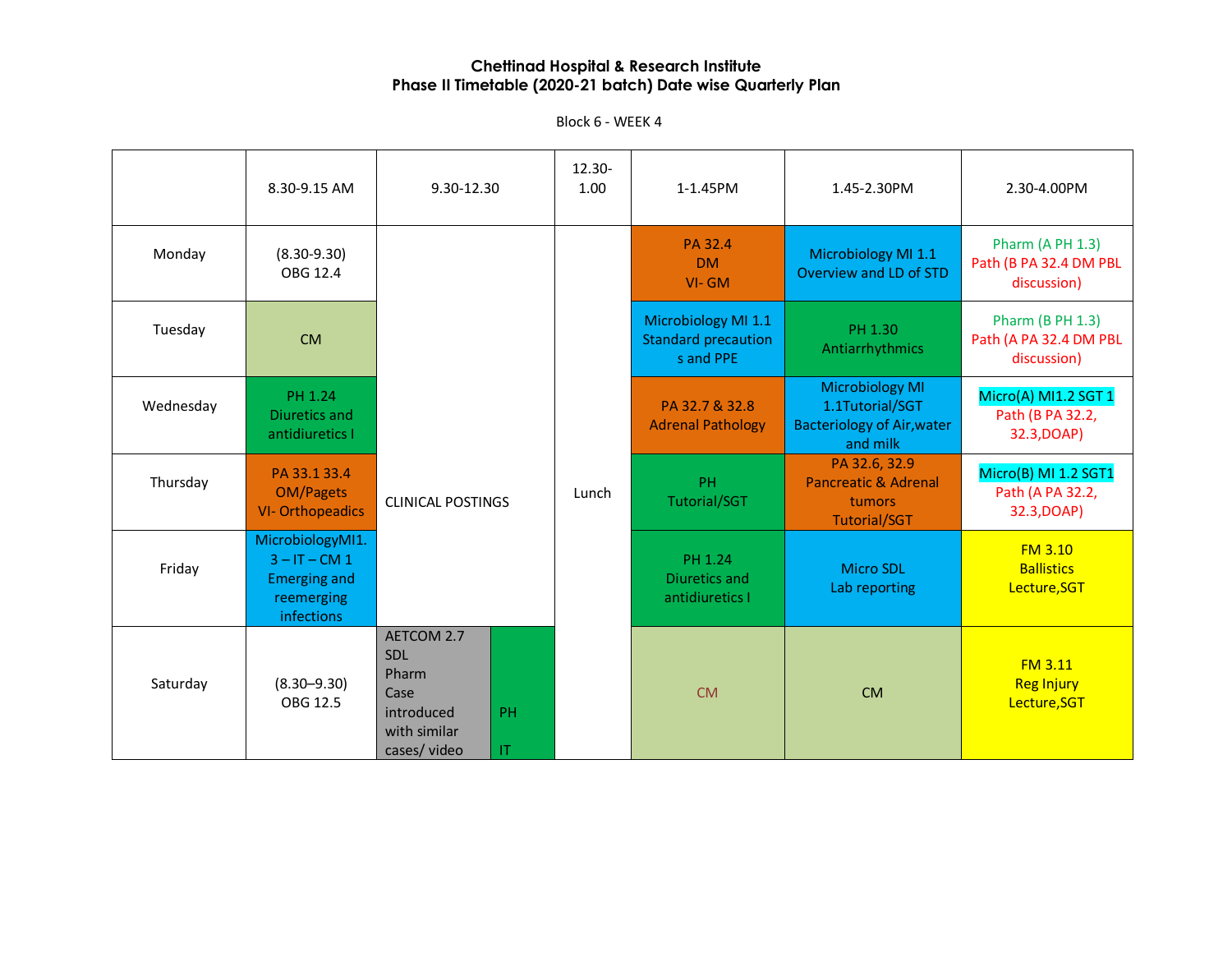|           | 8.30-9.15AM                                                                            | 9.30-12.30                                    |                                                                                                   | 12.30-<br>1.00P<br>M | 1-1.45PM                                          | 1.45-2.30PM                                                 | 2.30-4.00PM                                             |
|-----------|----------------------------------------------------------------------------------------|-----------------------------------------------|---------------------------------------------------------------------------------------------------|----------------------|---------------------------------------------------|-------------------------------------------------------------|---------------------------------------------------------|
| Monday    | $(8.30 - 9.30)$<br>GM<br>IM 10.1-VI PATH-<br><b>Acute and Chronic</b><br>Renal failure |                                               |                                                                                                   |                      | PA 33.3<br>Soft tissue tumors                     | <b>CM</b>                                                   | Pharm (A PH 1.4 SGD)<br>Path (B PA 33.1 & 33.3<br>DOAP) |
| Tuesday   | CM                                                                                     |                                               |                                                                                                   |                      | Microbiology<br>MI 1.4<br>Neisseria meningitidis  | PH 1.32<br>Drugs used in<br><b>Bronchial asthma</b>         | Pharm (B PH 1.4 SGD)<br>Path (A PA 33.1 & 33.3<br>DOAP) |
| Wednesday | PH 1.32<br>Drugs used in<br><b>COPD</b>                                                |                                               |                                                                                                   |                      | PA 34.1, 34.2, 34.3<br>SKIN-SCC, BCC,<br>Melanoma | Microbiology<br>MI 1.4<br>Pneumococci, GBS,<br>H.influenzae | Micro(A)MI1.2 DOAP 1<br>PH (B) 2.1 DOAP                 |
| Thursday  | PA 35.1<br><b>CSF in Meningitis</b><br>IT - Micro                                      | <b>CLINICAL POSTINGS</b>                      |                                                                                                   | Lunch                | PH 1.32<br>Tutorial/SGT                           | PA 33.5<br><b>RA</b><br><b>Tutorials/SGT</b>                | Micro(B)MI1.2 DOAP 1<br>PH (A) 2.1 DOAP                 |
| Friday    | Microbiology<br>MI1.6<br><b>Parasitic CNS</b><br>infections I                          |                                               |                                                                                                   |                      | PH 1.33<br><b>Management of Cough</b>             | Path SDL<br>Parathyroid                                     | FA - Kidney<br>Path                                     |
| Saturday  | $(8.30 - 9.30)$<br>GS VI<br>SU 12.1,12.2                                               | AETCOM 2.7<br>Case closure in<br>SGT by Pharm | <b>MICRO</b><br><b>SGT 1.1</b><br><b>Overview</b><br>and LD of<br><b>CNS</b><br><b>infections</b> |                      | <b>CM</b>                                         | <b>Pharm SDL</b><br>Antiameobics                            | <b>FM 3.12</b><br><b>Reg Injury</b><br>Lecture, SGT     |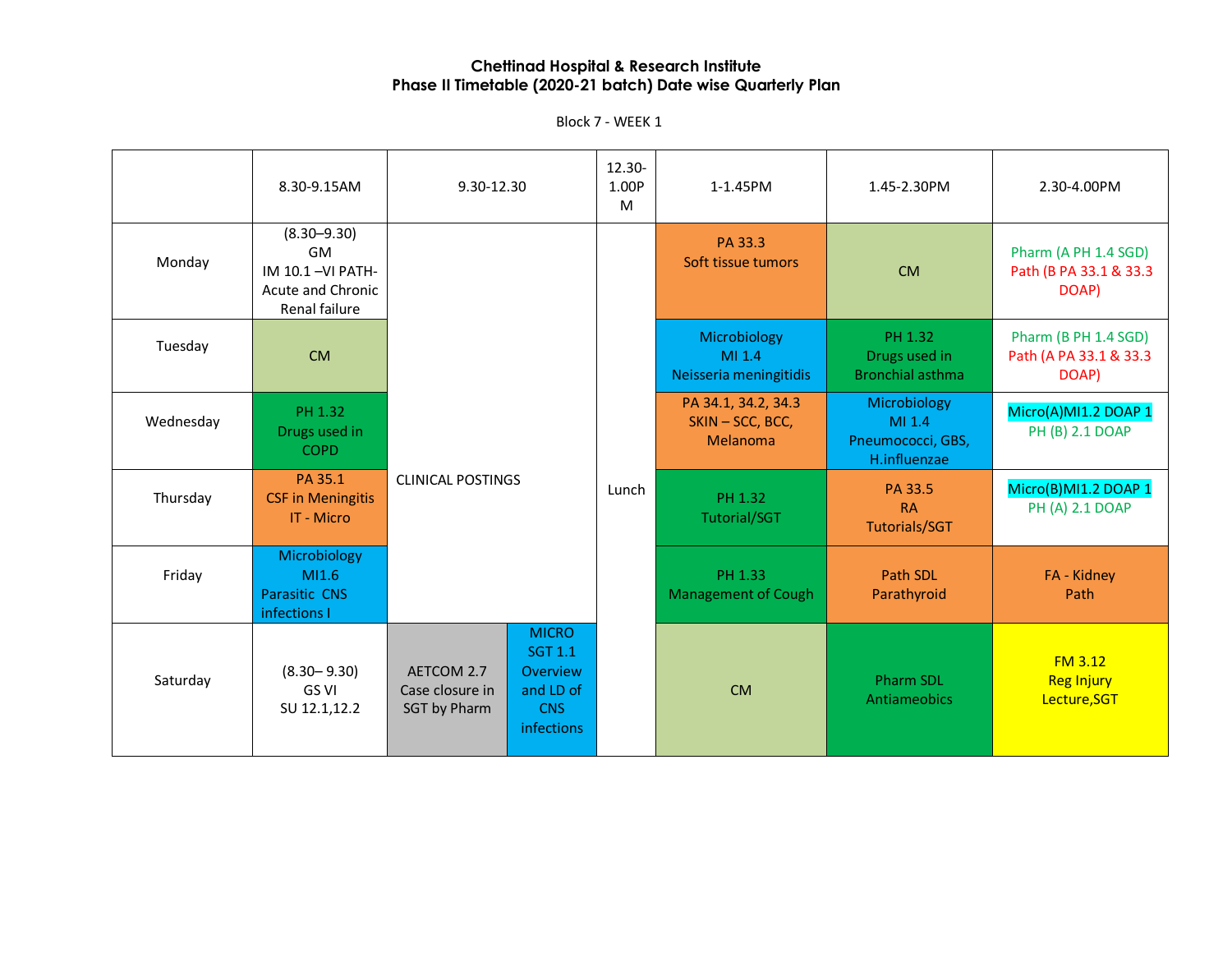|           | 8.30-9.15 M                                                                                 | 9.30-12.30                                                 |                              | 12.30-<br>1.00PM | 1-1.45PM                                                   | 1.45-2.30PM                                                             | 2.30-4.00PM                                                      |
|-----------|---------------------------------------------------------------------------------------------|------------------------------------------------------------|------------------------------|------------------|------------------------------------------------------------|-------------------------------------------------------------------------|------------------------------------------------------------------|
| Monday    | $(8.30 - 9.30)$<br>GS VI<br>SU 14.1                                                         |                                                            |                              |                  | PA 35.2<br><b>CNS Tumours</b>                              | Microbiology<br>MI1.7 IT Path 1<br><b>Parasitic CNS</b><br>infections I | <b>Pharm (A PH 1.6)</b><br>Path (B PA 33.2 Bone tumours<br>DOAP) |
| Tuesday   | <b>CM</b>                                                                                   |                                                            |                              |                  | Microbiology<br>Microbiology MI 1.7 IT<br>Path 2<br>Rabies | PH 1.34<br>Peptic Ulcer<br>disease I                                    | <b>Pharm (B PH 1.6)</b><br>Path (A PA 33.2 Bone tumours<br>DOAP) |
| Wednesday | PH 1.34<br><b>Peptic Ulcer disease</b><br>Ш                                                 |                                                            |                              |                  | PA 36.1<br>Eye                                             | <b>Microbiology MI</b><br>1.8 IT Path 3<br>Arbol                        | Micro(A)MI1.2 DOAP 2<br>Path (B PA 34.4 SCC, BCC MM<br>DOAP)     |
| Thursday  | PA<br>33.2<br><b>Bone tumours</b>                                                           |                                                            | <b>CLINICAL POSTINGS</b>     |                  | PH 1.34<br>SGT/Tutorial                                    | <b>PA Tutorials</b><br>33.5 DD RA<br><b>SGT</b>                         | Micro(B)MI1.2 DOAP 2<br>Path(A PA 34.4 SCC, BCC MM<br>DOAP)      |
| Friday    | Microbiology MI 1.9<br>IT Ped 1<br>Picorna                                                  |                                                            |                              |                  | PH 1.34<br>Antiemetics                                     | <b>Micro</b><br><b>SDL</b><br>Arbo II                                   | IT/FA<br>Microbiology FA 1                                       |
| Saturday  | $(8.30 - 9.30)$<br>GM<br>IM 10.2,10.3 VI<br>PATH - Pre,<br>Intrinsic, Post renal<br>failure | PA-IT<br>33.2<br><b>Bone</b><br>tumour<br>Ortho &<br>Radio | PH<br>$\mathsf{I}\mathsf{T}$ |                  |                                                            | <b>SPORTS</b>                                                           |                                                                  |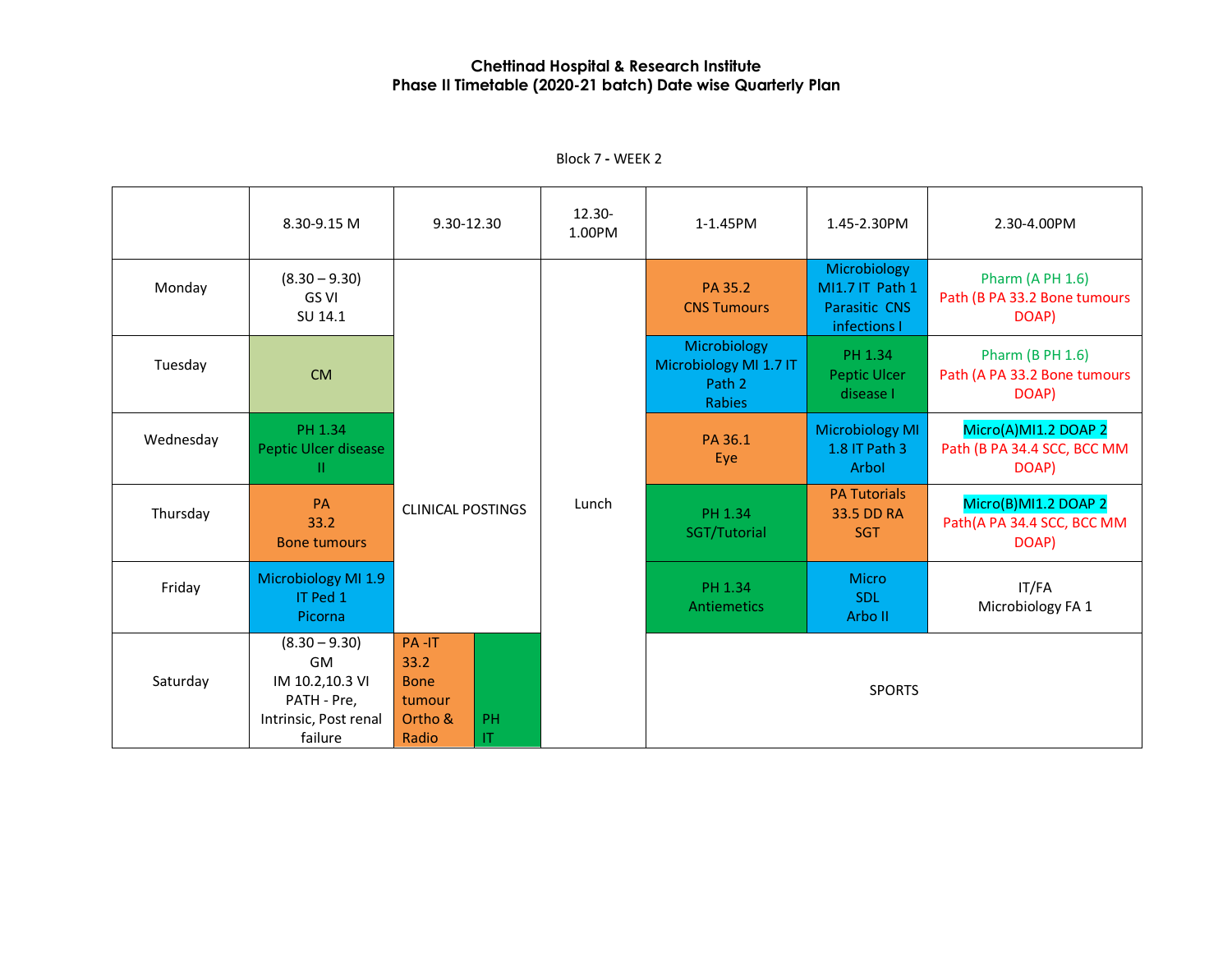|           | 8.30-9.15 AM                                                                        | 9.30-12.30                                                                       |                                  | 12.30-<br>1.00P<br>M | 1-1.45PM                                                                     | 1.45-2.30PM                                                                       | 2.30-4.00PM                                                     |
|-----------|-------------------------------------------------------------------------------------|----------------------------------------------------------------------------------|----------------------------------|----------------------|------------------------------------------------------------------------------|-----------------------------------------------------------------------------------|-----------------------------------------------------------------|
| Monday    | $(8.30 - 9.30)$<br><b>GM</b><br>IM 10.5,10.6 VI<br>PATH - Chronic<br>Kidney Disease |                                                                                  |                                  | Lunch                | <b>PA</b><br>24.2, 24.4                                                      | Microbiology<br>MI1.7 IT Path 1<br>Oncogenic<br>viruses                           | <b>Pharm (A PH 1.6)</b><br>Path (B PA 23.2 Body fluids)         |
| Tuesday   | <b>CM</b>                                                                           |                                                                                  |                                  |                      | Microbiology<br>Microbiology MI 1.7 IT<br>Path 2<br>Slow viral infections II | PH 1.34<br>Antidiarrhoeals                                                        | <b>Pharm (B PH 1.6)</b><br>Path (A 23.2 Body fluids PA)         |
| Wednesday | PH 1.34<br>Laxatives                                                                |                                                                                  |                                  |                      | PA<br>24.6, 24.7                                                             | <b>Microbiology MI</b><br>1.8 IT Path 3<br><b>Fungal CNS</b><br><b>infections</b> | Micro(A)MI1.2 DOAP 2<br>Path (B 23.3 semen<br>AnalysisSGT/DOAP) |
| Thursday  | <b>PA</b><br>25.4<br>ALD, Cirrhosis                                                 | <b>CLINICAL POSTINGS</b>                                                         |                                  |                      | PH 1.34<br>Tutorials/SGT                                                     | <b>PA SGT</b><br>25.3<br><b>Hepatitis case</b><br>discussion                      | Micro(B)MI1.2 DOAP 2<br>Path(A 23.3 semen Analysis<br>SGT/DOAP) |
| Friday    | <b>Microbiology MI</b><br>1.9 IT Ped 1<br><b>Fungal CNS</b><br><b>infections</b>    |                                                                                  |                                  |                      | PH 1.34<br><b>Inflammatory bowel</b><br>disease                              | Path SDL<br>25.1<br>Jaundice<br><b>Complication of</b><br><b>Cirrhois</b>         | IT/FA<br>Microbiology FA 1                                      |
| Saturday  | $(8.30 - 9.30)$<br>GS SU 14.2,14.3                                                  | AETCOM 2.8 Path<br>Empathy<br>Hospital visit of<br>Cancer patients<br><b>SGT</b> | PA-IT<br>Pul TB<br>CM, Micro, CT |                      | <b>CM</b>                                                                    | Pharm<br><b>SDL</b><br>Anticancer<br>agents                                       | FM3.13<br><b>Sex offence</b><br>Lecture, SGT                    |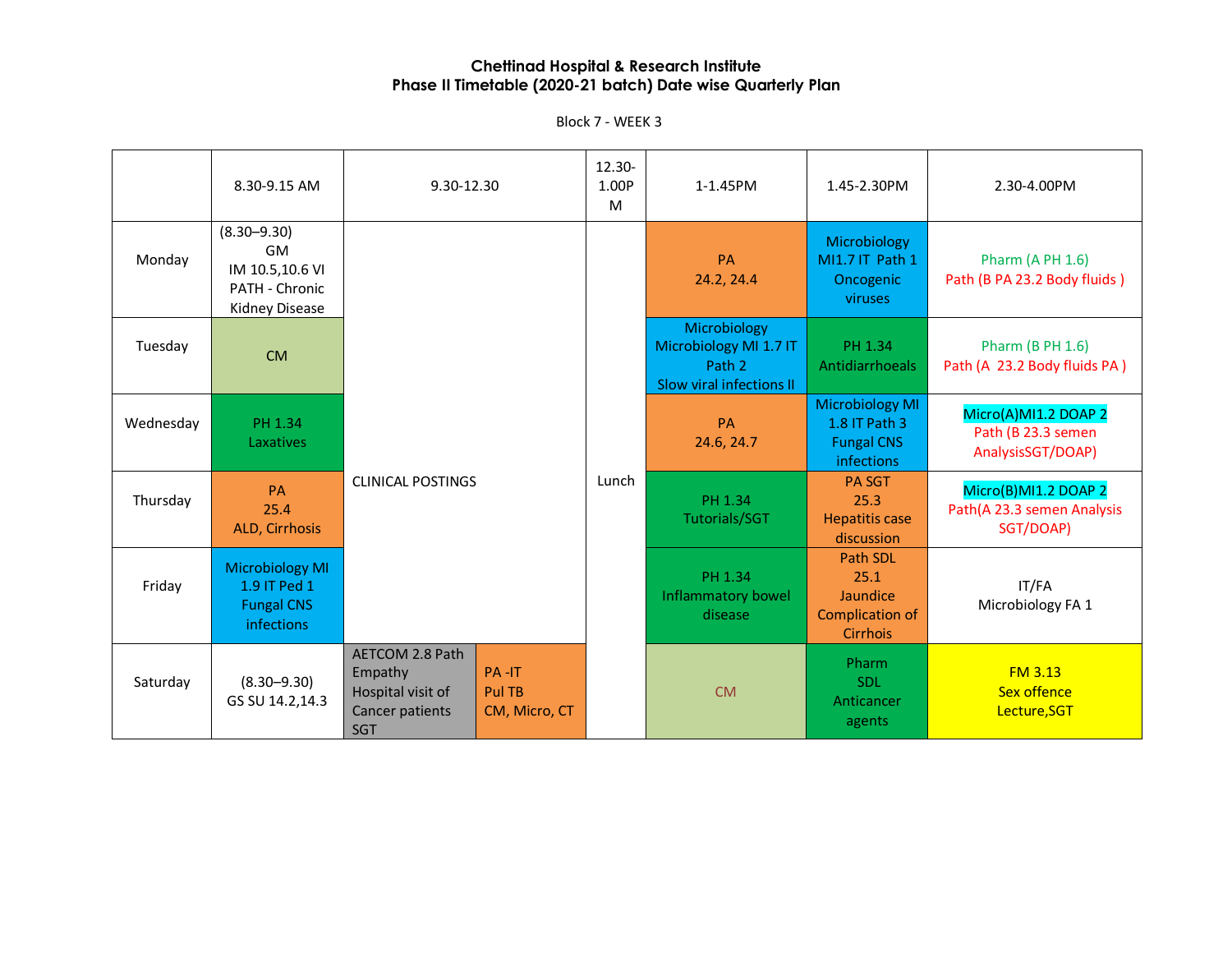Block 7- WEEK 4

|           | 8.30-9.15 AM                                   | 9.30-12.30                                                                                            | 12.30-<br>1.00PM | 1-1.45PM                                              | 1.45-2.30PM                                                                    | 2.30-4.00PM                                          |
|-----------|------------------------------------------------|-------------------------------------------------------------------------------------------------------|------------------|-------------------------------------------------------|--------------------------------------------------------------------------------|------------------------------------------------------|
| Monday    | $(8.30 - 9.30)$<br>OBG 12.6                    |                                                                                                       |                  | <b>PA</b><br>26.1, 26.2<br>Pneumonia, Lung<br>abscess | Microbiology<br>MI1.10 IT Ped 2                                                | <b>Pharm (A PH 1.8)</b><br>Path (B PA 23.3 TFT DOAP) |
| Tuesday   | <b>CM</b>                                      |                                                                                                       |                  | Microbiology MI 1.10 IT<br>Paed 3                     | PH 1.37<br>Anterior pituitary<br>hormones                                      | <b>Pharm (B PH 1.8)</b><br>Path (A PA 23.3 TFT DOAP) |
| Wednesday | PH 1.36<br>Thyroid and<br>antithyroid          | <b>CLINICAL POSTINGS</b>                                                                              |                  | <b>PA</b><br>26.3<br><b>COPD, Bronchiectasis</b>      | <b>Microbiology MI</b><br>1.10 Lecture<br><b>Needle stick</b><br><b>Injury</b> | Micro(A)MI1.1 SGT 2<br>PH 1.9                        |
| Thursday  | PA 26.5<br><b>Pneumoconisis</b>                |                                                                                                       | Lunch            | <b>PH 1.8</b>                                         | <b>PA SGT</b><br><b>Lung Tumours</b>                                           | Micro(B)MI1.1 SGT 2<br>PH 1.9                        |
| Friday    | <b>Microbiology MI</b><br>1.11<br>Hand hygiene |                                                                                                       |                  | PH 1.36<br><b>Mangement of Diabetes</b>               | <b>Micro</b><br><b>SDL</b>                                                     | FM 3.14-3.17<br>Sex offence, SGT, SDL                |
| Saturday  | $(8.30 - 9.30)$<br>OBG 12.7                    | AETCOM 2.8<br>Role play LG<br>discussion<br><b>Patients relative</b><br>Pharm<br>communication<br>IT. |                  | <b>CM</b>                                             | <b>CM</b>                                                                      | FM 3.18-3.20<br>Vir, Preg, Del<br>Lecture, SGT       |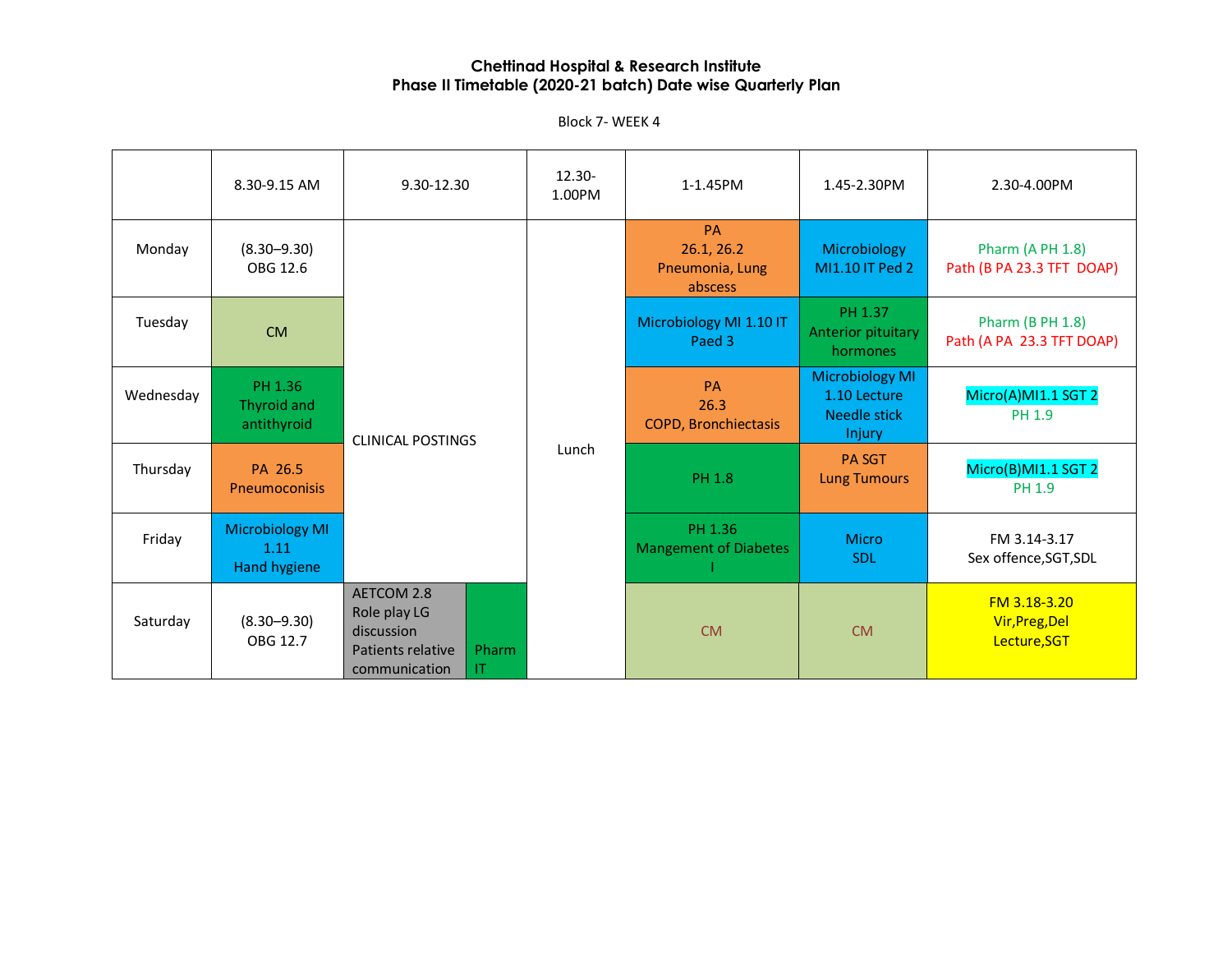Block 8- WEEK 1

|           | 8.30-9.15 AM                                                                    | 9.30-12.30                                                                |                           | 12.30-<br>1.00 | 1-1.45PM                             | 1.45-2.30PM                                                 | 2.30-4.00PM                                                                     |
|-----------|---------------------------------------------------------------------------------|---------------------------------------------------------------------------|---------------------------|----------------|--------------------------------------|-------------------------------------------------------------|---------------------------------------------------------------------------------|
| Monday    | $(8.30 - 9.30)$<br>GM<br><b>IM 18.1-VI ANAT-</b><br>Cerebrovascular<br>accident |                                                                           |                           |                | PA<br>27.1, 27.5, 27.8<br>AS/MI      | <b>CM</b>                                                   | Pharm (A PH 1.3)<br>Path (B PA 25.6 Skill<br><b>Assessment LFT DOAP)</b>        |
| Tuesday   | <b>CM</b>                                                                       |                                                                           |                           |                | Microbiology MI 1.1<br>Leptospirosis | PH 1.36<br>Mangement of<br>Diabetes II                      | <b>Pharm (B PH 1.3)</b><br>Path (A PA 25.6 Skill<br><b>Assessment LFT DOAP)</b> |
| Wednesday | PH 1.36<br>Calcium balance                                                      |                                                                           |                           |                | PA<br>27.4, 27.5<br>IE/RF            | <b>Microbiology MI</b><br>1.1Tutorial/SGT<br>Plague         | Micro(A) MI1.2 SGT 1<br>Path (B) (PA 35.3 CSF Skill<br>Ass/DOAP)                |
| Thursday  | <b>PA</b><br>28.5, 28.7<br><b>Glomerular diseases</b>                           | <b>CLINICAL POSTINGS</b>                                                  |                           | Lunch          | PH 1.3                               | <b>PA</b><br><b>Tutorial/SGT</b><br>28.6<br>IgA Nephropathy | Micro(B) MI 1.2 SGT1<br>Path (A) (PA 35.3 CSF Skill<br>Ass/DOAP)                |
| Friday    | MicrobiologyMI1.3-<br>$IT - CM 1$                                               |                                                                           |                           |                | PH 1.38<br>Corticosteroids           | Path SDL<br>28.4, 28.3<br>ARF, CRF                          | <b>FA</b><br>Path<br>FGT/MGT                                                    |
| Saturday  | $(8.30 - 9.30)$<br><b>GS VI</b><br>SU 15.1                                      | AETCOM 2.8<br>(Path)<br>SDL on the<br>cases visited<br>and<br>discussions | <b>Micro</b><br><b>IT</b> |                | <b>CM</b>                            | Pharm<br><b>SDL</b><br>Disnfectants &<br>Antiseptics        | FM 3.20-3.21<br>Impotence, ster<br>SGT, SDL                                     |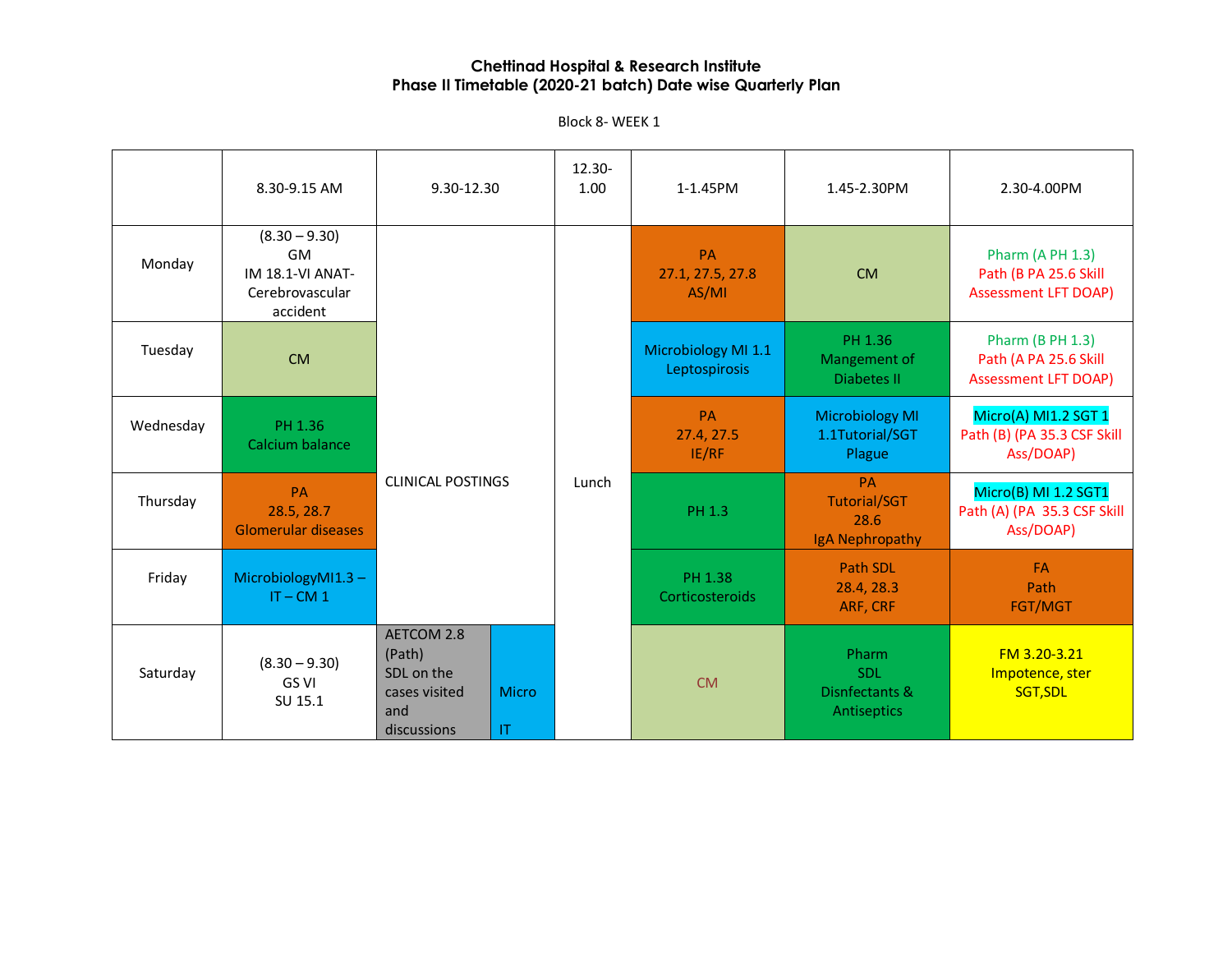|           | 8.30-9.15AM                                                                                      | 9.30-12.30                                               | 12.30-<br>1.00PM | 1-1.45PM                                       | 1.45-2.30PM                                                                                                | 2.30-4.00PM                              |
|-----------|--------------------------------------------------------------------------------------------------|----------------------------------------------------------|------------------|------------------------------------------------|------------------------------------------------------------------------------------------------------------|------------------------------------------|
| Monday    | $(8.30 - 9.30)$<br>GS SU 16.1                                                                    |                                                          |                  | PA<br>31.2, 31.3<br><b>Breast diseases</b>     | Microbiology MI 1.1<br>Rickettsiaecae                                                                      | Pharm (A PH 1.4 SGD)<br>Path (B PA OAP)  |
| Tuesday   | <b>CM</b>                                                                                        |                                                          | Lunch            | Microbiology<br>MI 1.4<br><b>Brucella</b>      | PH 1.37 &PH 1.40<br><b>Estrogen and</b><br>Progesterone&<br><b>Infertility and Erectile</b><br>dysfunction | Pharm (B PH 1.4 SGD)<br>Path (A PA DOAP) |
| Wednesday | PH 1.39<br>Contarceptives                                                                        |                                                          |                  | PA<br>32.4 DM                                  | Microbiology<br>MI 1.4<br><b>Hydatid disease</b>                                                           | Micro(A)MI1.2 DOAP 1<br>PH (B) 2.1 DOAP  |
| Thursday  | <b>PA</b><br>35.2<br><b>Meningitis</b>                                                           | <b>CLINICAL POSTINGS</b>                                 |                  | PH 1.4                                         | <b>PA SGT</b><br><b>Pap Smear Exfoliative</b><br>cytology 8.2                                              | Micro(B)MI1.2 DOAP 1<br>PH (A) 2.1 DOAP  |
| Friday    | Microbiology MI1.6<br>Toxoplasmosis                                                              |                                                          |                  | PH 1.41<br>Uterine relaxants and<br>stimulants | SDL<br><b>Micro</b>                                                                                        | IT/FA<br>Pharmacology                    |
| Saturday  | $(8.30 - 9.30)$<br><b>GM</b><br>IM 18.2 - VI PATH -<br>hemorrhagic and non<br>hemorrhagic stroke | PA<br>PH.<br>FA<br>IT/FA/S<br>Bone &<br>GT<br><b>CNS</b> |                  |                                                | <b>SPORTS</b>                                                                                              |                                          |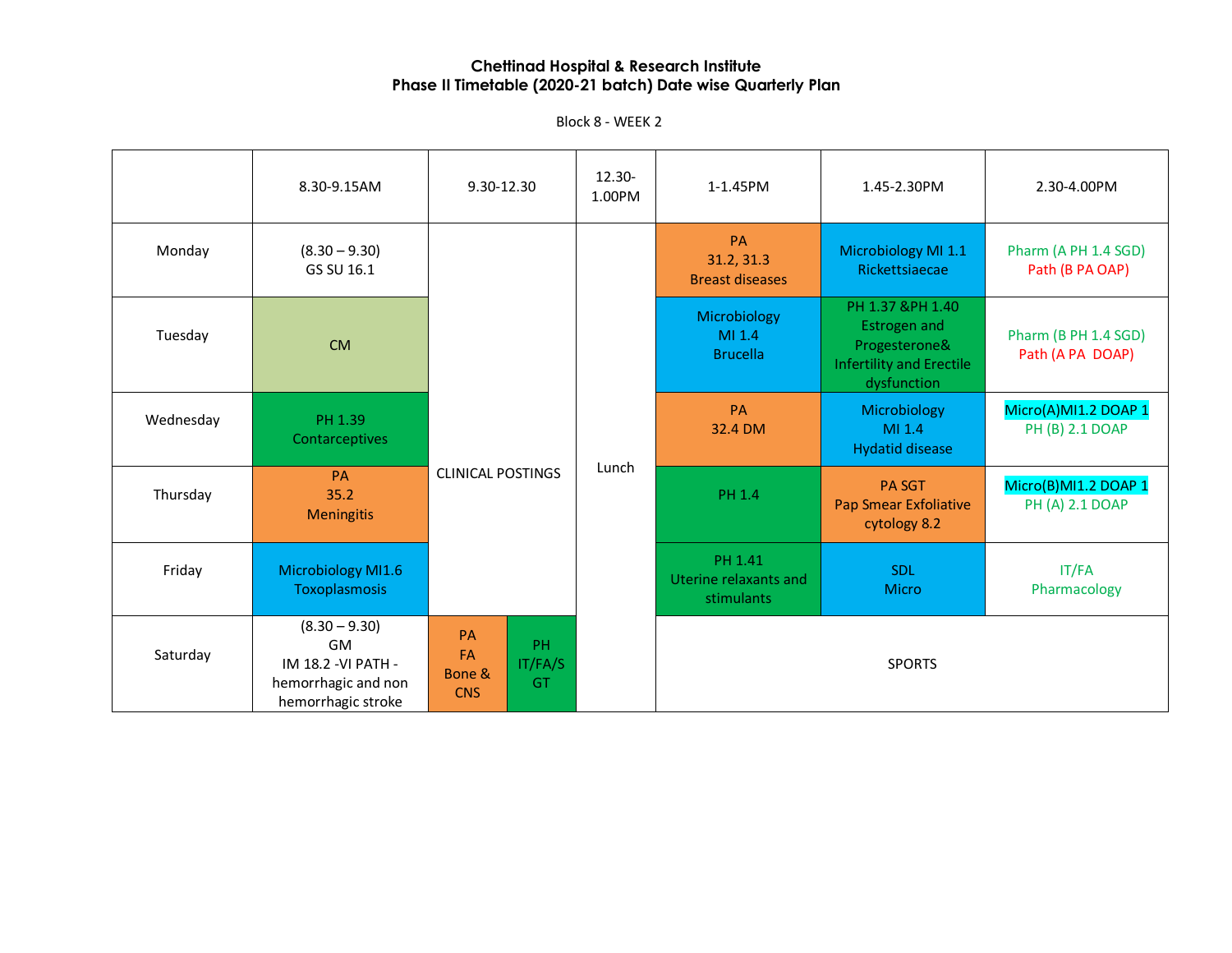#### **INTERNAL ASSESSMENT 3- WEEK 3**

|                                   | $9.00 - 12.00$ | 1.00-4.00         |
|-----------------------------------|----------------|-------------------|
| <b>Monday Pathology</b>           | <b>Theory</b>  | <b>Practicals</b> |
| <b>Tuesday Pharmacology</b>       | <b>Theory</b>  | <b>Practicals</b> |
| <b>Wednesday Microbiology</b>     | <b>Theory</b>  | <b>Practicals</b> |
| <b>Thursday Forensic</b>          | <b>Theory</b>  | <b>Practicals</b> |
| <b>Friday Community Medicine</b>  | <b>Theory</b>  | <b>Practicals</b> |
| Saturday AETCOM 2.4, 2.5, 2,6,2.7 | <b>Theory</b>  | <b>Practicals</b> |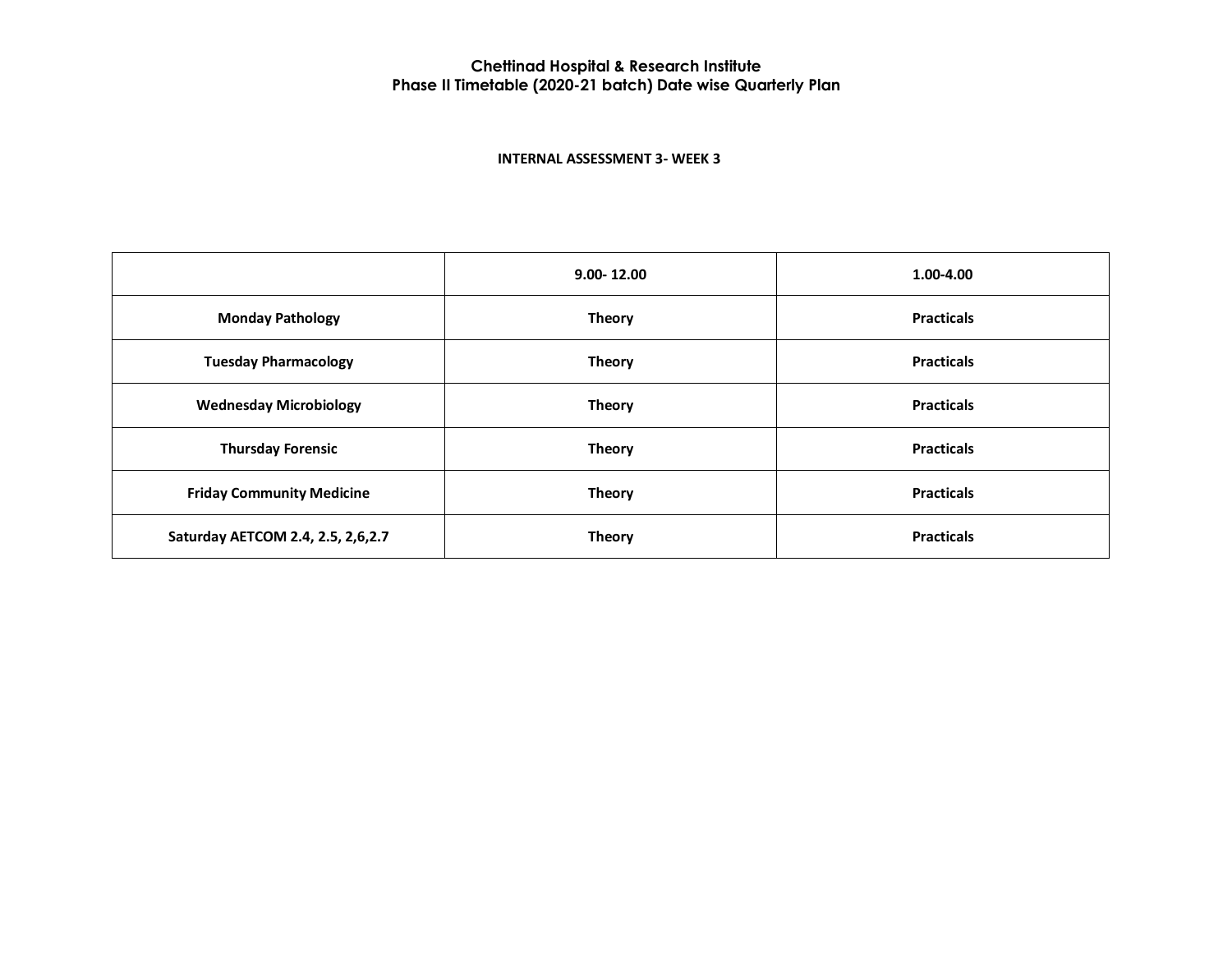|           | 8.30-9.15 AM                                                                 | 9.30-12.30                                                         |                                                       | $12.30 -$<br>1.00PM | 1-1.45PM                                                              | 1.45-2.30PM                                                                               | 2.30-4.00PM                                 |
|-----------|------------------------------------------------------------------------------|--------------------------------------------------------------------|-------------------------------------------------------|---------------------|-----------------------------------------------------------------------|-------------------------------------------------------------------------------------------|---------------------------------------------|
| Monday    | $(8.30 - 9.30)$<br><b>GM</b><br>IM 24.1 -<br>Geriatrics                      |                                                                    |                                                       |                     | <b>PA</b><br>13.3 13.4<br><b>Anemia Classification</b><br>& Lab test  | Microbiology<br>MI1.7 IT Path 1<br>Antibiotic<br>stewardship                              | <b>Pharm (A PH 1.6)</b><br>Path (B PA DOAP) |
| Tuesday   | <b>CM</b>                                                                    |                                                                    |                                                       |                     | Microbiology<br>Microbiology MI 1.7 IT<br>Path 2<br>Sample collection | PH 1.42 & 1.43<br>Introduction to<br>Chemotherapy<br>Antibiotic<br>stewardship<br>program | <b>Pharm (B PH 1.6)</b><br>Path (A PA DOAP) |
| Wednesday | PH 1.44 & PH 1.55<br>Anti TB I                                               | <b>CLINICAL POSTINGS</b>                                           |                                                       | Lunch               | <b>PA</b><br>16.1, 16.2<br><b>HAs</b>                                 | <b>Microbiology MI</b><br>1.8 IT Path 3<br>Sample<br>collection                           | Micro(A)MI1.2 DOAP 2<br>Path (B SGT/DOAP)   |
| Thursday  | PA<br>16.3<br>SCA, Thal                                                      |                                                                    |                                                       |                     | PH 1.46 & PH 1.55<br>Leprosy                                          | <b>PA SGT</b><br>17.1,17.2<br>Aplastic anemia                                             | Micro(B)MI1.2 DOAP 2<br>Path(A SGT/DOAP)    |
| Friday    | <b>Microbiology MI</b><br>1.9 IT Ped 1<br>Quality control in<br>microbiology |                                                                    |                                                       |                     | PH 1.45 & PH 1.55<br>Anti TB II                                       | Path SDL<br><b>MM</b><br>20.1                                                             | IT/FA<br>Microbiology FA 1                  |
| Saturday  | $(8.30 - 9.30)$<br>GS SU 17.1                                                | AETCOM 2.8<br>Closure &<br><b>Discussion</b><br><b>LGT</b><br>Path | Path<br>$FA -$<br><b>MCQ</b><br>18.2<br>Leukem<br>ias |                     | <b>CM</b>                                                             | Pharm<br>SDL<br>Covid Vaccines,                                                           | <b>FM FA</b>                                |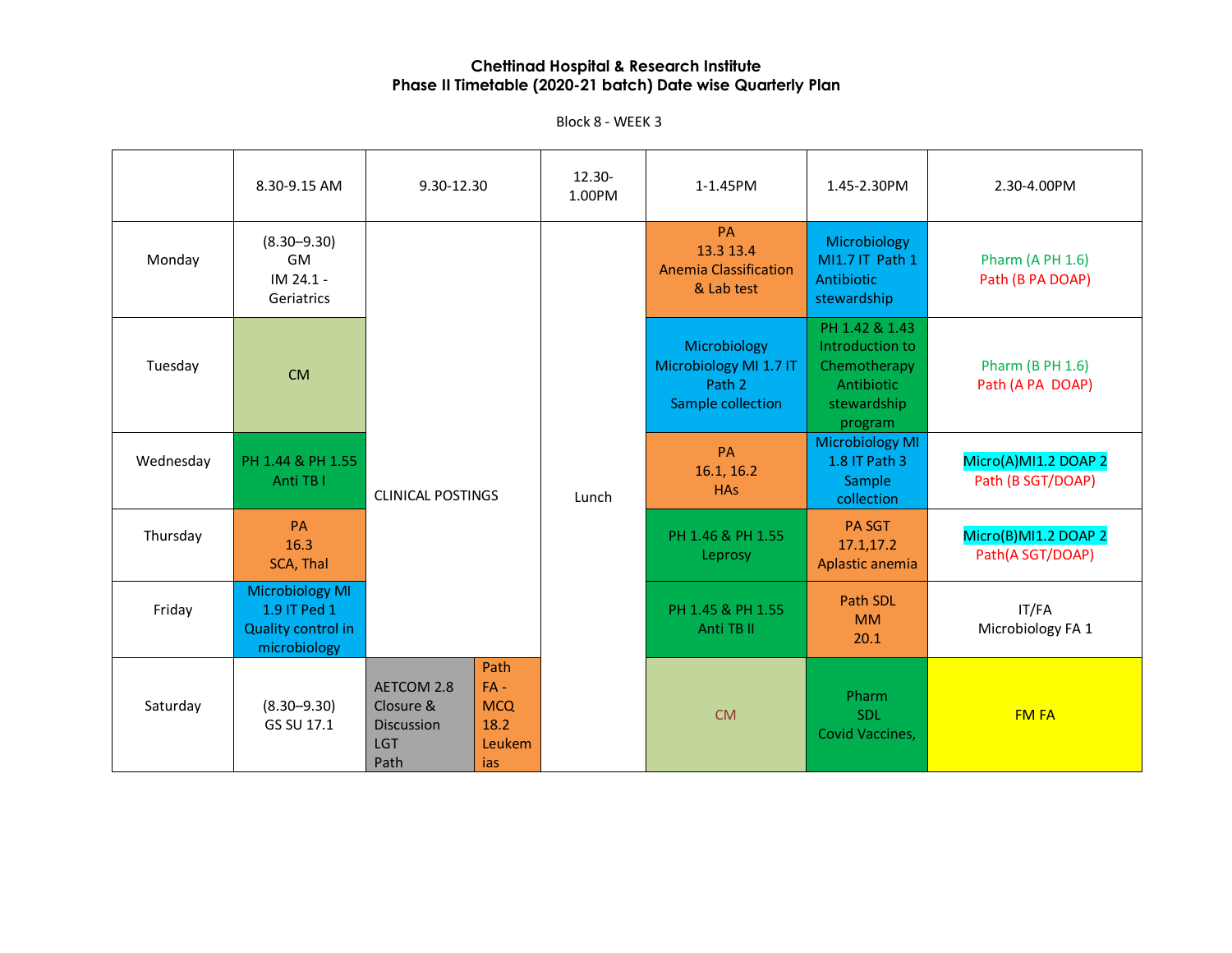Block 8 -WEEK 4

|           | 8.30-9.30AM                                                   | 9.30-12.30                                                                | $12.30 -$<br>1.00PM | 1-1.45PM                                                          | 1.45-2.30PM                                               | 2.30-4.00PM                                 |
|-----------|---------------------------------------------------------------|---------------------------------------------------------------------------|---------------------|-------------------------------------------------------------------|-----------------------------------------------------------|---------------------------------------------|
| Monday    | $(8.30 - 9.30)$<br>OBG 12.8                                   |                                                                           |                     | PA<br>19.4, 19.5, 19.6<br><b>LN Pathology</b>                     | Microbiology<br>MI1.10 IT Ped 2                           | <b>Pharm (A PH 1.8)</b><br>Path (B PA DOAP) |
| Tuesday   | <b>CM</b>                                                     |                                                                           |                     | Microbiology MI 1.10 IT<br>Paed 3                                 | PH 1.47 & 1.55<br>Antimalarial drugs                      | <b>Pharm (B PH 1.8)</b><br>Path (A PA DOAP) |
| Wednesday | PH 1.47<br>Antiprotozoal                                      |                                                                           |                     | <b>PA</b><br>21.1<br><b>Vascular Platelet</b><br><b>Disorders</b> | <b>Microbiology MI</b><br>1.10 Lecture                    | Micro(A)MI1.1 SGT 2<br>PH 1.9               |
| Thursday  | <b>PA</b><br>21.2, 21.3, 21.4<br><b>Coagulation D</b><br>DIC. | <b>CLINICAL POSTINGS</b>                                                  | Lunch               | <b>PH 1.8</b>                                                     | PA<br>SGT/Tutorials                                       | Micro(B)MI1.1 SGT 2<br>PH 1.9               |
| Friday    | Microbiology MI<br>1.11                                       |                                                                           |                     | PH 1.47<br>Antihelminthic drugs                                   | <b>Micro</b><br><b>SDL</b><br>6.4, 6.5<br>Thromboembolism | FM3.22<br>Impotence, ster<br>Lecture, SGT   |
| Saturday  | $(8.30 - 9.30)$<br>OBG 13.1                                   | <b>AETCOM</b><br>2.8<br><b>Reflections</b><br>PH<br>by<br>students<br>IT. |                     | <b>CM</b>                                                         | <b>CM</b>                                                 | FM 3.23-3.26<br><b>ART</b><br>Lecture, SGT  |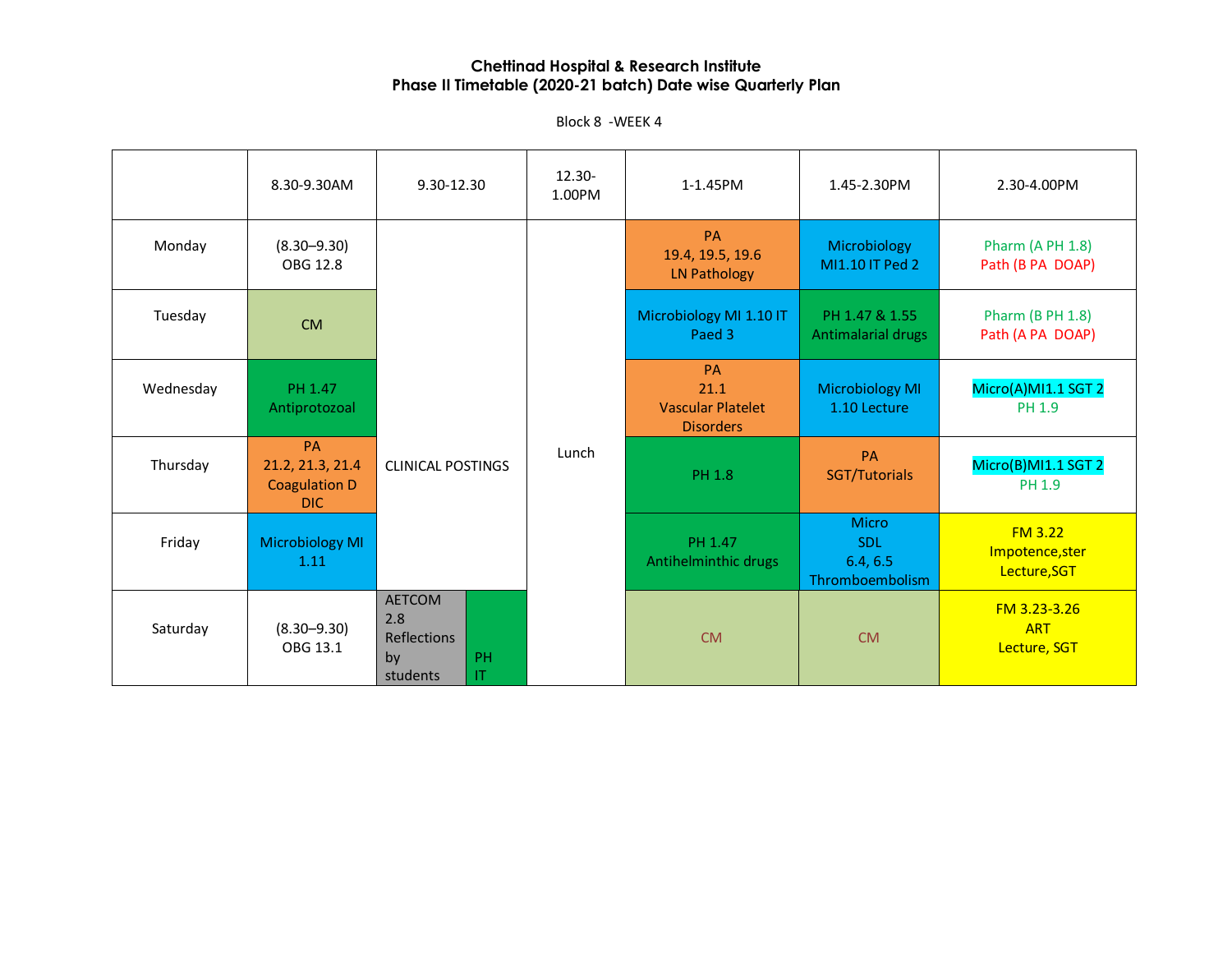|           | 8.30-9.30AM                             | 9.30-12.30                                               |              | 12.30-<br>1.00 | 1-1.45PM                                  | 1.45-2.30PM                               | 2.30-4.00PM                                     |                                                            |                                                |
|-----------|-----------------------------------------|----------------------------------------------------------|--------------|----------------|-------------------------------------------|-------------------------------------------|-------------------------------------------------|------------------------------------------------------------|------------------------------------------------|
| Monday    | $(8.30 - 9.30)$<br><b>GM ASSIGNMENT</b> |                                                          |              |                | <b>PA</b><br>6.1, 6.3<br>Edema, Shock     | <b>CM</b>                                 | Pharm (A PH 1.3)<br>Path (B PA DOAP)            |                                                            |                                                |
| Tuesday   | <b>CM</b>                               |                                                          |              |                | Microbiology MI 1.1                       | PH 1.48<br><b>Treatment of UTI</b>        | Pharm (B PH 1.3)<br>Path (A PA DOAP)            |                                                            |                                                |
| Wednesday | PH 1.48<br>Antiviral                    |                                                          |              |                | <b>PA</b><br>4.1, 4.2<br>Ac. Inflammation | <b>Microbiology MI</b><br>1.1Tutorial/SGT | Micro(A) MI1.2 SGT 1<br>Path (B) (PA SGT/DOAP)  |                                                            |                                                |
| Thursday  | PA<br>4.3<br>Ch. Inflammation           | <b>CLINICAL POSTINGS</b>                                 |              |                |                                           | Lunch                                     | PH 1.3                                          | PA<br><b>Tutorial/SGT</b><br><b>Mol Basis of Neoplasia</b> | Micro(B) MI 1.2 SGT1<br>Path (A) (PA SGT/DOAP) |
| Friday    | MicrobiologyMI1.3<br>$-IT - CM 1$       |                                                          |              |                | PH 1.48 & PH 1.55<br>Anti HIV agents      | <b>Path SDL</b><br>3.1, 3.2 Amyloidosis   | <b>FA</b><br>Path<br>Neoplasia<br>7.3, 7.4, 7.5 |                                                            |                                                |
| Saturday  | $(8.30 - 9.30)$<br>GS SU 18.1           | AETCOM/FM<br><b>Bio-ethics case</b><br>discussions<br>IT | <b>Micro</b> |                | CM 3.1                                    | Pharm<br><b>SDL</b>                       | FM 3.27-3.28<br><b>Abortion, SGT, SDL</b>       |                                                            |                                                |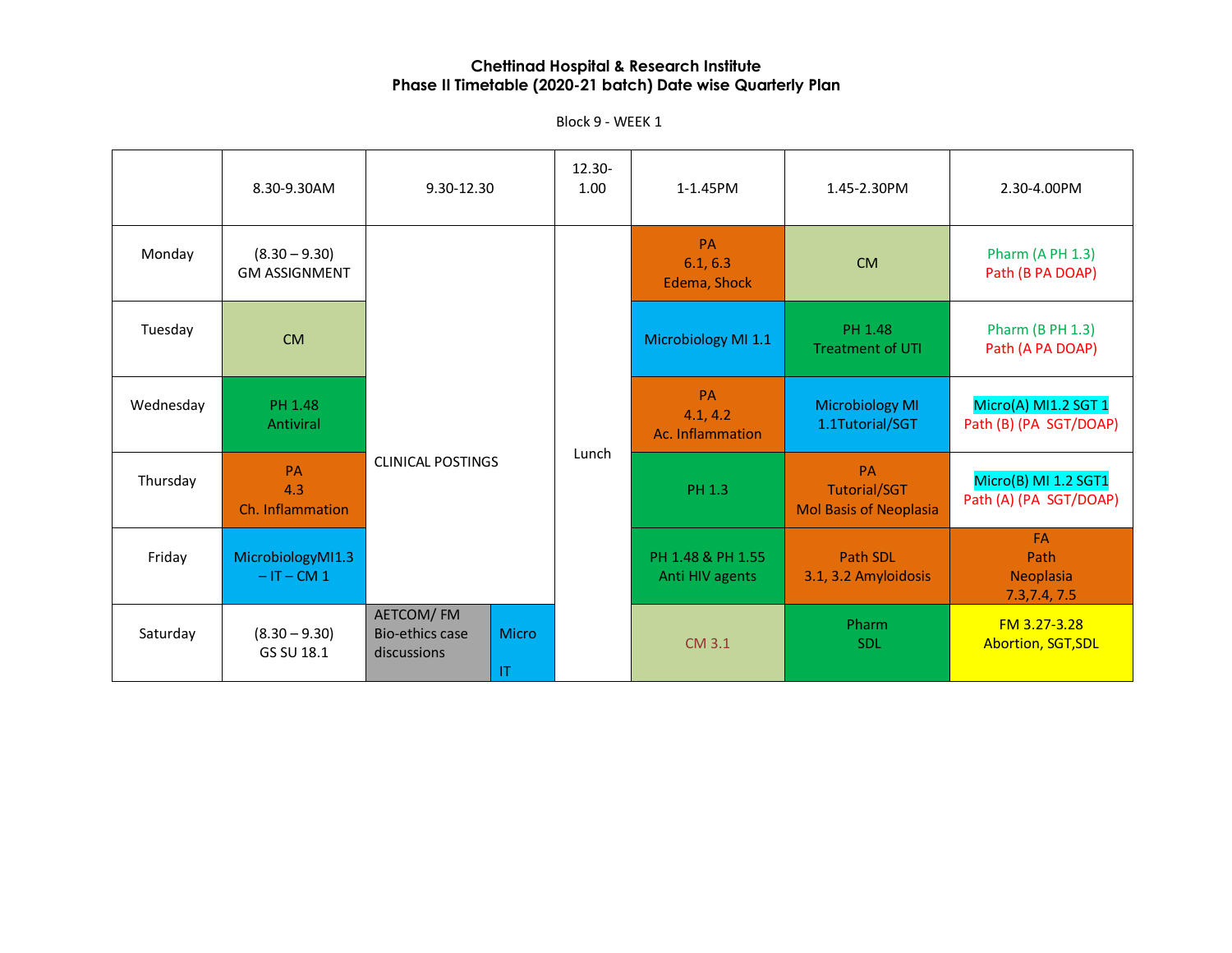|           | 8.30-9.15AM                                | 9.30-12.30                                                     | 12.30-<br>1.00PM | 1-1.45PM                                                                 | 1.45-2.30PM                          | 2.30-4.00PM                              |
|-----------|--------------------------------------------|----------------------------------------------------------------|------------------|--------------------------------------------------------------------------|--------------------------------------|------------------------------------------|
| Monday    | $(8.30 - 9.30)$<br>OBG 14.1,14.2           |                                                                |                  | PA<br>9.1 & 9.2<br><b>Components of</b><br>Immunity,<br>Hypersensitivity | Microbiology MI 1.1                  | Pharm (A PH 1.4 SGD)<br>Path (B PA DOAP) |
| Tuesday   | <b>CM</b>                                  |                                                                |                  | Microbiology<br>MI 1.4                                                   | PH 1.49<br>Anticancer I              | Pharm (B PH 1.4 SGD)<br>Path (A PA DOAP) |
| Wednesday | PH 1.49<br><b>Anticancer II</b>            | <b>CLINICAL POSTINGS</b>                                       | Lunch            | <b>PA</b><br>9.3<br><b>Transplant rejection</b>                          | Microbiology<br>MI 1.4               | Micro(A)MI1.2 DOAP 1<br>PH (B) 2.1 DOAP  |
| Thursday  | PA<br>9.4, 9.5, 9.7<br>Autoimmune diseases |                                                                |                  | <b>PH 1.4</b>                                                            | PA<br>SGT/Tuorials<br><b>9.6 HIV</b> | Micro(B)MI1.2 DOAP 1<br>PH (A) 2.1 DOAP  |
| Friday    | Microbiology MI1.6                         |                                                                |                  | PH 1.50<br>immunomodulators                                              | <b>SDL</b><br><b>Micro</b>           | IT/FA<br>Pharmacology                    |
| Saturday  | $(8.30 - 9.30)$<br>OBG 15.1                | PA<br>PH<br><b>SGT</b><br>IT/FA/S<br>10.1,<br>GT<br>10.2, 10.3 |                  |                                                                          | <b>SPORTS</b>                        |                                          |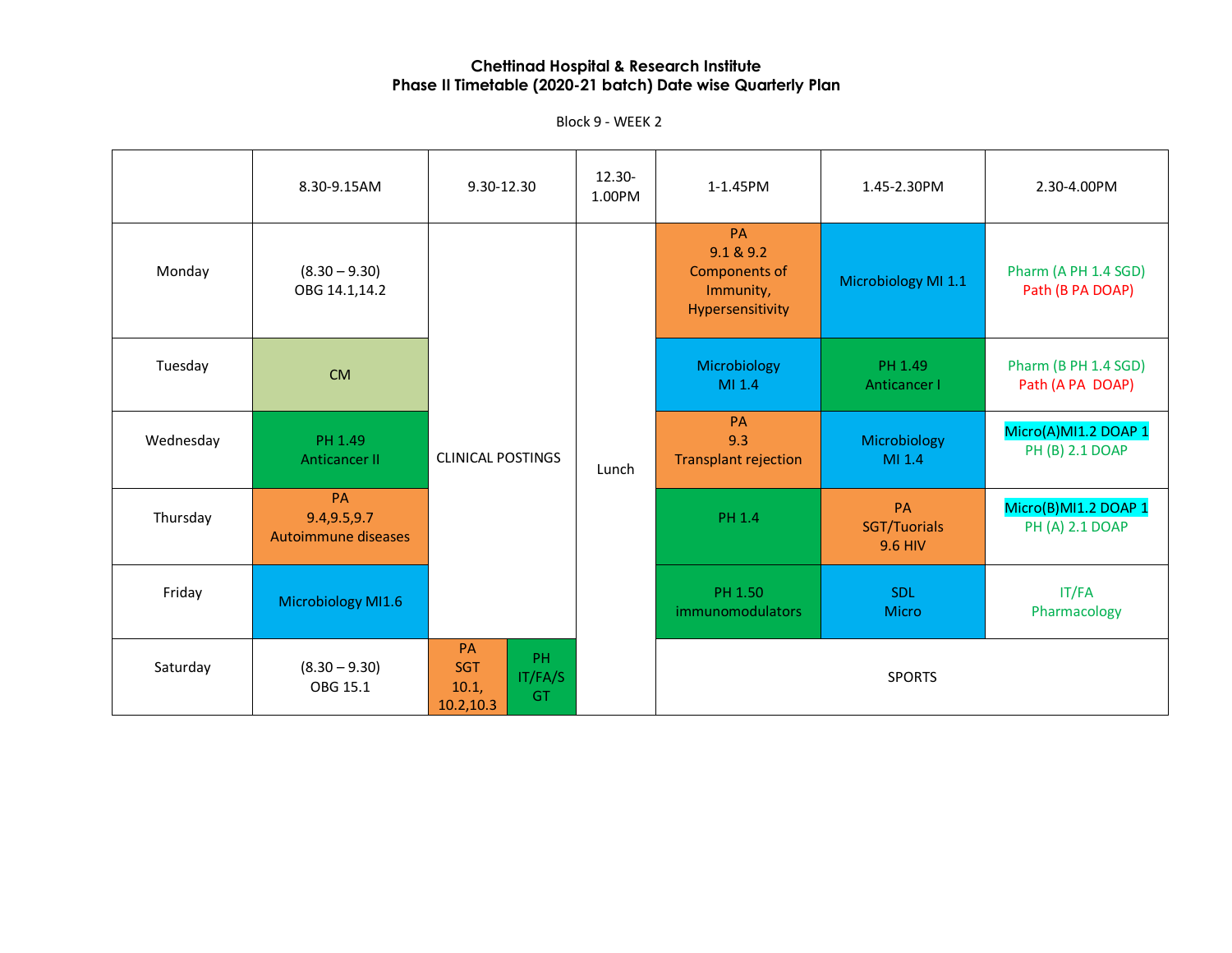|           | 8.30-9.15AM                                   | 9.30-12.30                                                                       |                                                               | 12.30-<br>1.00PM | 1-1.45PM                                                    | 1.45-2.30PM                                                              | 2.30-4.00PM                                       |
|-----------|-----------------------------------------------|----------------------------------------------------------------------------------|---------------------------------------------------------------|------------------|-------------------------------------------------------------|--------------------------------------------------------------------------|---------------------------------------------------|
| Monday    | $(8.30 - 9.30)$<br>OBG17.1,16.1               |                                                                                  |                                                               |                  | <b>PA</b><br>Case discussions<br>Inflammation,<br>Neoplasia | Microbiology<br><b>MI1.7 IT</b>                                          | <b>Pharm (A PH 1.6)</b><br>Path (B PA DOAP)       |
| Tuesday   | <b>CM</b>                                     |                                                                                  |                                                               |                  | Microbiology<br>Microbiology MI 1.7 IT<br>Path 2            | PH 1.57 & 1.58<br>Treatment of<br>skin and occular<br>diseases           | <b>Pharm (B PH 1.6)</b><br>Path (A PA DOAP)       |
| Wednesday | PH 1.53<br>Chelating<br>agents                |                                                                                  |                                                               |                  | <b>PA</b><br><b>Case discussions</b><br>CVS, RS             | <b>Microbiology MI</b><br>1.8 IT Path 3                                  | Micro(A)MI1.2 DOAP 2<br>Path (B SGT/DOAP)         |
| Thursday  | <b>PA</b><br>Case discussions<br>Hemodynamics | <b>CLINICAL POSTINGS</b>                                                         |                                                               | Lunch            | PH 1.54<br><b>Tutorial</b>                                  | <b>PA</b><br>SGT/Tutorials<br>Case discussions<br><b>Kidney diseases</b> | Micro(B)MI1.2 DOAP 2<br>Path(A SGT/DOAP)          |
| Friday    | <b>Microbiology MI</b><br>1.9 IT Ped 1        |                                                                                  |                                                               |                  | PH 1.54<br><b>Vaccines and Sera</b>                         | Path SDL<br>$\textsf{Cases} - \textsf{GIT}$ ,<br>Hepatobiliary           | IT/FA<br>Microbiology FA 1                        |
| Saturday  | $(8.30 - 9.30)$<br>OBG 17.1,17.2              | AETCOM / Path<br>(2.4 & 2.8)<br>Case<br>discussions on<br>Tag along &<br>Empathy | Path SGT<br>Case<br>discussions<br>MGT, FGT,<br><b>Breast</b> |                  | <b>CM</b>                                                   | Pharm<br><b>SDL</b>                                                      | FM 3.29-3.33<br><b>BBS,torture</b><br>Lecture,SGT |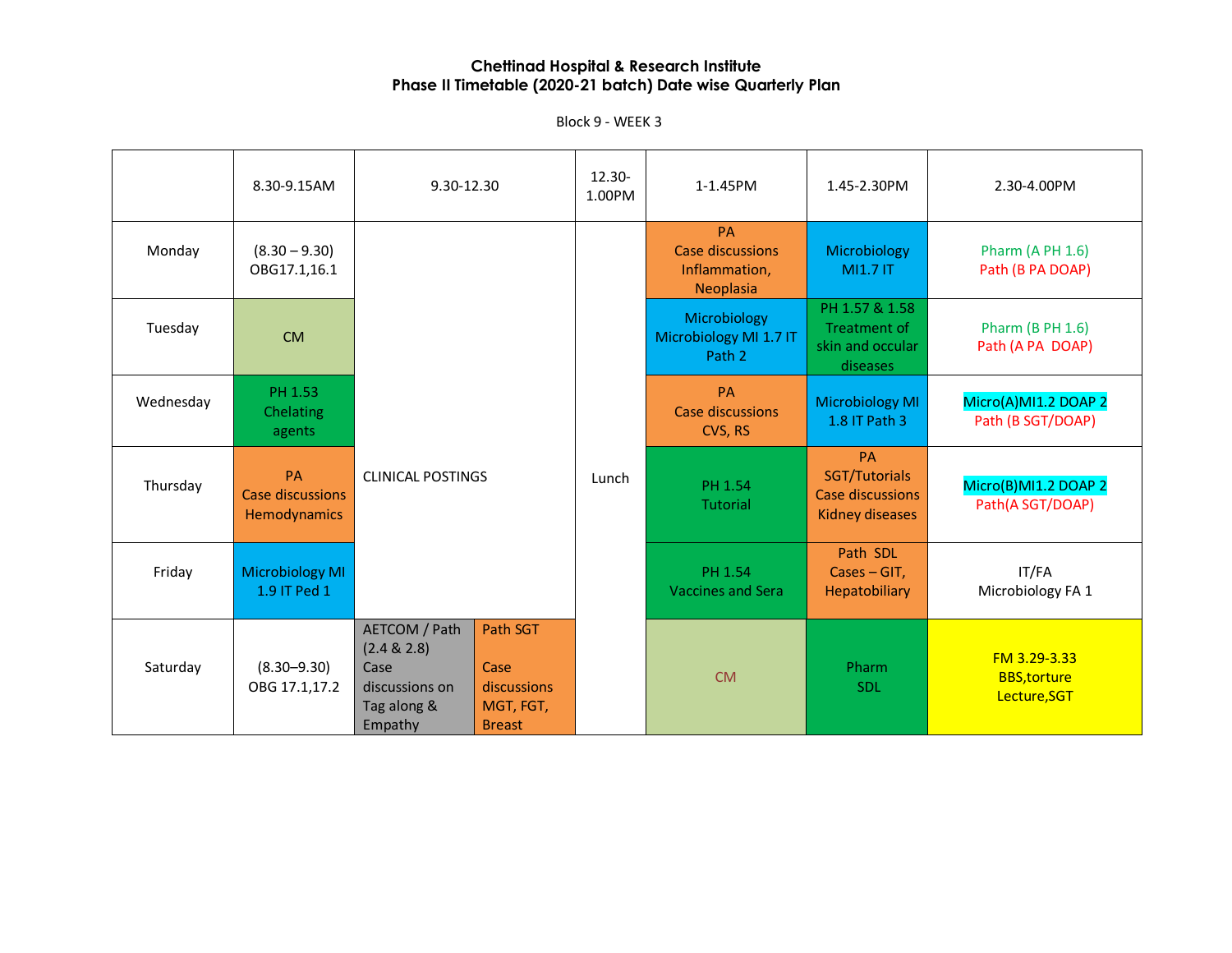|           | 8.30-9.15AM                                                  | 9.30-12.30                                                  |          | 12.30-<br>1.00PM | 1-1.45PM                                                         | 1.45-2.30PM                                                                 | 2.30-4.00PM                                   |
|-----------|--------------------------------------------------------------|-------------------------------------------------------------|----------|------------------|------------------------------------------------------------------|-----------------------------------------------------------------------------|-----------------------------------------------|
| Monday    | $(8.30 - 9.30)$<br>OBG 18.1,18.3                             |                                                             |          |                  | <b>PA</b><br>Case discussions<br><b>Bone lesions</b>             | Microbiology<br>MI1.10 IT Ped 2                                             | <b>Pharm (A PH 1.8)</b><br>Path (B PA DOAP)   |
| Tuesday   | <b>CM</b>                                                    |                                                             |          |                  | Microbiology MI 1.10 IT<br>Paed 3                                | PH 1.52<br>Management of<br>poisoning,<br>insecticides,<br>stings and bites | <b>Pharm (B PH 1.8)</b><br>Path (A PA DOAP)   |
| Wednesday | PH 1.62<br>Antiseptics and<br>disinfectants                  | <b>CLINICAL POSTINGS</b>                                    |          | Lunch            | <b>PA</b><br>Case discussion<br>Meningitis/soft tissue<br>tumurs | <b>Microbiology MI</b><br>1.10 Lecture                                      | Micro(A)MI1.1 SGT 2<br><b>PH 1.9</b>          |
| Thursday  | <b>PA</b><br>Case discussions<br>Endocrine<br><b>Thyroid</b> |                                                             |          |                  | <b>PH 1.8</b>                                                    | PA SGT/Tutorials<br>Case discussion<br>Haematology                          | Micro(B)MI1.1 SGT 2<br>PH 1.9                 |
| Friday    | Microbiology MI<br>1.11                                      |                                                             |          |                  | PH 1.51<br>Pesticides, food<br>adulterants and<br>pollutants     | <b>Micro</b><br><b>SDL</b>                                                  | FM 4.1-4.5<br>Med law, ethics<br>Lecture, SGT |
| Saturday  | $(8.30 - 9.30)$<br>OBG 19.1                                  | <b>AETCOM</b><br>/Pharm<br>Case discussion<br>on Bio ethics | PH<br>IT |                  | <b>CM</b>                                                        | <b>CM</b>                                                                   | FM 4.6-4.13<br>Med law, ethics<br>SGT, SDL    |